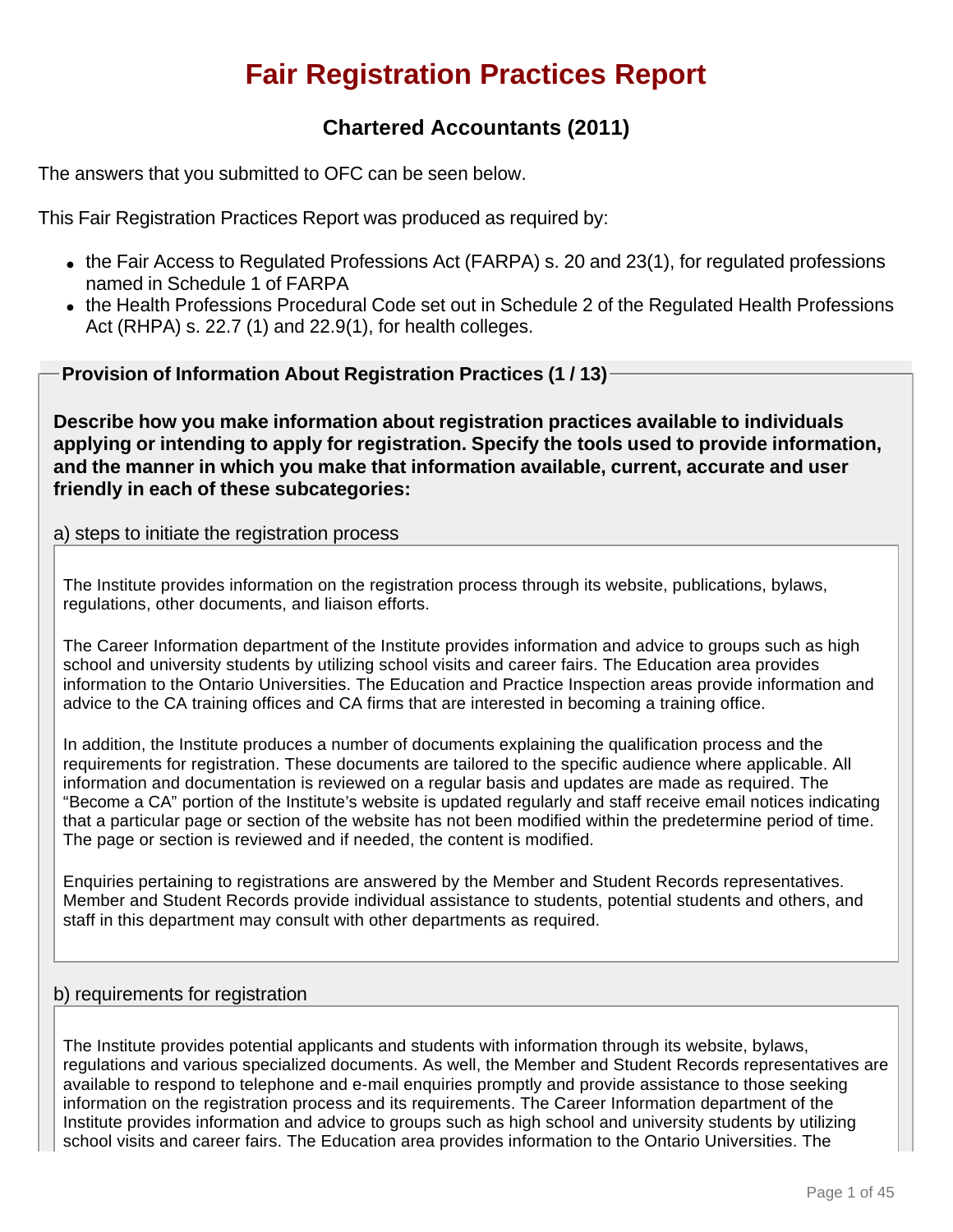Education and Practice Inspection areas provide information and advice to the CA training offices and CA firms that are interested in becoming a training office.

The requirements for registration are incorporated in the website and individual assistance and information is provided regarding the initiation of the registration process when the Institute is contacted. In addition, the registration forms themselves provide detailed instructions and information on the requirements and a checklist is also provided for potential registrants. The ICAO Member's handbook contains the Institute's bylaws and regulations. The handbook is accessible to the public through the website.

c) explanation of how the requirements for registration are to be met, such as the number of years of schooling required for a degree to be deemed equivalent to an Ontario undergraduate degree, length and type of work experience, credit hours or program content

The Institute provides potential applicants and CA students with information through its website and through various documents prepared to assist in answering enquiries of this kind. The Member and Student Records area within the Institute assists applicants by providing information regarding the registration process including the educational requirements and individual counseling as needed. The Career Information area assists in this function by liaising with educational institutions and providing prospective students with information on the requirements of the program. The Education area through their university contacts updates the educational information on an annual basis and provides a liaison to the universities. Various publications are available which explain the education and work experience requirements.

In order to meet the requirements for registration the applicable completed application form must be received at the Institute for processing by the Member and Student Records area. The course credit requirement is verified by the accompanying official university transcript and the applicable course outlines. A review by the Education area is completed and the applicant is notified of approved courses in writing by the Member and Student Records representatives. The degree requirement is verified by the Member and Student Records area, utilizing the current International Handbook of Universities publication. If the degree cannot be verified from this source, the Education area will assess the degree.

For internationally trained applicants, the Registrar assesses previously obtained accounting experience using the experience certification report(s) and other supporting documentation provided by the applicant to determine whether the applicant has acquired the depth and breadth of competencies and the levels of proficiency for the competencies that are required of an entry-level Chartered Accountant in Ontario.

The CA program is outlined in greater detail elsewhere in this report.

d) any education or practical experience required for registration that must be completed in Ontario or practice that must be supervised by a member of the profession who is registered in Ontario

The Institute provides potential applicants and students with information through its website and through various documents prepared to assist in answering enquiries of this type. The Member and Student Records area within the Institute assists applicants by providing information regarding the registration process including the educational requirements and practical experience requirements. CA students may complete a portion of their three-years of practical experience (up to one year) outside of Ontario if this is in accordance with the Institute's requirements. For students, experience gained outside of Ontario is considered to be a "secondment" and must meet certain criteria as set out in Regulation 6-1. The Education department assists by providing ongoing updates on educational changes and on occasion, information on international degrees. Other departments assist as needed. Updates are made as required.

For internationally trained applicants the process is different. For those who are members or former members of recognized accounting bodies with which the Institute has a mutual recognition agreement, there is no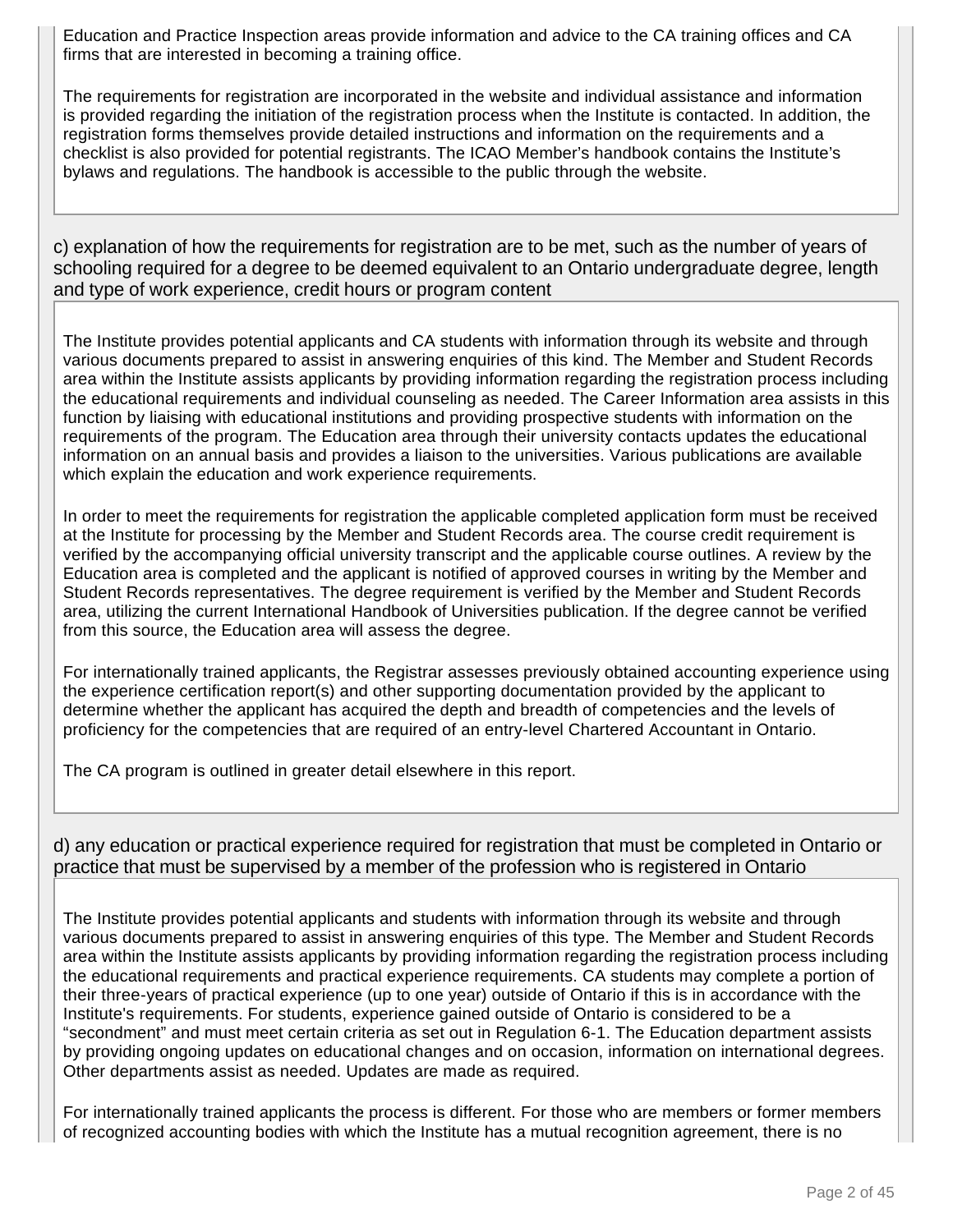additional educational component that must be completed in Ontario beyond the required examination(s). No additional experience in Ontario is needed if the applicant's previous practical experience meets the Institute's requirements in terms of breadth and depth. Otherwise, some additional experience may be required in Ontario, either within a CA training office or under the supervision of an Ontario CA.

Internationally trained applicants who are members of a non-equivalent accounting body may have to complete additional educational requirements. These requirements may include an acceptable course in Canadian business law, completion of the Institute's professional accounting program and possibly additional practical experience. Exemptions from some of the requirements may be available. The Registrar reviews the accounting experience for internationally trained applicants and makes a determination as to whether additional accounting experience is required. Requests for exemptions from the Canadian business law course and/or the Institute's professional accounting program are also decided individually by the Registrar after careful consideration of the documentation submitted by the applicant.

Again, the CA program is outlined in greater detail elsewhere in this report.

# e) requirements that may be satisfied through acceptable alternatives

The "Become a CA" section of the Institute's website contains information on the registration streams and pathways to membership for both individuals trained in Ontario and those that are seeking registration based on international training. The Institute's bylaws, regulations and various forms specify the requirements for registration and the acceptable alternatives and the processes for accessing these alternatives if applicable. Additionally, telephone enquiries and enquiries received via email and letter are answered by the appropriate department.

### f) the steps in the assessment process

The assessment process begins with the individual receiving information regarding the application process, which includes information regarding the Institute's education and practical experience requirements as well as the various documents required by the Institute. The applicant completes the various forms (if applicable) and provides the documents needed by the Institute. The Member and Student Records area receives and assesses the application and communicates with the applicant. This is all evident from the application forms and the information provided to those enquiring about the accreditation process.

Internationally trained applicants have a slightly different process in that they are required to provide additional documentation regarding their accreditation elsewhere. This information is then considered by the Registrar and the process used is described elsewhere in this report. Again, the process is outlined in the forms completed by the applicant (if applicable) and the correspondence received from the Institute. As well, the "Become a CA" section of the Institute's website contains information on the process and general requirements and documents needed. This includes the most recent version of the "CA Practical Experience Requirements" document.

g) the documentation of qualifications that must accompany each application; indicate which documents, if any, are required only from internationally trained applicants

Generally, to register as a student with the Institute an applicant must provide the following: completed application forms; university transcript(s); proof of employment or an offer of employment with a training office; proof of legal name. These requirements are communicated to applicants through the Institute's website, the application forms and other materials prepared specifically for student registration.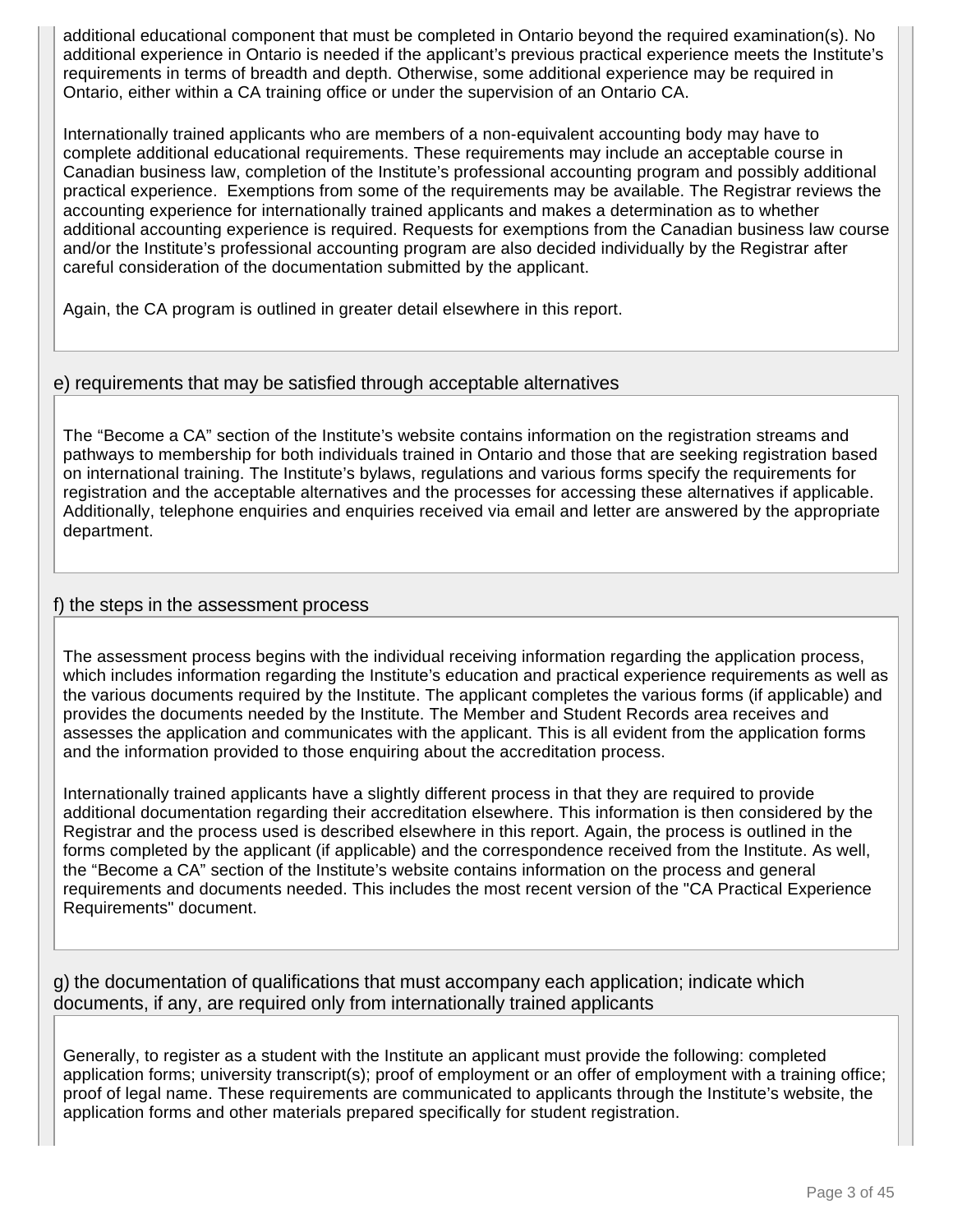The documentation that is required from internationally educated applicants is communicated to the applicants through the Institute's website, through correspondence sent to the individual or in a telephone conversation wherein individual counseling is provided if the applicant has any questions. An enquiry that results in a request for information or the initiation of the process is responded to in writing.

Applicants who are internationally trained should provide: a completed application form; a letter of good standing from the accounting body; if the applicant is no longer a member, a letter from the accounting body stating that at the time the membership ended the applicant was in good standing; forms completed by previous employers to verify any previous accounting experience. Again, this information is available through a number of sources, in particular the website.

If documents are not in English, notarized translations are required.

h) acceptable alternatives to the documentation if applicants cannot obtain the required documentation for reasons beyond their control

A sworn affidavit will be accepted if transcripts are unavailable and the applicant may also use a sworn affidavit if it is not possible to have previous employers complete the Institute's forms. The Registrar will accept a variety of alternative documents and therefore, has chosen not to limit the acceptable range of documents by specifying the only acceptable alternatives. The alternatives available vary with the circumstances of the applicant. Information is available through a number of sources but primarily the website.

# i) how applicants can contact your organization

Applicants may contact the Institute by telephone, email, fax, website, letter or by attending at the Institute during normal business hours.

j) how, why and how often your organization initiates communication with applicants about their applications

If the applicant is from a recognized accounting body, he or she has 12 months to complete their application and applicants are contacted to remind them of the registration deadline and the outstanding documents. At the initial stage of the registration process, all applicants are sent, as applicable, a confirmation of registration, a confirmation of course credit assessment(s), confirmation of registration in preparation programs including the School of Accountancy, confirmation of examination(s) registration, examination results, and any Registrar's decisions (if applicable). Other contacts may come via email or telephone depending upon the circumstances. Generally, as each step in the process is initiated or completed, applicants are contacted. Applicants may contact the Institute at any time during the process to be assisted by a Member and Student Records representative who will assist them by providing information and where applicable, advice on the process. Applicants may also contact staff in the Registrar's department to receive updates on the status of their file, if the file is held in the department. A regular review of the files is undertaken where applicable and an update is sent to the applicant. Lastly, letters to applicants contain the name of a contact person.

# k) the process for dealing with documents provided in languages other than English or French

Required documents must be translated into English and a notarized translation provided. Applicants are informed of this requirement through disclosures made on the Institute's website and application forms and templates.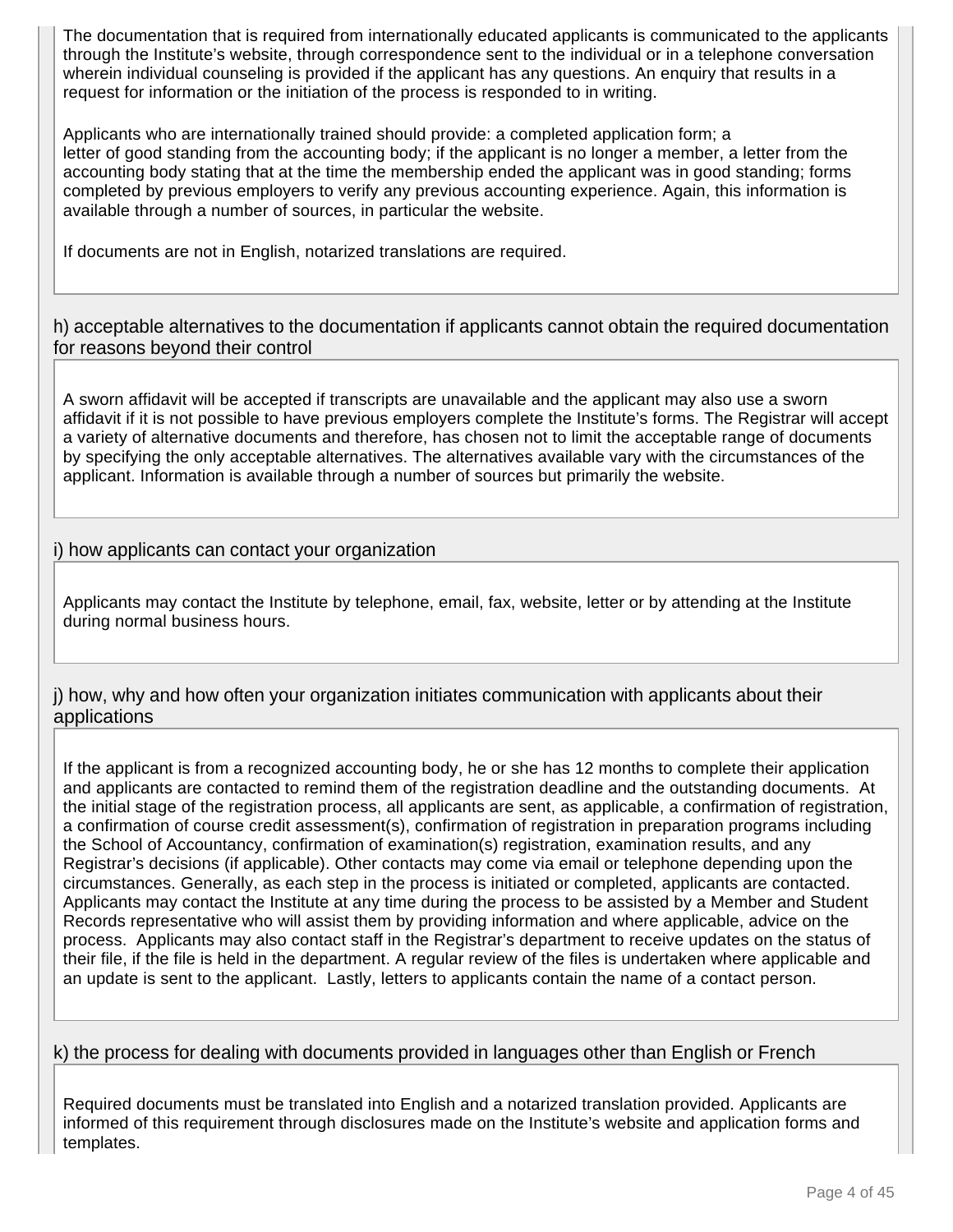l) the role of third-party organizations, such as qualification assessment agencies, organizations that conduct examinations or institutions that provide bridging programs, that applicants may come into contact with during the registration process

Generally, the applicant will not come into contact with third-party organizations such as assessment agencies. A third-party qualification assessment of applicants is not a requirement for the qualification assessment process. In terms of the educational background of an applicant, the Institute conducts its own internal review. If additional information may be helpful, applicants may submit a report from World Education Services, (WES) or from the University of Toronto or York University. Both universities have departments to assess academic qualifications at the post secondary level. However, the final decision on the acceptability of the applicant's qualifications rests with the Institute. If the applicant comes from another province within Canada, the Institute assesses the applicant's qualifications from that province. Validation or additional information may be requested from the educational institution or the applicant depending upon the issue. An applicant may also be either a member or a former member of another accounting body. Communication with that accounting body may be necessary in certain circumstances. For example, to ensure that the most current information is available on the accreditation process for that accounting body. Information is available through the website, forms and other documents relating to the admission process.

m) any timelines, deadlines or time limits that applicants will be subject to during the registration process

Students being trained domestically must adhere to the timelines established in the Institute's bylaws and regulations. There are additional timelines for applicants and other internationally trained accountants. Documents explaining these timelines are available on the Institute' website (primarily the bylaws and regulations of the Institute) and through information that is made available to students upon registration or as part of their request for information. Individual counseling is available should the applicant contact the Institute.

Students and applicants are encouraged to become familiar with the Institute's bylaws and regulations. The ICAO Member's handbook provides more information. A copy of the bylaws, rules and regulations is available online at http://www.icao.on.ca/Resources/Membershandbook/1011page5011.aspx. All applicants are encouraged to read Regulation 6-1: Student Registration or Regulation 6-2: Applicant Registration as applicable.

For CA students, the Core Knowledge examination (CKE) must have been written not more than three years before attempting the School of Accountancy (SOA). The staff training program must be completed within the first 12 months of the Practical Experience Requirement. The maximum period of registration is ten years from the initial date of registration or the date of that Student's fourth unsuccessful attempt of the UFE, whichever occurs first.

For internationally trained applicants from accounting bodies with which the Institute has a mutual recognition agreement, an applicant has twelve months to complete his or her application for registration or their file will be closed. The file may remain open if the applicant's request for extension is accepted by the Registrar. In addition, once accepted, the individual has five years to complete the process and obtain membership. The CA Reciprocity Examination (CARE) Part I must be successfully written no more than three years prior to applying for membership. Part I of the CARE, must not be attempted more than four times. Part II of the CARE, if applicable must not be attempted more than four times. Part II of the CARE must be successfully written by those who intend to be licensed as accountants following admission to membership.

n) the amount of time that the registration process usually takes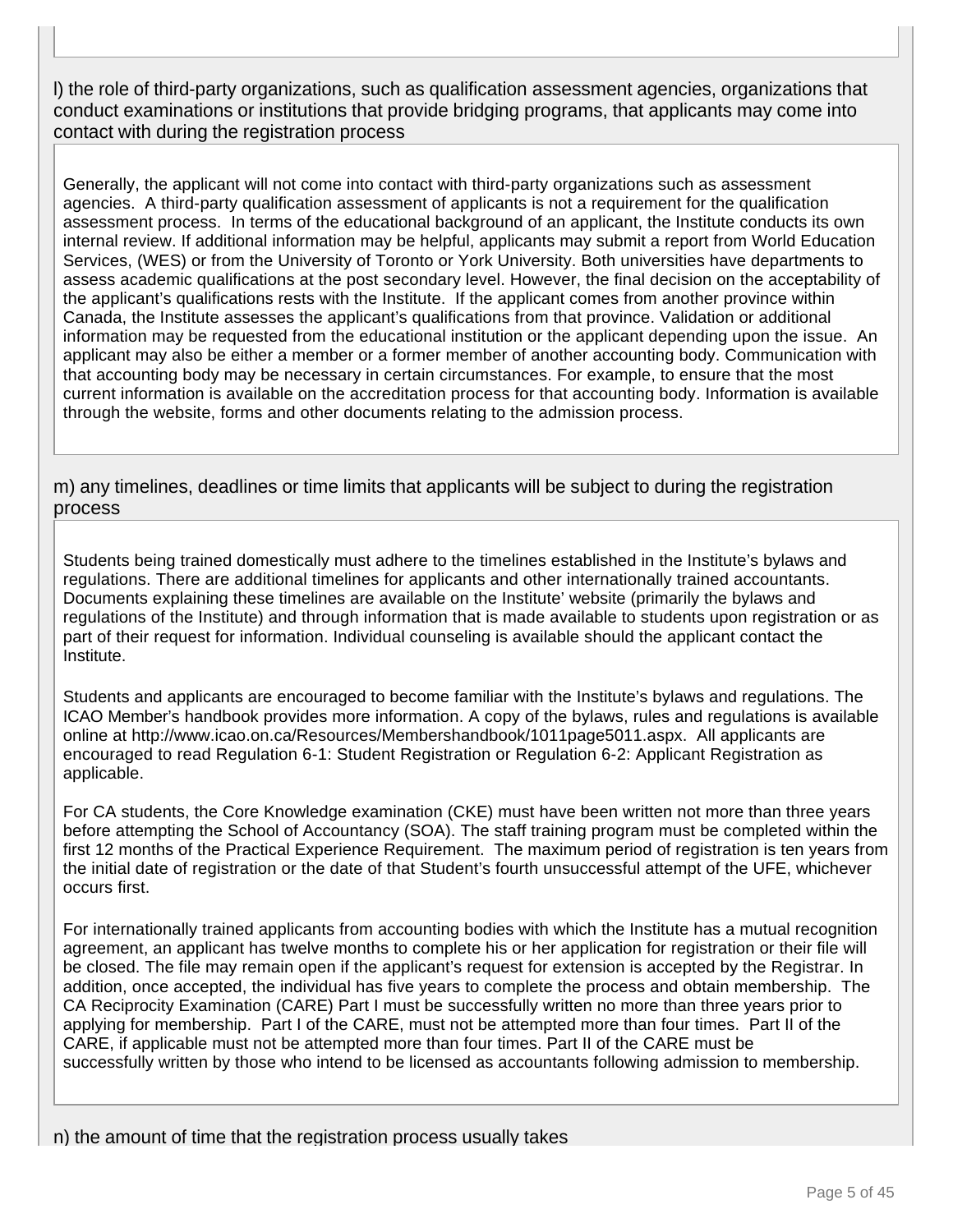The Institute makes information available on the amount of time the registration process usually takes through its website, its bylaws, in correspondence with applicants, counseling of applicants when they phone the Institute or attend in person, and through the various methods previously described elsewhere in this report. For example, the timeframe for admission to membership (registration) is inherent and self-evident from the Institute's educational requirements and professional program. Students are required to complete three years of practical experience during which time, the majority complete the Institute's professional program including the Uniform Evaluation (UFE). Therefore, the steps necessary to apply for membership take approximately three years from the date the individual registers as a student – assuming all steps are completed in the required order and in a timely manner. Additionally, upon completion of the foregoing, the student applies for membership and assuming that the required forms and fees have been received from the student, admission to membership (registration) takes place within approximately two to three months. Students have a maximum period of registration of ten years. The foregoing requirements are set out in a variety of locations including documents on the Institute's website and specifically, in the bylaws and regulations. ICAO Member's handbook provides more information. A copy of the bylaws, rules and regulations is available online at http://www.icao.on.ca/Resources/Membershandbook/1011page5011.aspx.

Given the foregoing, the length of time the registration process takes varies depending upon the application category chosen by the individual. Because the Institute has a variety of methods by which an applicant may complete the education and practical experience requirements for membership, the time period will depend upon the path chosen and the applicant's own diligence in completing the necessary steps.

Below is a summary of the timelines:

**Student Applicants**: An application for registration will be acknowledged within 1-2 weeks of receipt by the Institute. The average period of time a student or a mature student takes to complete the program leading to a CA designation is about 3.2 years from the date of registration with the Institute as a student. The average period of time a student of an approved professional school of accounting or co-operative degree program registered with the Institute takes to complete the program leading to a CA designation is approximately 4.1 to 4.2 years.

**Members of recognized accounting bodies or reciprocal state boards of accountancy**: Applicants applying for membership from recognized accounting bodies or reciprocal state boards of accountancy are called applicants. It takes an average of 1 year to complete the process leading to the CA designation, including passing the CA reciprocity examination (CARE) Part I, which is held annually in October.

**Members of a non-equivalent accounting body and accounting bodies that are members of the International Federation of Accountants (IFAC)**: These applicants are registered with the Institute as students and they take an average time of 2.7 years to complete the student process and become a CA however, this period will vary depending upon the exemptions applicable to the applicant and granted by the Registrar. If the applicant is not successful in the examinations on the first attempt, the process will take longer.

**Assessment of Qualifications**: Individuals applying for additional exemptions will have an assessment conducted by the Registrar after receipt of all requested documentation. The assessment will address the issue of whether the experience and competency requirements of the Institute necessary to be granted additional exemptions from the student requirements have been met. Once the applicant's file is complete and all required documentation has been submitted to the Institute, it is anticipated that this assessment will be completed within ten weeks. Individuals are notified in writing once their files are deemed complete and are informed of the ten week timeline. A letter advising the applicant of the decision will be prepared upon completion of the assessment

**Non-Canadian Transcript Assessment**: In order to determine eligibility to register as a student with the Institute, transcripts from non-Canadian universities must be assessed to determine if the four year or equivalent degree requirement has been met. Also courses must be assessed to determine which courses will be recognized for credit towards the 51 credit hours. This preliminary assessment takes an average of six months. A portion of the assessment cost is credited towards the student registration fees if the student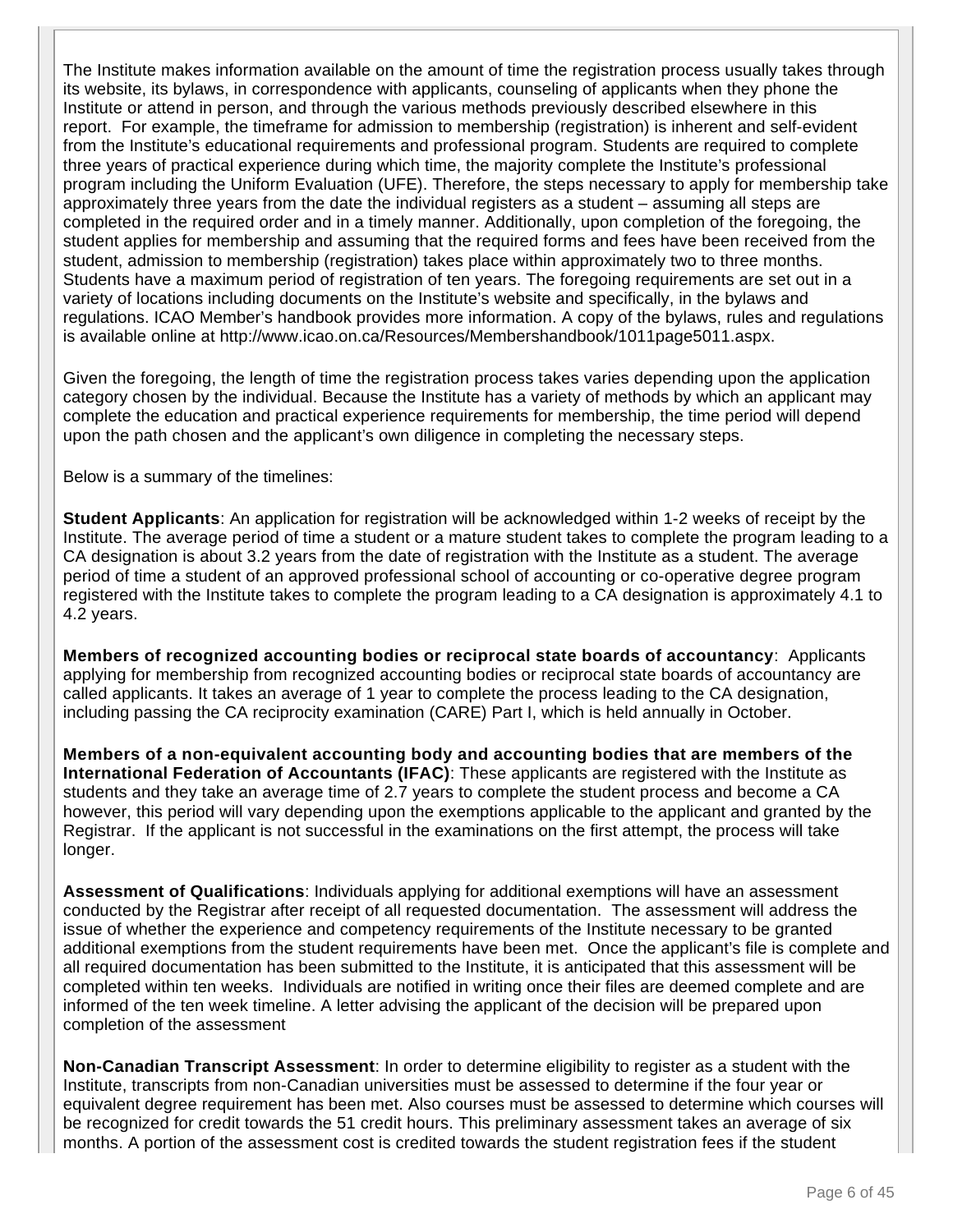registers within three years of the preliminary assessment.

**Non-Ontario Transcript Assessment**: Courses taken at universities outside of Ontario must be assessed to determine if the 4 year or equivalent degree requirement has been met. Also courses must be assessed to determine which courses will be recognized for credit towards the 51 credit hours. A preliminary assessment takes an average of 3 – 5 months. If the student is registering with the Institute, the assessment is included as part of the registration.

**Ontario Transcript Assessment with a mix of Ontario universities and/or college transfer credits**: Transcripts with course mixes from different Ontario universities have to be assessed for overlapping or missing course content. A preliminary assessment takes an average of 8-16 weeks. If the student is registering with the Institute, the assessment is included as part of the registration.

**Ontario Transcript Assessment**: Transcripts from an Ontario university takes an average of 4-6 weeks to assess. If the student is registered with the Institute, the assessment is included as part of the registration.

**Admission to Membership**: Those registered as students with the Institute and who are within a month of their estimated completion date and have completed all other education requirements and examination requirements, will be sent a request to file a final experience certification report. After any additional leaves of absence are taken into consideration and the estimated completion date is confirmed, the student will be sent a personalized application for admission to membership form. This is separate from the Annual Membership fees. Upon the Institute's receipt of the application for admission to membership students who are not ready for admission to membership will be sent notification of their revised estimated completion date. A Student who has completed all of the requirements for admission to membership will usually be admitted within one to two months, and advised of their admission shortly thereafter. The membership certificate including a congratulatory letter confirming their admission to membership will be mailed to the new member within  $3 - 4$ weeks following admission to membership. The Annual Membership fee will be sent out 2 weeks after admission to membership.

o) information about all fees associated with registration, such as fees for initial application, exams and exam rewrites, course enrolment or issuance of licence

Information regarding fees is provided as part of the application process and is available on the Institute's website as well as in correspondence to applicants and through other methods such as Career Information. A fee schedule is readily available to applicants and those seeking information about the Institute.

# p) accommodation of applicants with special needs, such as visual impairment

A student or applicant with a physical or medical disability likely to affect performance on an examination may, prior to the date of the examination, request special arrangements for attempting it. Such requests generally fit into the following three categories:

- 1. those from students with permanent or long-term disabilities who were given special consideration in writing university examinations;
- 2. those from students whose physical or medical disabilities were not previously assessed by a university or have occurred more recently and, therefore, were not present while attending university; or
- 3. those from students who have been diagnosed with otherwise invisible medical conditions, such as lung disorders, diabetes, epilepsy and heart and circulatory disorders, which may be aggravated under examination conditions and potentially cause distress to both the student and others writing in the same centre.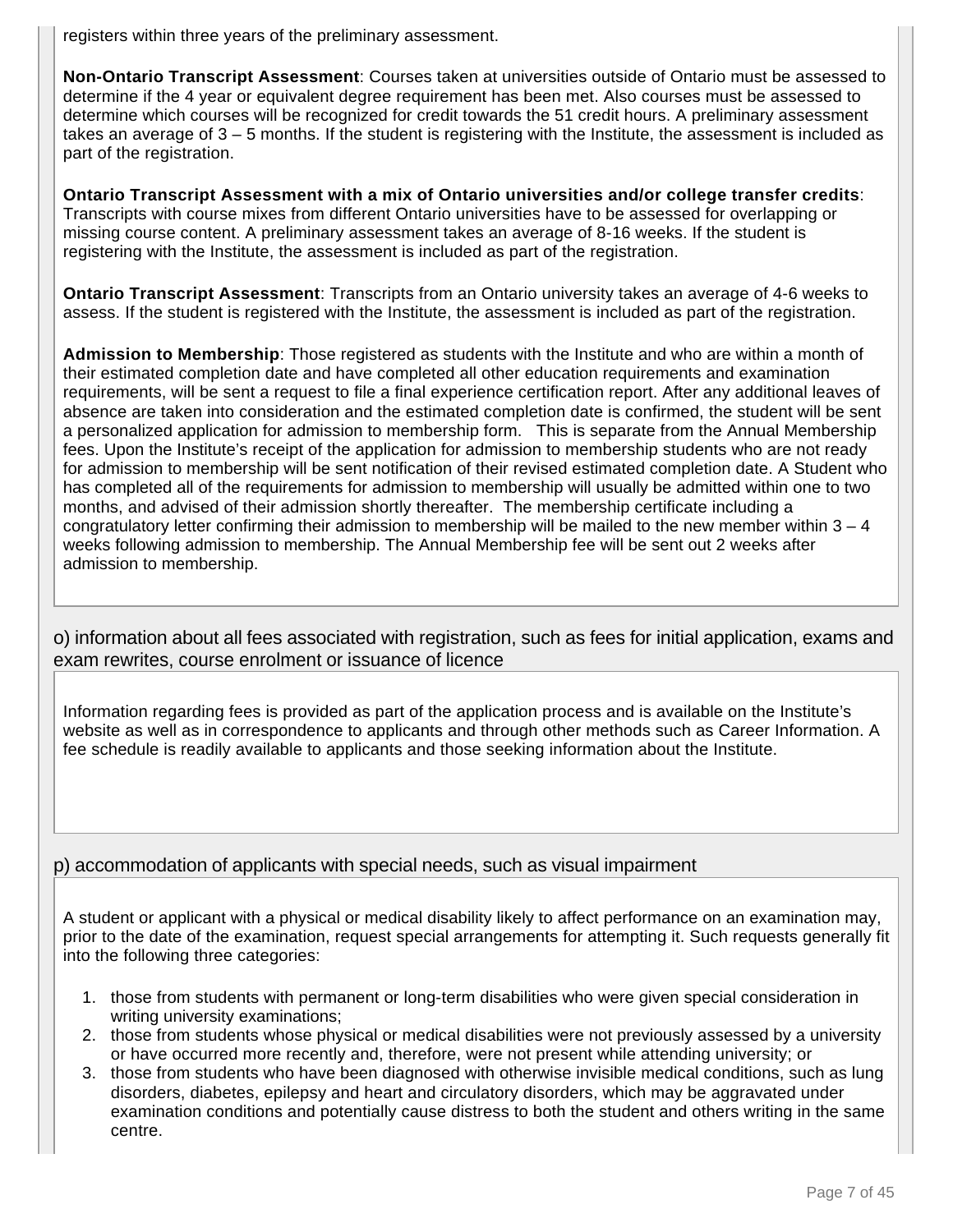The special consideration granted will depend on the specific circumstances and ranges from granting extra writing time to permission to make use of special equipment. In most cases, any student granted special consideration is required to write examinations at a special writing centre.

In all cases, an Accommodation Eligibility Questionnaire available from the Institute must be completed by the student at least ten weeks prior to the date of the examination. Earlier notification is preferred to allow the Institute sufficient time to obtain independent confirmation of documentation, and to evaluate and approve the request. The request must be accompanied by appropriate documentation, such as confirmation of disability from at least one doctor who is a specialist in the particular field. The Institute reserves the right to request a second opinion from a specialist of the Institute's choosing.

The Director of Examinations at the ICAO, along with representatives from the other provinces and CICA form a committee to assess these special considerations. A psychologist also helps with these assessments. If further medical specialty is required to make a decision, this information is sought.

Information on the foregoing is available through the Institute's Education department, on the Institute's website (special considerations for exam accommodation) and through the Institute's ongoing efforts to keep students and applicants informed.

Please identify and explain the changes in your registration practices relevant to this section that occurred during the reporting year.

A memorandum of understanding was established with the Institute of Chartered Accountants of India on February 7, 2011. The fees are the same as the fees for students however individuals applying under the memorandum of understanding at the time of application are able, if they so choose, to also apply for a review of their work experience in order to exempt them from the experience requirement. These individuals may also choose initially not to register as students but to have their experience only assessed. Such exemption from the experience requirement requests are reviewed by the Registrar.

On June 16, 2011, the Institute adopted new bylaws and regulations. Efforts were made to simplify the language of these documents. The new bylaws and regulations are located on the Institute's website as follows: http://www.icao.on.ca/Resources/Membershandbook/1011page5011.aspx. Individuals seeking registration and/or membership with the Institute are provided with either electronic or hard-copy access to the relevant bylaws and regulations. The new Regulation 6-1 also provides opportunities for candidates from accounting bodies that had not been assessed by the Institute. Candidates from these accounting bodies (previously known as "non-assessed accounting bodies") are now permitted to register as student and/or request exemptions from the student requirements if their accounting body is a member of the International Federation of Accountants (IFAC), has a minimum of three years of acceptable accounting experience and has conferred a university degree. Such applicants are no longer required to have the Institute conduct an assessment of their accounting body.

On September 1, 2011, the Institute launched the "Become a CA" (re-design of the former Admissions webpages) section of its website with the end goal of providing applicants with clear and distinct pathways to membership:

- High School and University Students
- University Graduates
- University Co-Operative Degree Program
- University Accredited Program or Stream
- CMA or CGA Designation
- University Conditional CA Student
- University Mature CA Student
- Internationally Trained Accountants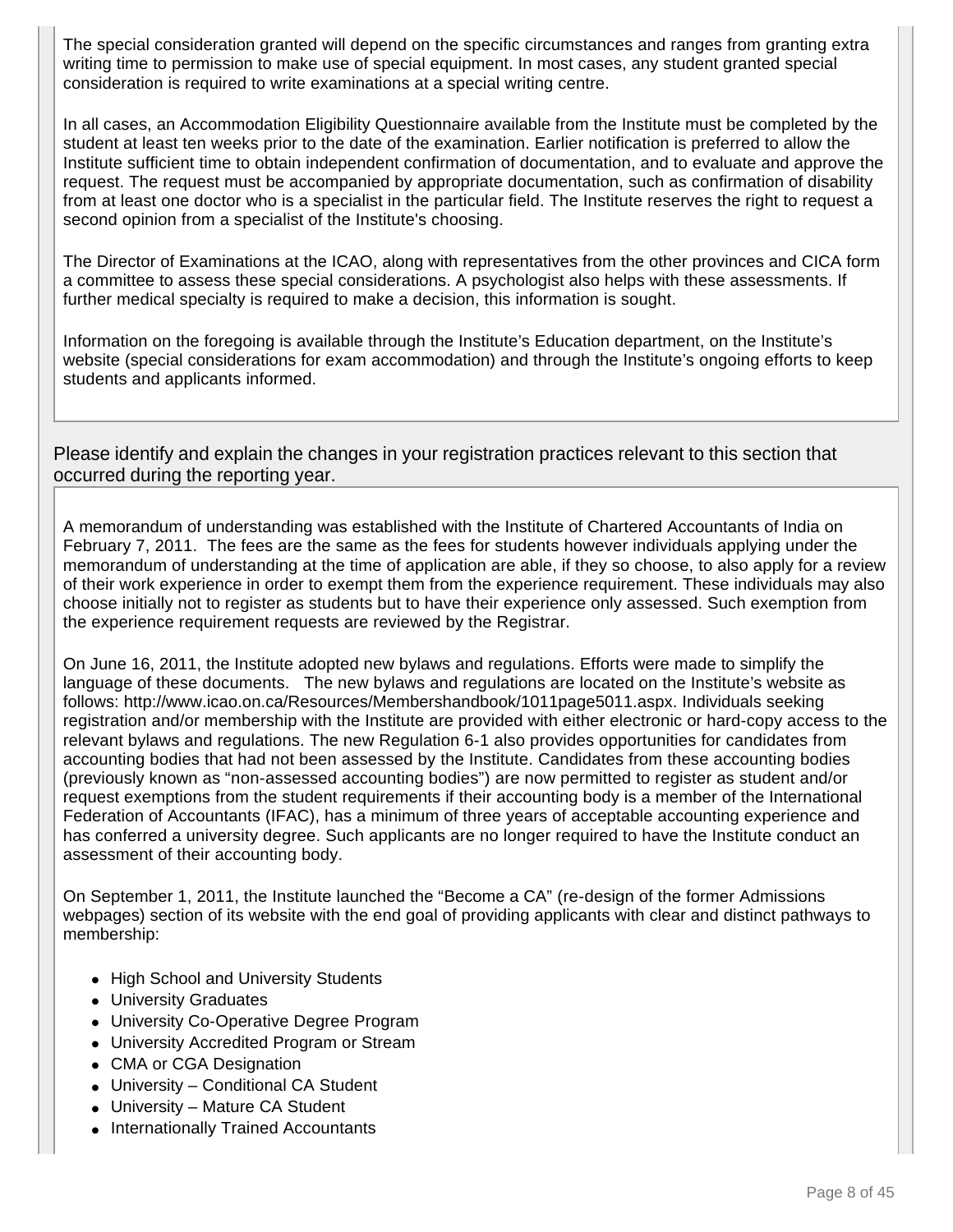The structure (look and feel) and content of the Become a CA section of the website aims to customize, via self-selection, and therefore tailor the application, assessment and membership process specific to the circumstances of an applicant. It must be noted that self-selection in this context is intended to mean that applicants are provided with the appropriate information to allow them to understand the different requirements for registration that apply to different categories of applicants thereby allowing them to easily identify those requirements that apply to their situation. The term self-selection is not intended to imply that applicants may pick and choose elements/requirements from different application categories. Therefore, it is an applicant's professional and educational background and not their preferences that will determine their registration requirements.

On October 20, 2011, the Institute developed and released two new Assessment Forms – one for international applicants (http://www.icao.on.ca/Forms/1008page14050.pdf) and the other for applicants with other Ontario accounting designations (http://www.icao.on.ca/Forms/1008page14049.pdf). The forms, which primarily serve as a checklist for applicants when submitting their application, also serve to promote and leverage the harmonization efforts of the Canadian Institute of Chartered Accountants (CICA) and other Provincial Institutes for Chartered Accountants (PICAs) and provide consistency in the Institute's request for documentation.

As noted in the 2010 report, the Institute continues to promote the CA designation to high school and university students through the following: http://www.guidetorulingtheworld.ca.

**BACK TO INDEX**

# **Amount of Fees (2 / 13)**

Are any of the fees different for internationally trained applicants? If yes, please explain.

The fees for Applicants are different from the standard CA student fees. For members of recognized accounting bodies and reciprocal state boards of accountancy in the United States, the Applicant fees reflect the fact that such applicants are normally able to qualify within a shorter period of time than domestically trained students. Other internationally trained accountants register as Students and therefore, the fees are the same with only a few exceptions applicable to this category of applicant.

Please identify and explain the changes in your registration practices relevant to this section that occurred during the reporting year.

None - other than as previously disclosed elsewhere in this report.

#### **BACK TO INDEX**

**Provision of Timely Decisions, Responses and Reasons (3 / 13)**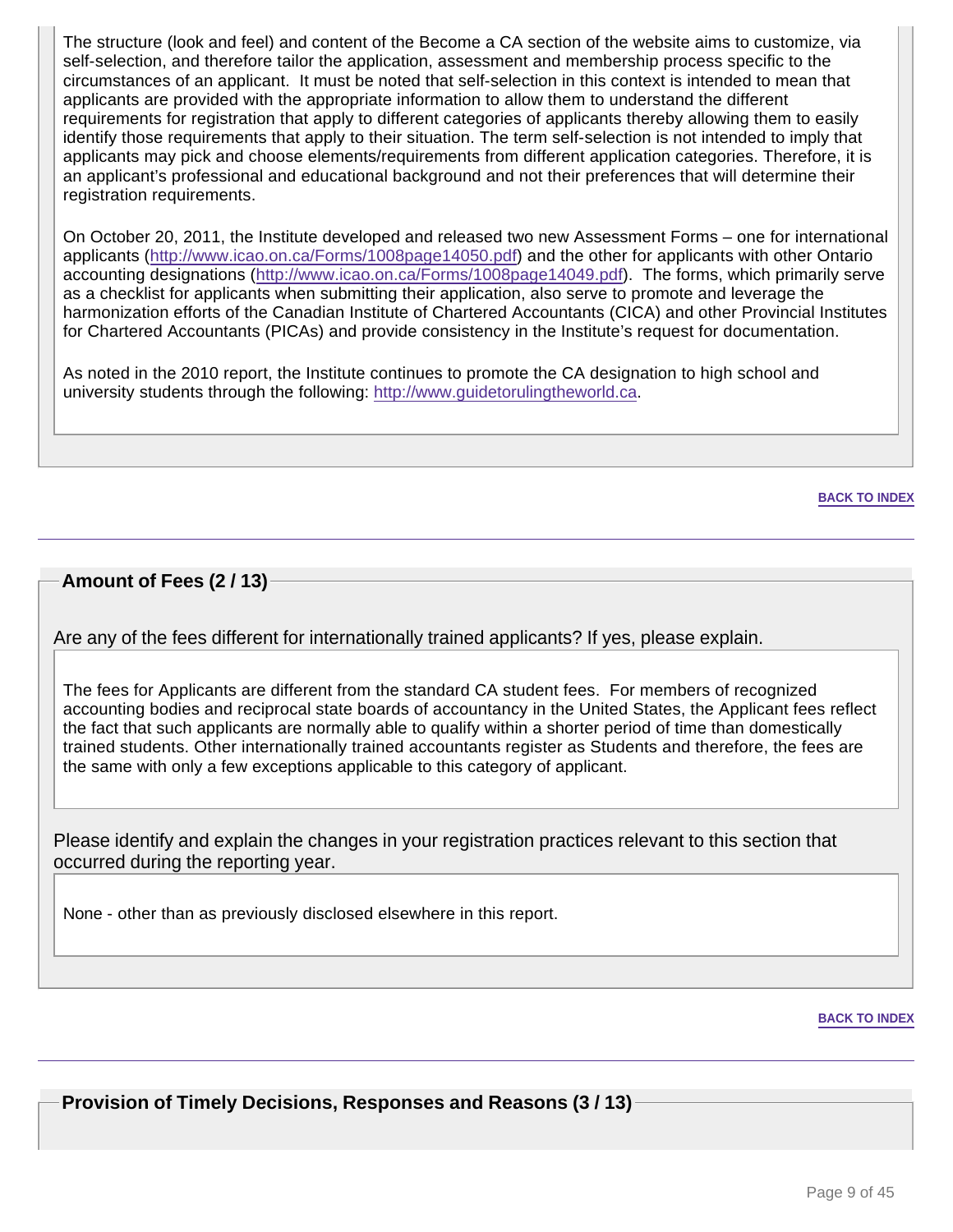The term "registration decisions" is not entirely applicable to the Institute's processes. Once either a student or applicant has successfully completed all of the required steps for admission to membership, admission (or registration) is normally granted. Nevertheless, please refer to question 1n for a summary of the pertinent timelines for various stages/events in the registration process.

# b) What are your timelines for responding to applicants in writing?

Applicants who write to the Institute are usually responded to within two weeks depending upon the nature of the enquiry. Telephone calls are usually responded to within one to two business days depending upon the volume of messages received. Email is responded to as soon as practical - usually with a few days.

c) What are your timelines for providing written reasons to applicants about all registration decisions, internal reviews and appeal decisions?

The timeline for providing written reasons vary depending on the complexity of the issue and whether the matter must proceed through a formal Registrar review or other decision making processes. A detailed letter summarizing and providing reasons for the decision of the Registrar review is normally within two weeks after the determination.

The timing of other written communications depends upon the nature of the issue and how the matter may be considered. If the matter is straightforward and administrative in nature, a written reply will usually be sent in a week or two. If the matter requires further information or consideration because of its complexity or other factors, the answer may be provided in a few more weeks. Matters that require further information or clarification from the individual will take longer and the timing will ultimately depend upon the response received to the Institute's enquiries.

# d) Explain how your organization ensures that it adheres to these timelines.

The Institute provides timely responses to enquires and strives to meet its timelines by means of internal formal and informal policies and procedures. Deviations from these policies or procedures may occur if the issue is complex or if additional information is required.

In some instances written decisions issued by the Institute or any of its Committees may require time to write due to the complexity of the issues (some of which are legal in nature) and the need to ensure a complete and accurate record in the event of an appeal. Reviews or appeals considered by the Institute's Membership Committee for example, may require a hearing under the Statutory Powers Procedure Act. These decisions are therefore, by their nature, quasi-judicial in nature and are not put on a timeline beyond the requirements of the common law. Moreover, the volume of requests may also affect the timelines for providing written decisions.

Please identify and explain the changes in your registration practices relevant to this section that occurred during the reporting year.

As a result of the passage of the Chartered Accountants Act, 2010, the process for admitting students/applicants to membership changed. Under the new Act, the Registrar has the authority to admit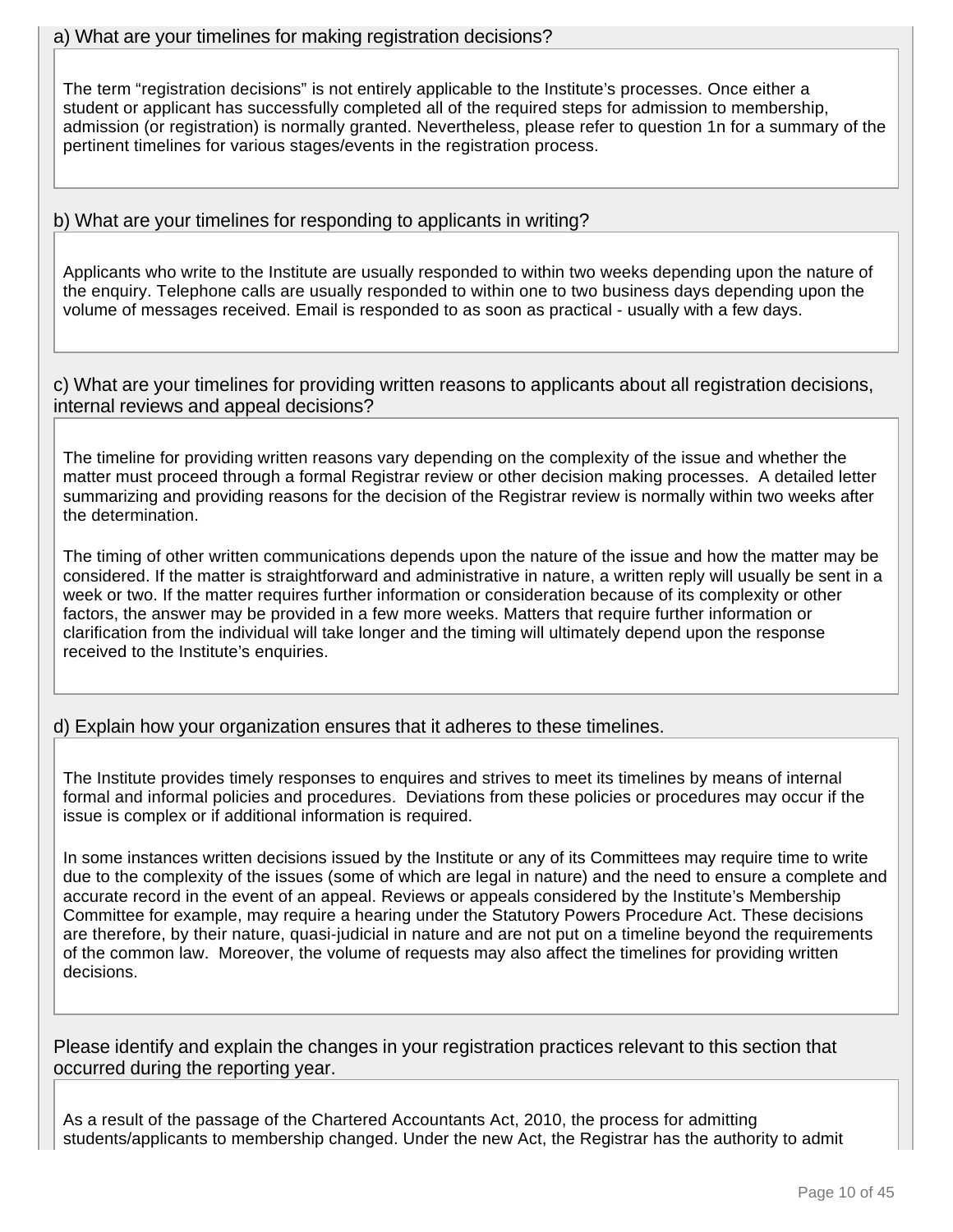students/applicants to membership. On June 16, 2011, the Institute adopted new bylaws and regulations. Individuals seeking registration and/or membership with the Institute are provided with either electronic or hard-copy access to the relevant bylaws and regulations.

Unless otherwise noted, for the period January 1, 2011 to June 15, 2011, the Institute's registration practices remain unchanged from those noted within the 2010 Fair Registrations Practices Report. Effective June 16, 2011 and as at December 31, 2011, the Institute's registration practices consist of those noted within this report.

**BACK TO INDEX**

# **Access to Records (4 / 13)**

a) Describe how you give applicants access to their own records related to their applications for registration.

It should be noted that the majority of an applicant's file is provided by the applicant and therefore, a request for access is very rare. Nevertheless, applicants have access to their records upon request and online by virtue of their online student profile. A written request is also acceptable.

### b) Explain why access to applicants' own records would be limited or refused.

Assuming that an applicant's examination(s) are considered to be a part of the "applicant's record", the Institute provides limited access to examinations as described below. There are four examinations.

**1) The Core-Knowledge Examination (CKE)** is a non-disclosed, multiple choice examination. Benchmark questions are taken from a previous examination, and as a result, candidates are not permitted to keep the examination questions. Candidates also sign a document stating that the examination is the property of the Institute and that they will not discuss the contents of the examination with anyone. A mechanical check is available to a candidate whose attempt was unsuccessful.

**2) The School of Accountancy (SOA)** examination is an analytical examination comprised of multicompetency questions. However, there is no direct testing of core knowledge on this examination. It focuses instead on competencies and the application of competencies in various scenarios. Students are permitted to keep the examination questions, but may not have access to their responses once they are submitted. In view of the thorough process of marking and re-marking at the School of Accountancy marking centre, there is no provision for further reviews of candidates' answers. However, candidates may request a mechanical check of their paper. The cost to request a mechanical check is \$60 plus HST. The mechanical check involves a tracing of the assessment through the audit log files of the computer system used to accumulate marker assessments and a re-computation of the student's score and result. Students do have access via the ICAO web site to suggested solutions, evaluation guides and general markers comments. Private preparation programs are also available.

**3) The Uniform Evaluation (UFE)** is a national examination. A student's own examination paper containing their answers will not be returned or made available after being submitted for marking. Evaluation papers are retained by the Board of Evaluators of the Canadian Institute of Chartered Accountants (CICA) Qualifications Committee for a period of 60 days from the final date for requesting a review of the results and are then destroyed. Students may keep their examination questions. Students may appeal their results and / or ask for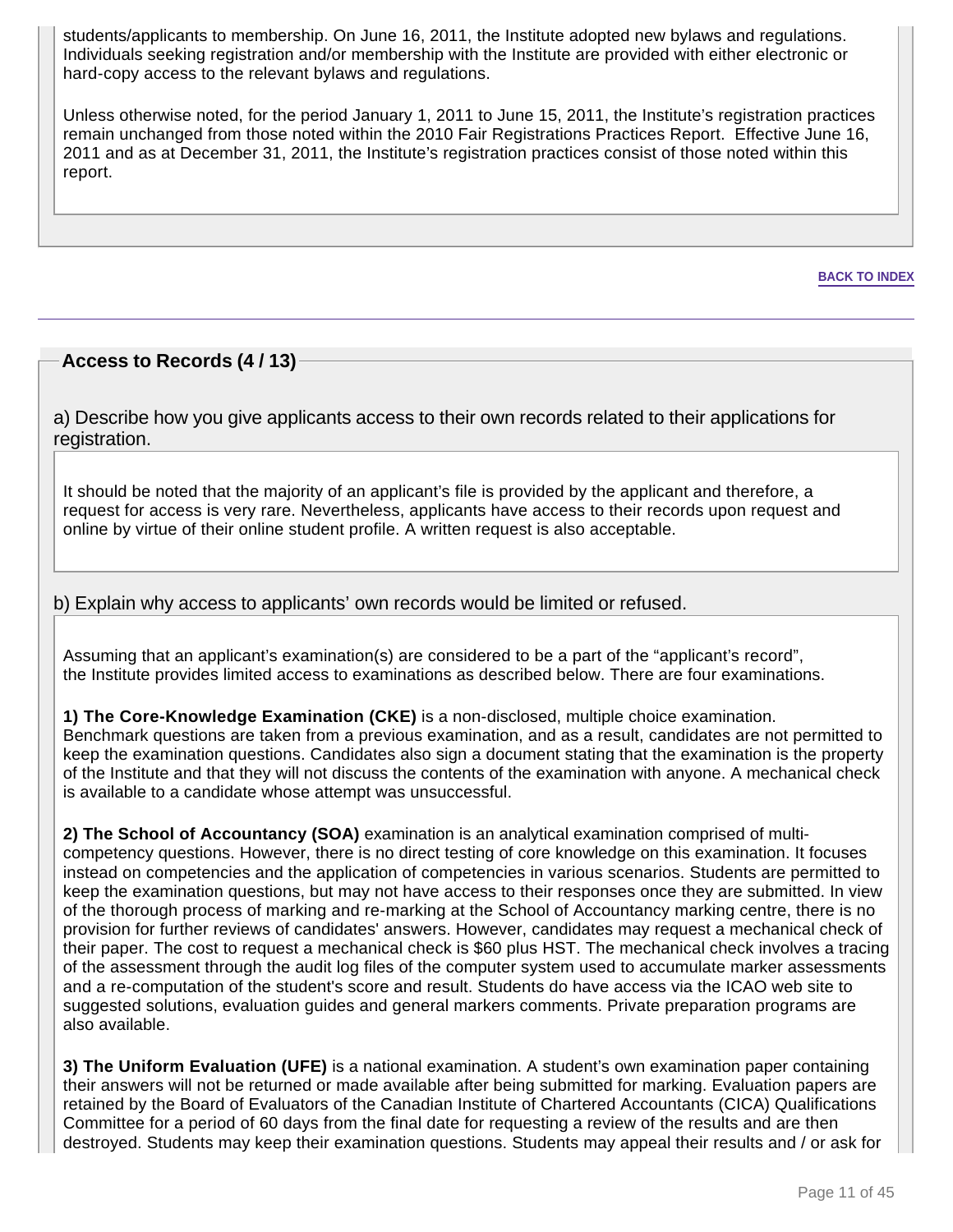a Performance Analysis Review (PAR). The PAR is a detailed review of the candidate's responses. Markers used to evaluate the evaluation are used by the CICA to prepare these reviews. Students also have access, via the ICAO web site to the UFE report. This report is prepared by the CICA's Board of Evaluators and includes suggested solutions, evaluation guides and comments from the Board of Evaluators.

**4) The Chartered Accountants Reciprocity Exam (CARE)** is a non-disclosed, multiple choice examination. Similar to the CKE, benchmark questions are taken from a previous examination, and as a result, membership candidates are not permitted to keep the examination questions. Membership candidates also sign a waiver stating that the examination is the property of the Institute and that they will not discuss the contents of the examination with anyone. Similar to the CKE, a mechanical check is available to a membership candidate whose attempt was unsuccessful.

c) State how and when you give applicants estimates of the fees for making records available.

There is no charge for accessing student records. Fees relating to examinations are set out elsewhere in this report. Students are informed of fees as needed or upon request.

d) List the fees for making records available.

There is no charge for accessing student records. However, a student may request an official ICAO transcript, which would be produced for a fee of \$15.00 plus HST.

e) Describe the circumstances under which payment of the fees for making records available would be waived or would have been waived.

There is no charge for accessing student records.

Please identify and explain the changes in your registration practices relevant to this section that occurred during the reporting year.

None – beyond those set out elsewhere in this report.

**BACK TO INDEX**

# **Resources for Applicants (5 / 13)**

a) List and describe any resources that are available to applicants, such as application guides, exam blueprints or programs for orientation to the profession.

Applicants have access to past SOA and UFE examinations on the Institute's website. The questions and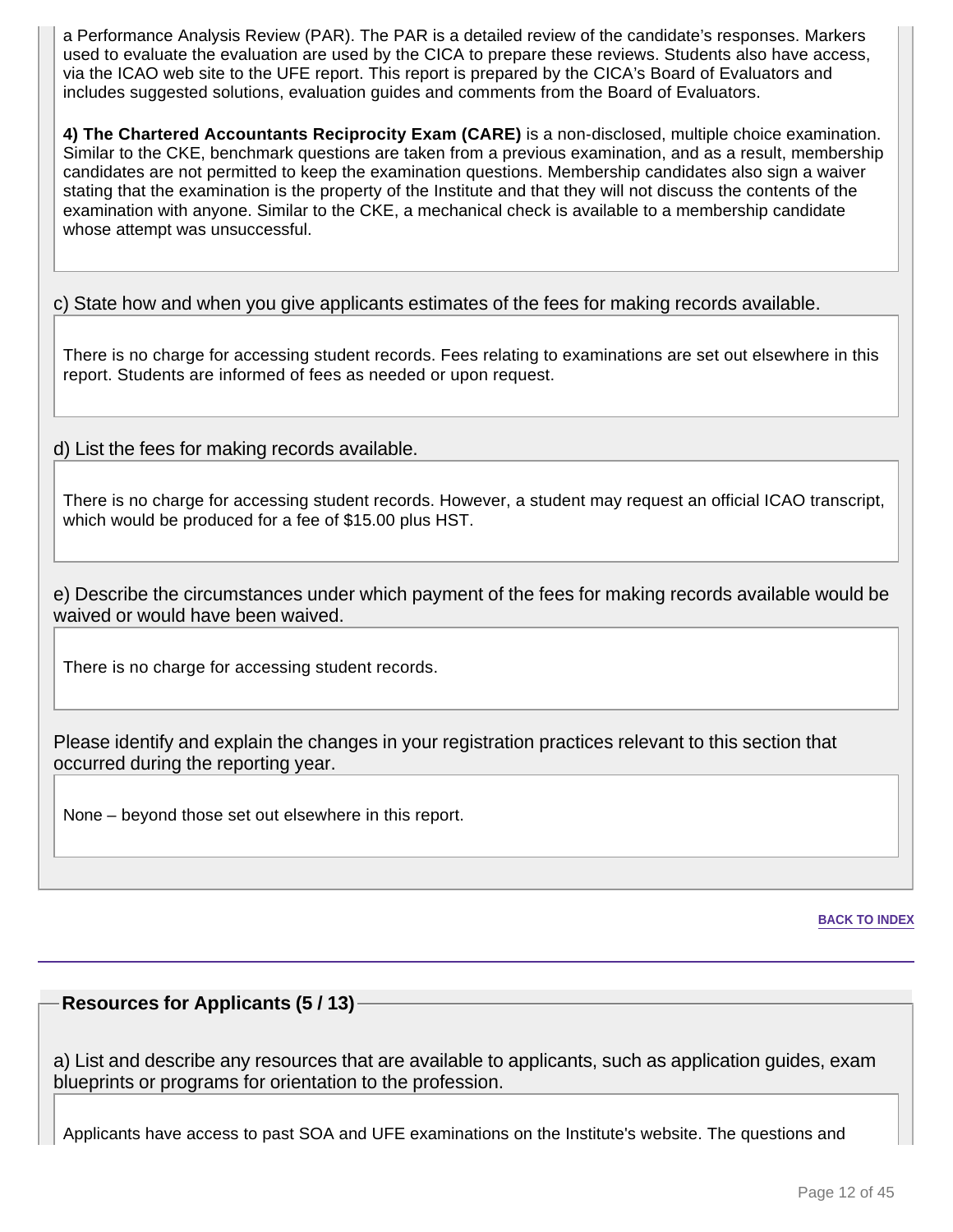suggested solutions, along with evaluation guides are also available on the Institute's website. Students may also use preparation materials made available by private individuals or organizations.

At the SOA, students are provided with readings, self-study materials and practice examinations. Applicants enrolled in the CARE are able to attend CARE preparation courses. Students enrolled in the UFE are able to attend preparation courses.

The CKE and CARE are non-disclosed examinations, so past examinations are not available. Sample questions are however, available on the website as well as information on the examinations' structure and examinable content.

The CA Reciprocity Examination (CARE) is the means by which the provincial and territorial CA institutes measure the professional competence, in a Canadian context, of members of accounting bodies outside Canada assessed by the International Qualifications Appraisal Board as having education, examination and experience requirements substantially equivalent to the Canadian CA qualification program. The CARE tests knowledge, comprehension and limited application of knowledge but not higher-order skills.

The Institute's Career Information department is a liaison with the various universities and high schools to provide information to potential applicants. Information on the profession and requirements is also available on the Institute's website.

The UFE Candidate's Competency Map is available from the Institute via its website and printed copies are also available. Likewise, the CA Practical Experience Requirements document is available from the Institute via the website and printed copies.

# b) Describe how your organization provides information to applicants about these resources.

As discussed above, information is provided through the website and Career Information Department. If applicants have specific questions, our Customer Service department helps answer their questions or directs them to the appropriate department and individual. Generally, the Institute produces a wide variety of materials for applicants and these materials are available in formats that reflect the nature of the request and the intended audience.

Please identify and explain the changes in your registration practices relevant to this section that occurred during the reporting year.

In keeping with the global move to International Financial Reporting Standards, beginning in 2010 the CARE no longer tests a candidate's knowledge of any significant differences between Canadian accounting and assurance standards and those of a membership candidate's home country. As a result, the new CARE Part I is a four-hour, 100-multiple-choice-question, non-disclosed examination that covers Canadian taxation (50 marks), Canadian business law (20 marks) and the Canadian CA profession's rules of professional conduct (30 marks). The CARE Part I tests knowledge, comprehension and limited application of knowledge but not higher-order skills.

The CARE remains a closed-book examination, in that membership candidates are not permitted to bring any reference materials with them into the examination writing centre. However, please note that the CARE is now non-disclosed in that the examination booklets are collected at the writing centers and the examination questions and solutions are not published. Practice sets of multiple choice questions will be available to membership candidates who registered for the CARE Preparation Program to help them prepare.

While the new CARE Part I is intended to satisfy the examination component of the requirements for eligibility to engage in public accounting across Canada, Ontario's Public Accountants Council (PAC), which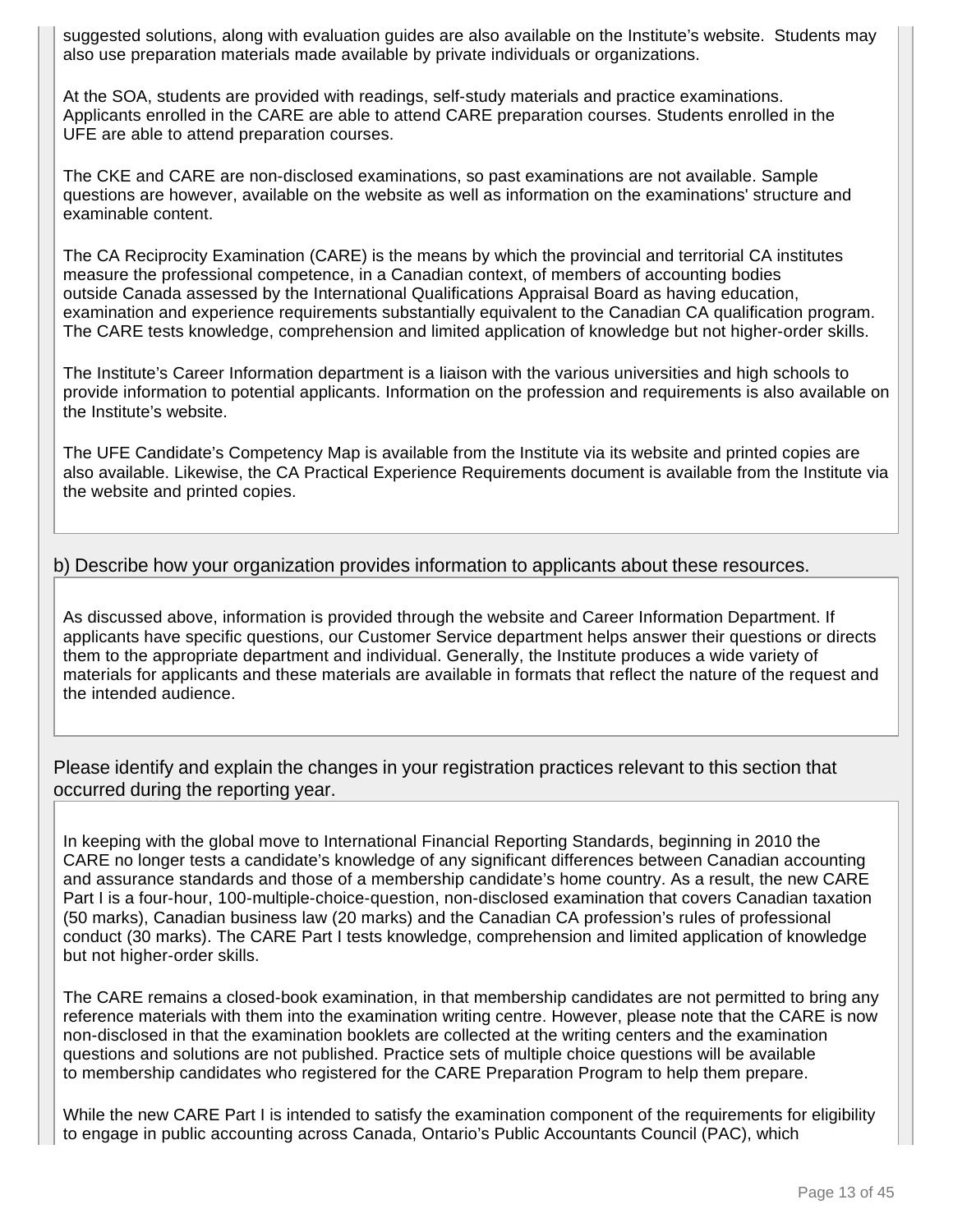prescribes the standards for the licensing of public accountants in Ontario has determined that a second examination is required for those seeking licensure (CARE Part II). Part II tests Generally Accepted Accounting Principles (GAAP) and Canadian Generally Accepted Auditing Standards (GAAS)

**BACK TO INDEX**

# **Internal Review or Appeal Processes (6 / 13)**

In this section, describe your internal review or appeal process. Some regulatory bodies use these two terms (*internal review* and appeal) for two different processes, some use only one of these terms, and some use them interchangeably. Please use the term that applies to your profession. If you use both terms (for two different processes), please address both.

# a) List your timelines for completing internal reviews or appeals of registration decisions.

Appeals of decisions made concerning registration or deregistration will normally be considered by the Institute's Membership Committee within 2 or 3 months. In cases where the party requesting an appeal wishes to present new information as evidence, the matter is referred back to the Registrar for review and may be addressed within a few days or a few weeks depending upon their complexity and the information provided by the individual.

A letter advising of the Membership Committee's decision is usually sent within a week following a Committee meeting.

In cases where a hearing by the Membership Committee is held, the timing of the consideration is dependent upon the schedule of the committee, the applicant's ability to provide required information or submissions prior to any consideration and other factors relating to the nature of the request and the scheduling of the hearing.

An appeal may be initiated within thirty-days from the receipt of the initial written reasons for the decision.

i. State the number of internal reviews or appeals of registration decisions that exceeded your timelines.

Given the foregoing, it is not possible to estimate the number of internal reviews that exceeded the timelines in 2011.

ii. Among internal reviews or appeals that exceeded your timelines, state the number that were from internationally trained applicants.

Given the foregoing, it is not possible to estimate the number of internal reviews that exceeded the timelines in 2011.

b) Specify the opportunities you provide for applicants to make submissions regarding internal reviews or appeals.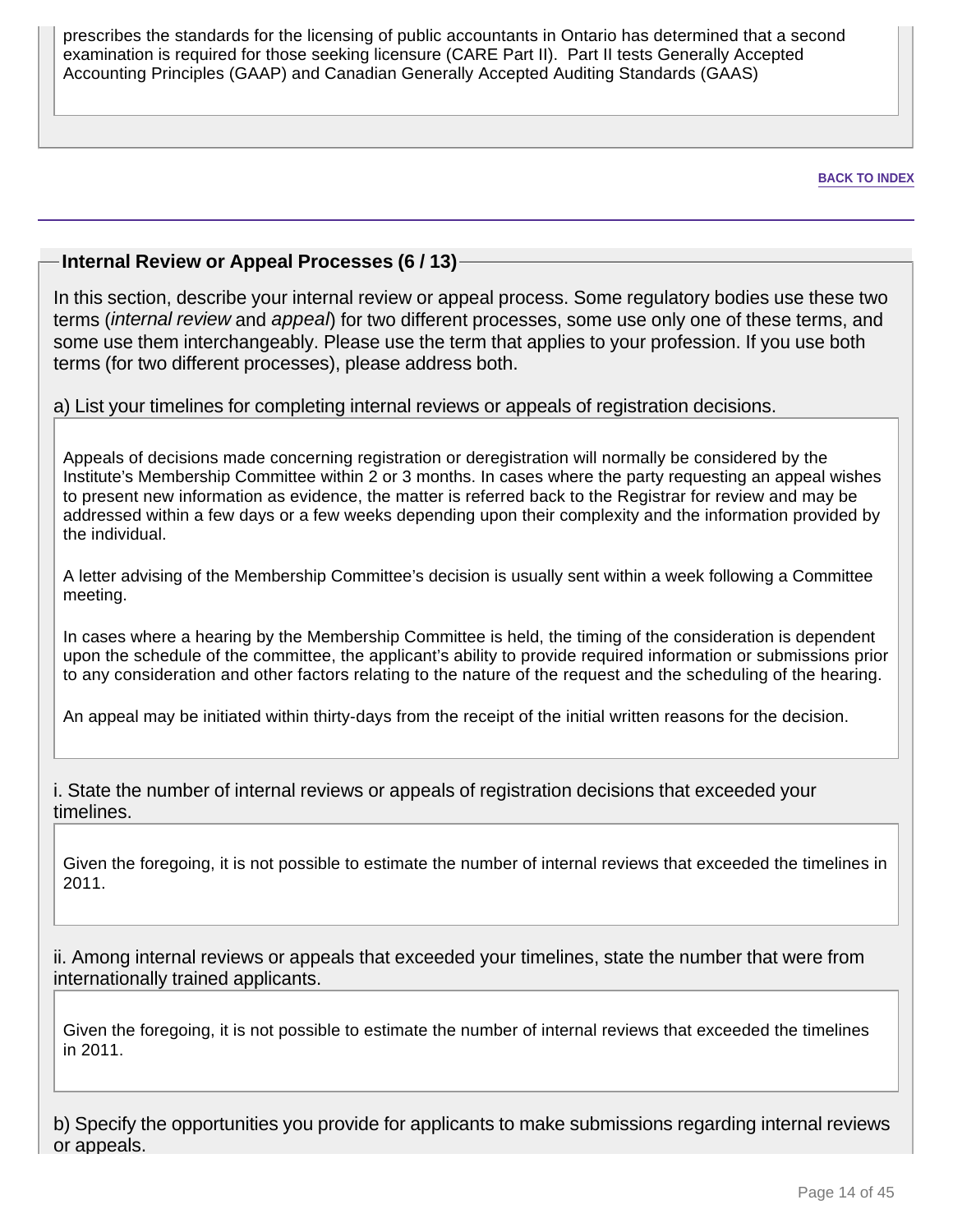Appeals or reviews before the Membership Committee are usually written submissions because these hearings are held according to the Institute's Rules of Practice and Procedure under the Statutory Powers Procedure Act. Consequently, the making of submissions and the nature of these submissions are governed by this Act and the common law.

c) Explain how you inform applicants about the form in which they must make their submissions (i.e., orally, in writing or by electronic means) for internal reviews or appeals.

Information regarding appeals or reviews is communicated to the applicant in a number of ways. First, information is available from the Institute's website in the bylaws and regulations and in other documents. Second, information regarding any review or appeal mechanism is communicated to the applicant as part of the decision, depending upon the nature of the decision and the matter considered. Additional information and specific questions that the applicant may have regarding procedure are answered by staff members assigned to the Committee.

d) State how you ensure that no one who acted as a decision-maker in a registration decision acts as a decision-maker in an internal review or appeal of the same registration decision.

The Institute's Membership Committee does not have overlapping membership with the decisions made by staff of the Institute or in the case of licensing, with that of the Licensing Board. Note: Public representatives on the Licensing Board also sit on the Membership Committee but are not involved in reviews where they have taken part in the original decision making process.

The Institute also has conflict of interest guidelines and policies to ensure that conflicts of interest do not arise. If an applicant is aware of a conflict of interest, he or she may ask that the Institute representative be removed for the purposes of the decision. Decisions made at first instance by staff are then reviewed by the Membership Committee and staff members are not voting members of this committee.

# e) Describe your internal review or appeal process.

An appeal or review may be initiated within thirty days (30) of receipt of the written decision. Such appeals and reviews are held under the Statutory Powers Procedure Act and are therefore, bound by the requirements of the Act.

The Membership Committee has both an appeal and review jurisdiction. Its role with respect to both is similar – not to substitute its own judgment but to determine whether there was evidence upon which the decision was properly made.

Reviews and appeals are based on the record, that is, on what was before the Registrar. The Membership Committee will consider the documents, the transcript (if any) and the reasons for the decision, as well as submissions and argument from the parties. Reviews are limited in scope.

Occasionally, the Membership Committee may be asked to consider information that was not before the Registrar. An application for the admission of fresh evidence should be made by the party seeking to have it considered. There is a presumption that all evidence must be brought before the Registrar. Therefore, admitting fresh evidence should only be considered if that evidence, with due diligence, could not have been discovered before the original determination, and the evidence is of such a reliable and vital nature it would likely have affected the outcome of the decision. As the Membership Committee does not hear oral evidence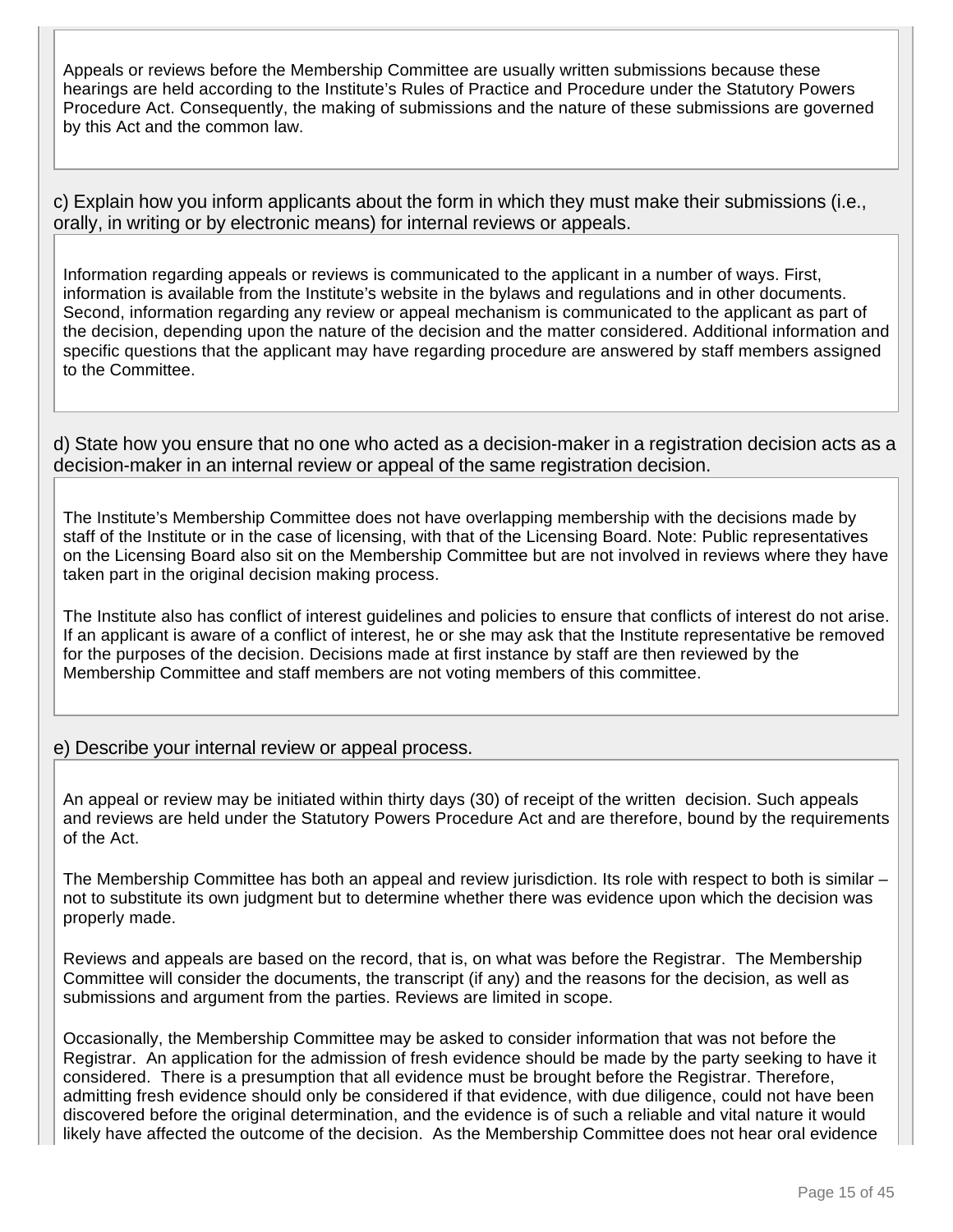in the usual course, and doing so would be considering the appeal on an unequal basis, it might wish to consider remitting the matter to the Registrar.

f ) State the composition of the committee that makes decisions about registration, which may be called a Registration Committee or Appeals Committee: how many members does the committee have; how many committee members are members of the profession in Ontario; and how many committee members are internationally trained members of the profession in Ontario.

### **The Membership Committee**

The Membership Committee is comprised of 15 to 20 members, including the Chair, two Deputy Chairs and 3 to 4 public representatives. CA members on the Committee are representative of the Institute's membership by occupation and geographic location. Members of the Membership Committee are appointed for an initial one year term and are eligible for re-appointment for three additional three year terms and, thereafter, on an annual basis.

The Membership Committee hears and determines appeals and reviews from decisions of the Registrar on admissions to membership (registration), de-registrations; receives referrals from the Registrar on matters regarding admission to membership; provides advice to the Registrar in accordance with the provisions of the bylaws and regulations; considers applications for licensing from any member where the good character of the member must be determined by means of a hearing; considers any application for a public accounting licence from a member in respect of whom the Public Accounting Licensing Board has directed that a hearing be held to determine whether the member has fulfilled the qualifications to be licensed set out in the Public Accounting Act, 2004, the regulations and Standards of the Public Accountants Council made under the Act and in the bylaws or regulations of the Institute; considers any application for a public accounting licence from a member who is licensed to practice public accounting in a jurisdiction outside Ontario; and hears and determines reviews of decisions of the Public Accounting Licensing Board in respect of public accounting licensing matters, as specified in the bylaws and regulations of the Institute.

All proceedings before the Membership Committee are conducted in accordance with the Rules of Practice and Procedure adopted by the Institute's Council.

Please identify and explain the changes in your registration practices relevant to this section that occurred during the reporting year.

Prior to June 16, 2011, in addition to decisions relating to registration, an individual or Student or Applicant was able to appeal decisions made concerning prerequisite conditions to membership such as exemptions from the Institute's Profession Program Requirements and Practical Experience Requirements.

Effective June 16, 2011, as a result of the changes to the Institute's regulations and bylaws, in keeping with amendments made necessary because of the Chartered Accountants Act, 2010, a decision of the Registrar not to register or reregister an individual as a Student or Applicant or to deregister a Student or Applicant may be appealed by the individual or Student or Applicant to the Membership Committee. These are the only registration decisions which can be appealed in keeping with the Act. The parties to the appeal are the individual and the Registrar. The decision of the Membership Committee is final.

#### **BACK TO INDEX**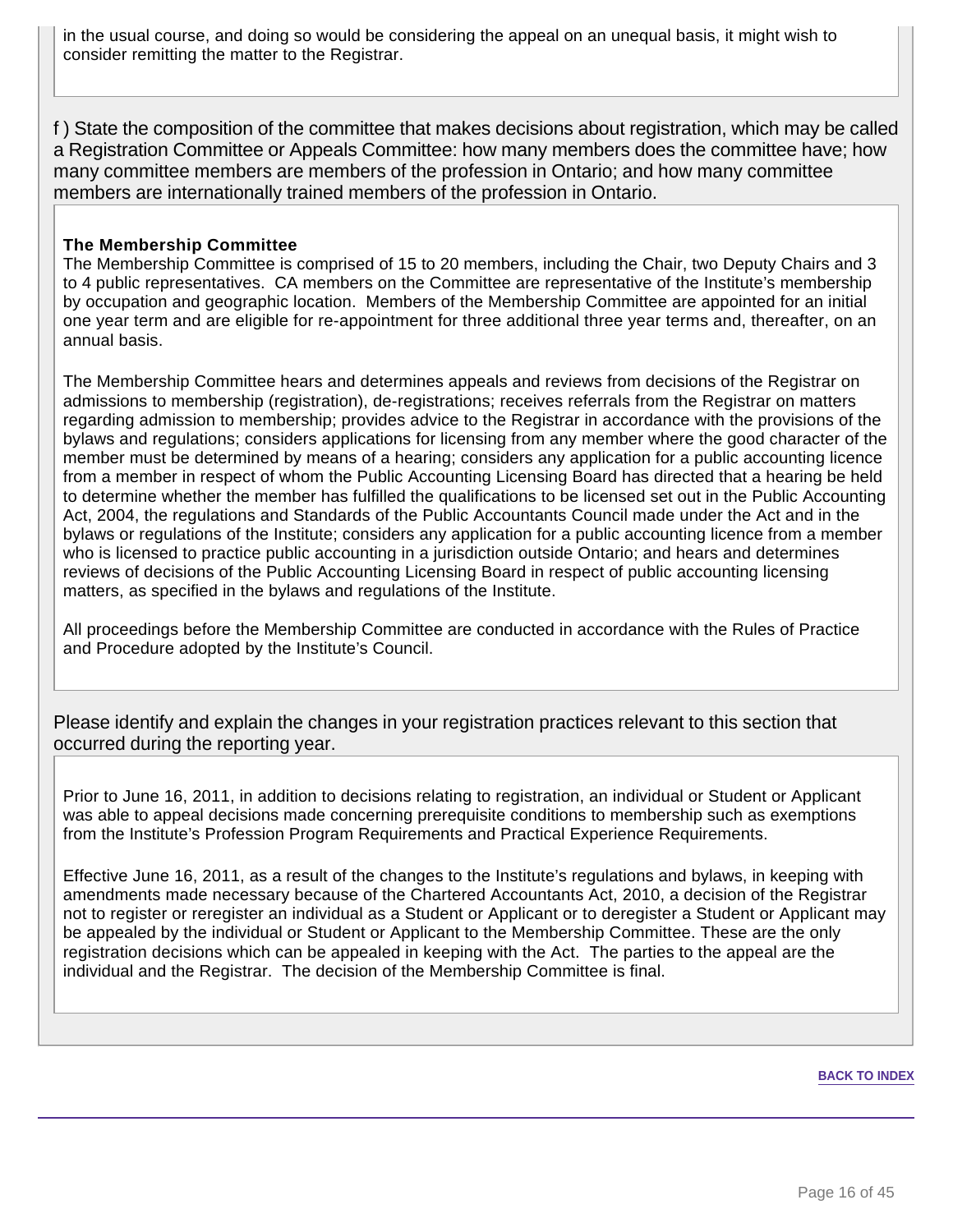# **Information on Appeal Rights (7 / 13)**

This section refers to reviews or appeals that are available after an internal review or appeal. Describe how you inform applicants of any rights they have to request a further review of or appeal from a decision.

Effective June 2011, the Institute's appeal process changed such that there is no further review or appeal available to a decision that has already been subject to an appeal by the Membership Committee.

Please identify and explain the changes in your registration practices relevant to this section that occurred during the reporting year.

Refer to the response to question 7.

#### **BACK TO INDEX**

# **Assessment of Qualifications (8 / 13)**

This category covers your processes for assessing all qualifications, such as academic credentials, competencies, language ability or practical experience.

a) List the criteria that must be met in order for an applicant's qualifications to satisfy the entry-topractice requirements for your profession.

For students, becoming a CA in Ontario generally requires:

- a university degree
- 17 specified courses (51 credit hours)
- three years of practical experience in an approved training office during which time, the breadth and depth of competency requirement (as outlined by the CA Practical Experience Requirements) must be met.
- successful completion of the ICAO's Professional Program, which is composed of the Staff Training Program, the Core Knowledge Examination (CKE) and the School of Accountancy (SOA).
- Successful completion of the Uniform Evaluation (UFE) in accordance with The UFE Candidate's Competency Map.

An internationally trained individual must complete:

- Three-years practical experience in an approved training office (unless the individual receives a reduction and/or and exemption from this requirement)
- Canadian business law (unless the individual receives a reduction and/or and exemption from this requirement)
- The Core Knowledge Examination (unless the individual receives an exemption from this requirement)
- The School of Accountancy (unless the individual receives an exemption from this requirement)
- The Uniform Evaluation (no exemption from this requirement is available)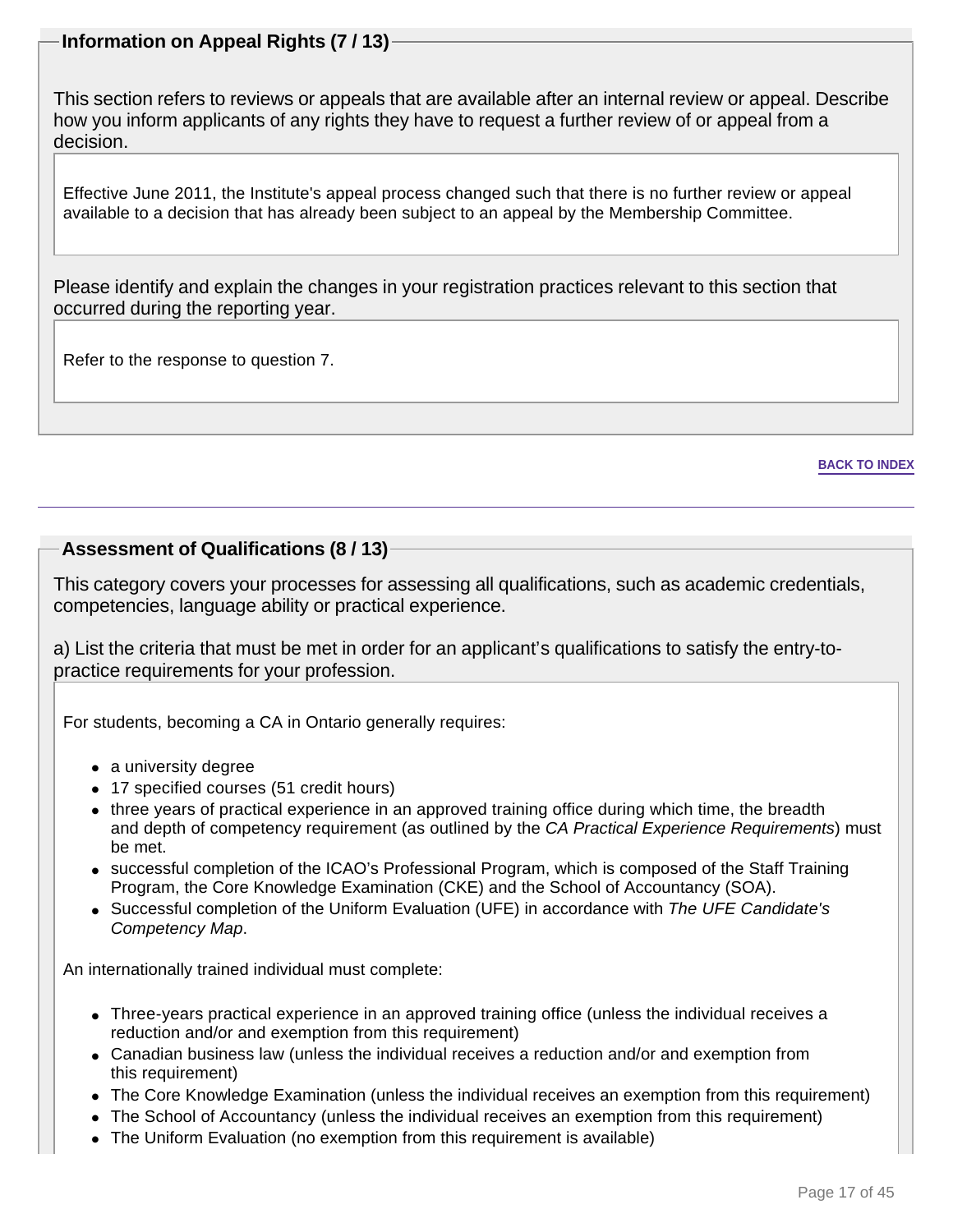Regulation 6-1, which governs students, provides that an applicant who is a member of a specified Canadian accounting body must have fulfilled the Institute's general education requirement for registration, namely a four-year degree from a designated university or equivalent. Such applicants must also successfully complete the course-credit requirement through successful completion of prescribed university degree-credit courses and the minimum average grade requirement in the courses included in the credit-hour requirement. These applicants may also request from the Registrar an exemption from some or all of the practical experience requirement and those examinations for which an exemption may be permitted.

The Registrar will review the previous education, professional qualification(s) and accounting experience of an applicant seeking exemptions to determine whether, taken as a whole, they establish that the applicant has demonstrated, on a substantial equivalency basis, the required breadth and depth of competency development at the levels of proficiency required of an entry-level CA in Ontario, as specified in The UFE Candidates' Competency Map and the CA Practical Experience Requirements.

For those applying with membership from a recognized accounting body with which the Institute has a mutual recognition agreement, in accordance with the Guidelines to Regulation 6-2, the Registrar will assess the practical experience reports provided by the applicant against the required competencies of an entry level Chartered Accountant. The determination it be made by the Registrar is whether the Applicant has acquired as a result of his or her previously acquired experience in accounting, the competency development required for the entry-level CA at the time of admission to membership in the Institute. The process may include a period of prescribed practical experience in an approved training office or other office if the individual's competencies are found not to be equivalent to those of an entry-level CA trained in Ontario. In addition, all such applicants must successfully complete the CA Reciprocity Examination (CARE) Part I.

b) Describe the methodology used to determine whether a program completed outside of Canada satisfies the requirements for registration.

The International Qualifications Appraisal Board (IQAB) carries out reviews of professional accounting bodies outside Canada to determine whether the requirements for admission to membership in a professional accounting body, or for use of the accounting designation granted by an accounting body (education, examination and experience requirements) are substantially equivalent to the comparable requirements of the provincial institutes in Canada. The Institute and the Canadian Institute of Chartered Accountants (CICA) have entered into Mutual Recognition Agreements with professional accounting bodies based on an IQAB assessment that each such body has education, examination and experience requirements that are substantially equivalent to the comparable requirements of the provincial institutes in Canada.

When an IQAB review determines the requirements of a professional accounting body outside Canada are not substantially equivalent to comparable requirements of the provincial institutes in Canada, IQAB recommends that the Uniform Evaluation (UFE) be passed before CA qualification in Canada is achieved. Each provincial institute may set any other requirements that must be fulfilled. IQAB has, in some cases, recommended that the members of a particular accounting body also be granted exemption from the pre-UFE education requirements and/or some or all of the prescribed practical experience.

The IQAB has adopted a framework for mutual recognition between professional accounting bodies. What follows is a very brief summary of the lengthy process.

There are four primary components for reviewing the process of qualifying as a member of a professional accounting body which IQAB examines. They are:

- The characteristics of the professional accounting body; committed to the public interest; is independent and self-governing; has a code of conduct; and is committed to professional development.
- The intake into the qualification process for members; starts with firms recruiting the best candidates and the effect the quality intake has on an applicant having a realistic chance of qualifying as a member of the professional accounting body; a university degree requirement.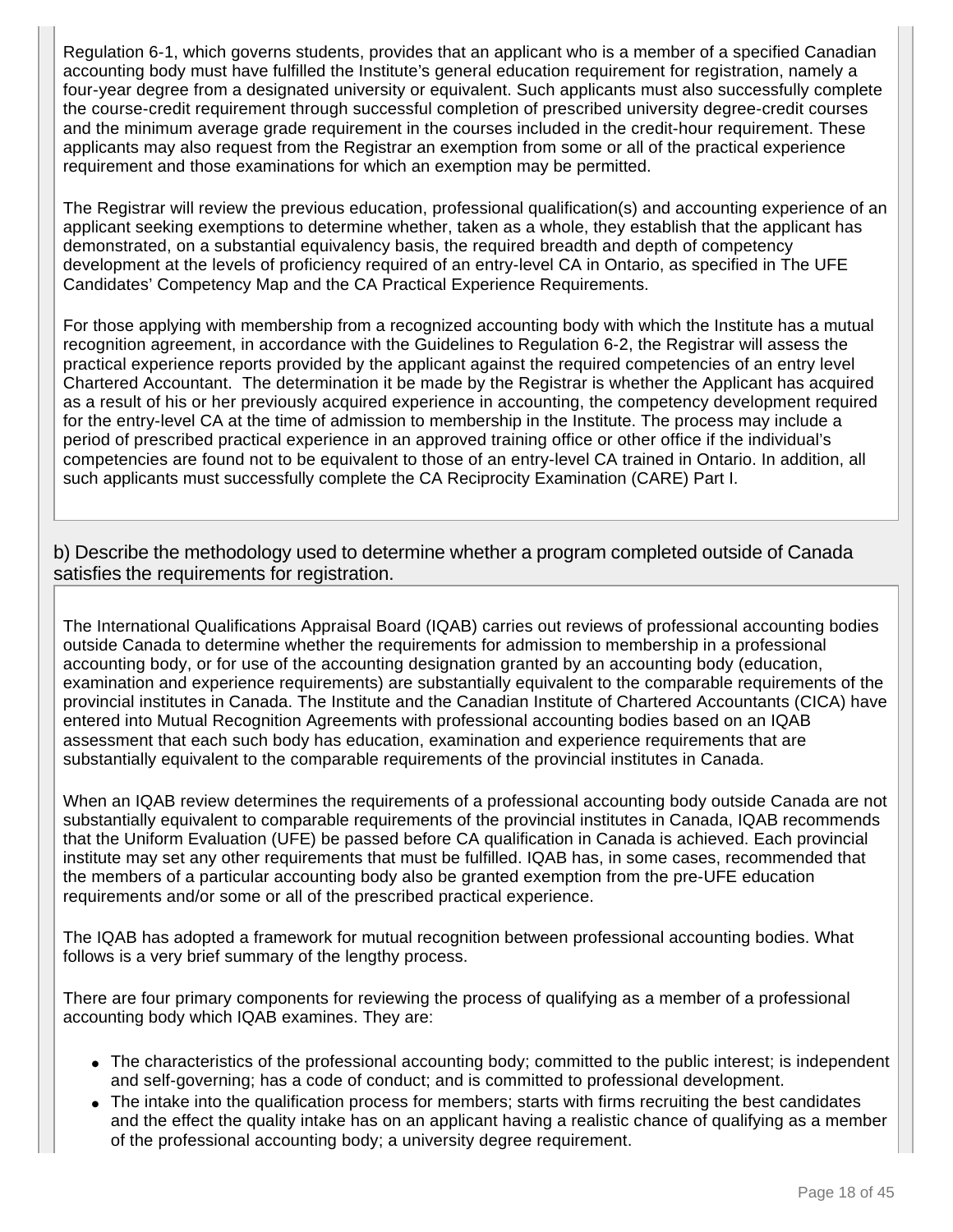- The learning process; and
- The quality and consistency of the assessment system.

There is a common set of fundamental principles expected of a comparable qualification process and the professional accounting body. The principles include detailed reviews of the following topics:

- 1. The institute
- 2. The professional education programme
- 3. The assessment process
- 4. The work experience
- 5. The knowledge and skills outcomes to be achieved
- 6. The personal skills and capability framework

The framework for evaluation includes further detailed indicators and how these are applied.

Finally, the framework provides examples of the kind of information that a professional accounting body should be able to provide in support of an evaluation of their programme. The framework provides flexibility in terms of how these outcomes are achieved because it is noted that different accounting bodies may have different processes.

### c) Explain how work experience in the profession is assessed.

Work experience is assessed for both the domestically trained and the internationally trained against the CA Practical Experience Requirements document.

A Student may request exemptions from some or all of the requirement to complete a three-year period of practical experience in a CA Training Office. The determination to be made by the Registrar upon review of such request is whether the Student has acquired as a result of his or her professional qualification(s) and previously acquired experience in accounting, the depth and breadth of competency development required for the entry-level CA at the time of admission to membership in the Institute, as established by the document entitled, Prescribed Practical Experience 2010, or any successor document.

The Registrar's determination shall be based upon an assessment of the totality of the Student's previous professional accounting experience completed for the purpose of qualifying for admission to membership in the particular accounting body and subsequent to admission to membership in that body. The assessment should take into account:

- the duration of the period(s) of accounting experience (i.e. the number of months or years);
- the nature of the place(s) of employment or practice in which the accounting experience was obtained;
- the position(s) held by the Student; and
- the progression of the Student's career in professional accounting.

To meet the depth and breadth of competency development required for the entry-level CA at the time of admission to membership in the Institute, the Student must demonstrate to the satisfaction of the Registrar that the Student meets the following minimum requirements:

- Depth of experience -- the opportunity to gain sufficient direct working experience in all of the specific competencies of any one of the six competency areas (referred to as the area of depth):
- 1. Performance Measurement and Reporting
- 2. Assurance
- 3. Taxation
- 4. Governance, Strategy and Risk Management
- 5. Management Decision-Making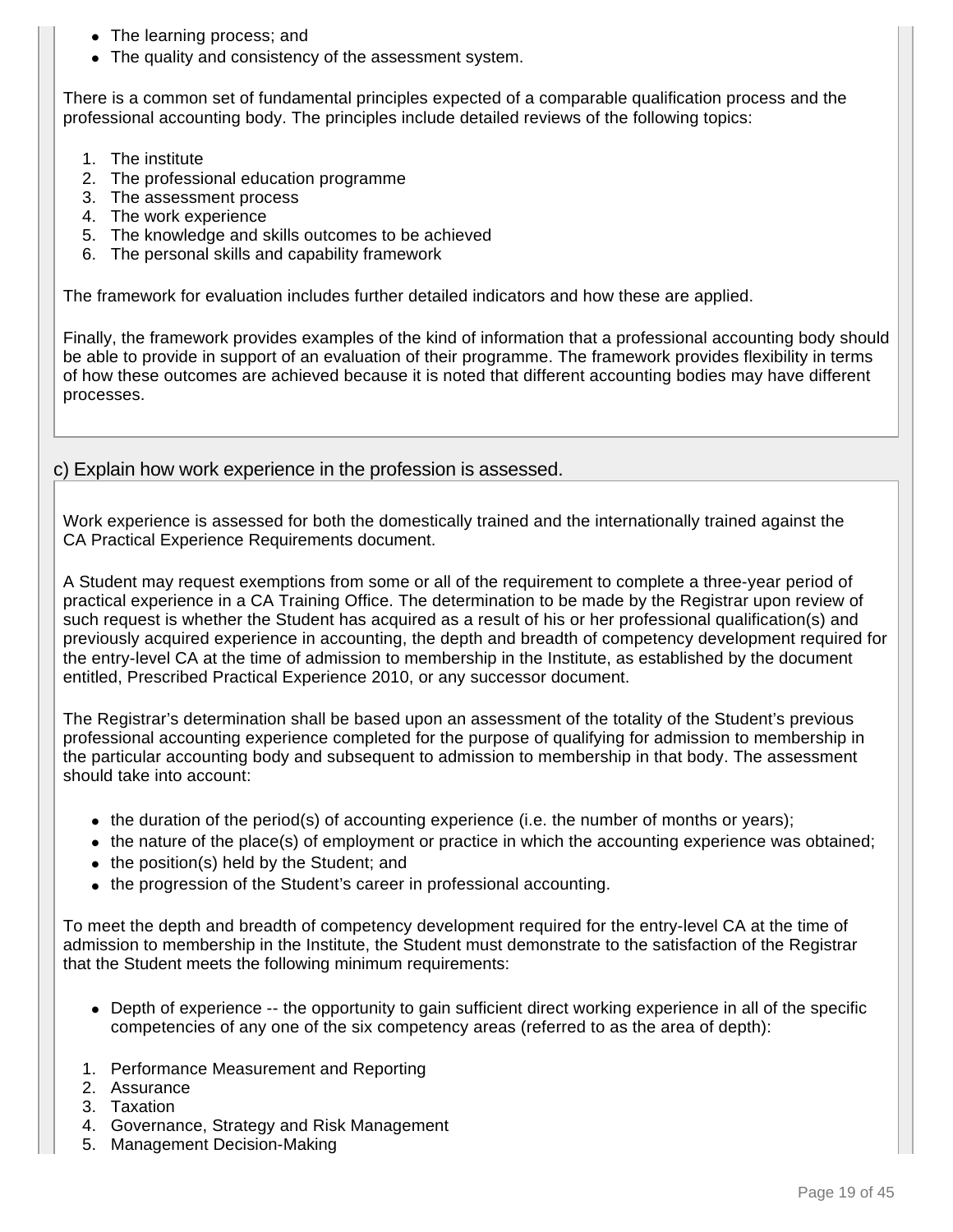6. Finance.

For the majority of the specific competencies, the Student is expected to demonstrate Level 2 proficiency. In addition, the Student is expected to demonstrate an awareness of emerging topics in their area of depth, either independently or as part of a team, with little direction or supervision.

• Breadth of experience -- the opportunity to gain sufficient direct working experience in at least half of the competencies in TWO additional areas of competency (referred to as areas of breadth) and demonstrate the ability to work at Level 2 proficiency in at least half of those competencies. If the Student's area of depth is not Performance Measurement and Reporting or Assurance, then one of the two areas of breadth must be Performance Measurement and Reporting and must provide the opportunity to gain sufficient direct working experience in the three competencies highlighted in Appendix 1 of the Practical Experience Requirements 2010 or any successor document approved by the Council, and demonstrate the ability to work at Level 2 proficiency in all three of competencies.

Experience in all of the Pervasive Qualities and Skills, with the clear expectation that the Student demonstrates at all times the Ethical Behaviour and Professionalism, strong Personal Attributes and Professional Skills expected of the CA.

Levels of proficiency for qualifying practical experience are:

- Level 1 (works under supervision): Has the basic knowledge and skill required to complete the task assigned but does not complete the task without supervision or assume responsibility for its execution. Requires supervision and direction in completing the tasks as he or she begins applying education to practice.
- Level 2 (works independently): Can apply the underlying knowledge and skill in a practical setting and is able to complete tasks independently or as part of a team with minimal direction or supervision. Assumes responsibility for execution of the task and performs all work with diligence and due care. Treats each situation as an opportunity to further develop professional judgement and/or expand his or her knowledge base.

# **Duration of professional accounting experience**

The duration of professional accounting experience required for admission to membership in the Institute is a minimum term of three years of experience acceptable to the Institute. A Student who has not obtained at least three years of previous professional accounting experience acceptable to the Institute is required to fulfill a period of experience in accounting as prescribed by the Registrar such that the Student will have obtained by the date of admission to membership in the Institute an amount of acceptable accounting experience that in aggregate is at least three years in duration.

# **Nature of the place(s) of employment or practice**

The factors that should be considered by the Registrar in respect of the nature of the place of employment or practice are:

- $\bullet$  As applicable,
	- ❍ The nature or line of business (for example, financial services, manufacturing, natural resources, retailing, information technology) and examples of the major clients, customers or recipients of the products or services, or
	- ❍ The nature of the professional services provided, including whether the services were public accounting or related areas (for example, assurance/attestation, taxation, advisory services) and examples of the major clients, customers or recipients of the products or services
- The size of the business or practice, with reference to such matters as total number of staff, number of partners, total annual revenues or budget
- The corporate structure (e.g. for-profit corporation, not-for-profit corporation, public sector/governmental organization, academic institution, partnership, proprietorship) and in respect of a corporate entity, whether it is/was a publicly listed or publicly traded entity or a privately owned/not publicly listed entity.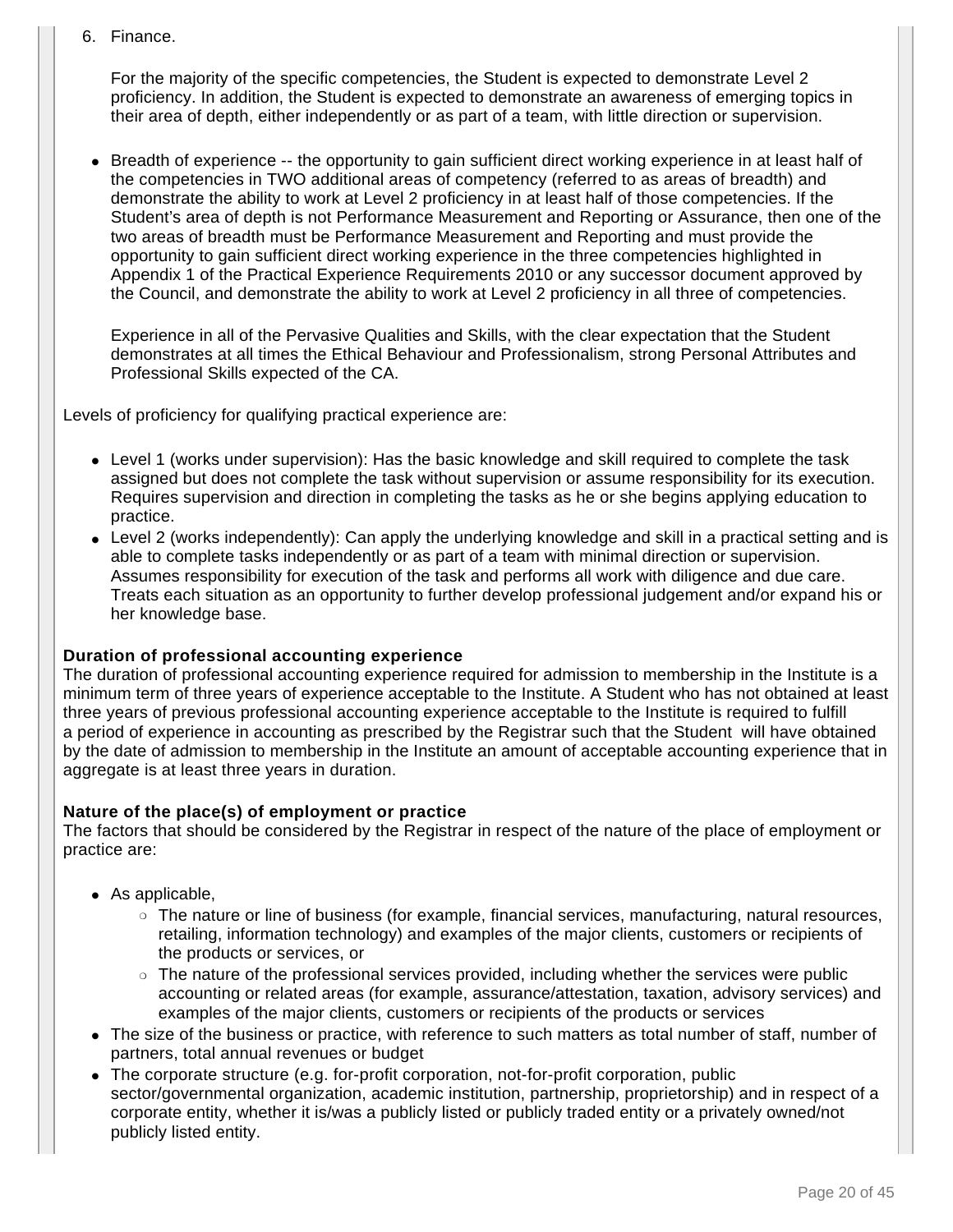# **The position(s) held by the Student**

In respect of the positions(s) held by the Student, the Registrar should consider:

- $\bullet$  the title of each position held;
- the level or seniority of the position within the place of employment or practice, with reference to such matters as to whom (position) the Student directly reported or was accountable and the placement of such position within the overall management or governance structure;
- the breadth and complexity of the responsibilities assigned to the Student in the position held;
- the breadth and depth of competency development during the period in which the Student held the position.

### **The progression of the Student's career in professional accounting**

Position-specific indicators that should be considered by the Registrar when determining a Student's progression through his or her career in professional accounting include demonstration of work functions or the provision of professional services in defined positions that:

- require increasing competency development;
- require the ability of the Student to handle increasingly complex tasks;
- involve increasing levels of responsibility;
- provide increased ability and opportunity to supervise, manage and mentor
- others and decreased level of supervision of the Student throughout his or her
- career path, which may be measured by:
	- ❍ number of supervisors;
	- ❍ number of direct reports;
	- ❍ changes in position or job titles;
	- ❍ changes to job responsibilities and accountabilities;
- provide opportunities for the Student to learn from supervisors who are deemed experts in their field (exposed to or mentored by other professionals).

Progression to successively more senior positions and/or demonstration of progressively higher levels of proficiency over the course of a Student's employment or practice with a particular entity or throughout the Student's total period(s) of accounting experience should also ordinarily indicate greater breadth and depth of competency development. A Student who has achieved through their previous employment or practice a position or level as a partner, senior executive, director or officer should ordinarily be considered to have achieved a higher level of proficiency as well as greater breadth and depth of competency development than a Student who would have held a less senior position.

d) Describe how your organization ensures that information used in the assessment about educational systems and credentials of applicants from outside Canada is current and accurate.

IQAB assessments are done as needed to ensure that existing mutual recognition agreements are current and meet the required standards. This is done at intervals set by the IQAB and in keeping with its policies and procedures. Ongoing reviews of this if needed, are done in keeping with applications received. A fuller description of IQAB and its processes is found elsewhere in this report. A fuller description of the education assessment process is found elsewhere in this report.

e) Describe how previous assessment decisions are used to assist in maintaining consistency when assessing credentials of applicants from the same jurisdictions or institutions.

The assessment of individuals is undertaken against the CA Practical Experience Requirements document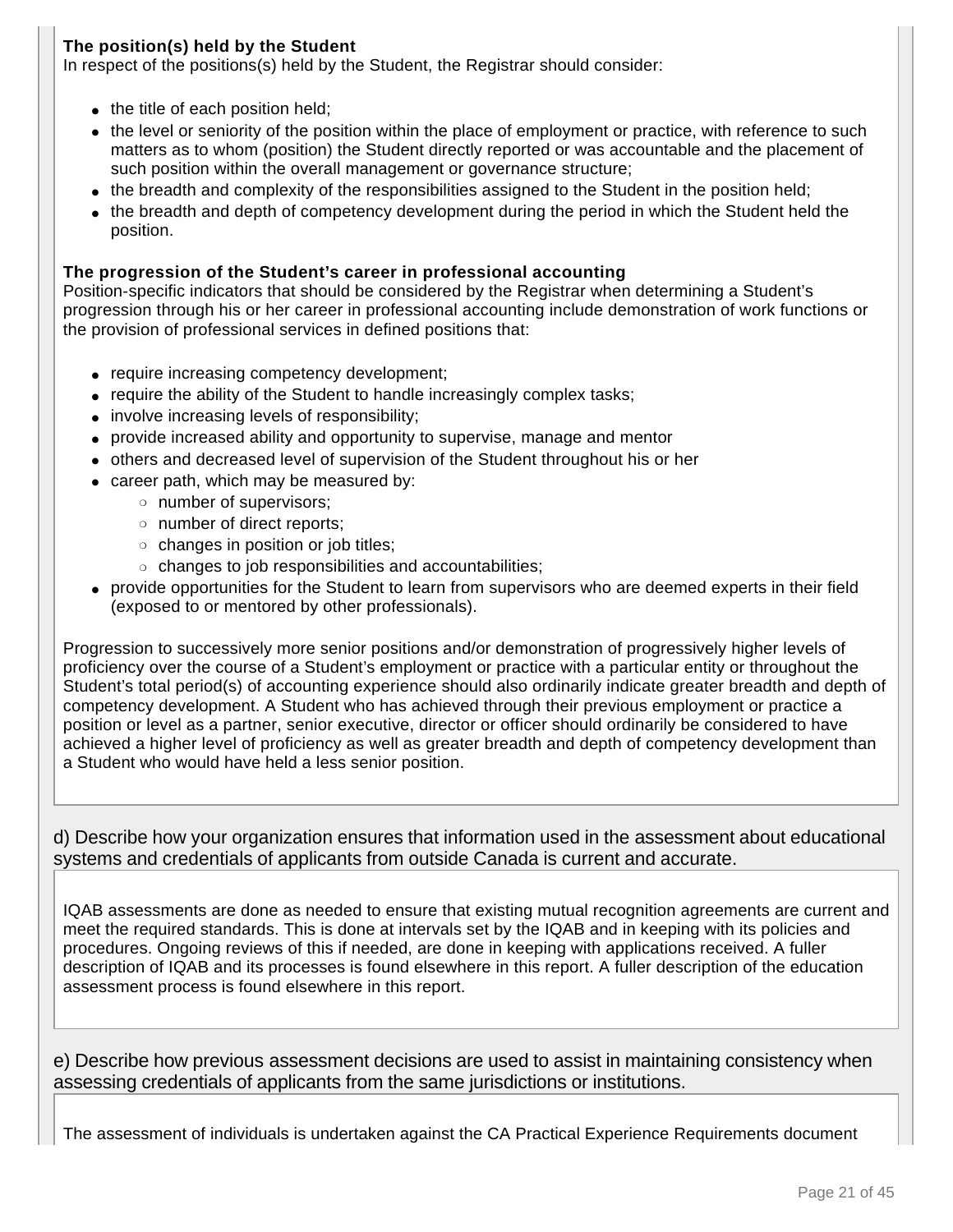and is an individual assessment based upon the criteria found in the map as compared to the individuals' employment history, demonstrated skills, level of proficiency and other requirements. The criteria for individual assessments is based on the Competency Map which provides a reference point for ensuring that all such decisions are based upon its requirements. Effective July 16, 2011, all assessment decisions are made by the Registrar after consideration of past decisions and after consultation with Institute staff.

f ) Explain how the status of an institution in its home country affects recognition of the credentials of applicants by your organization.

This is not entirely applicable because the accounting body is assessed against the requirements for domestically trained CAs and this assessment is conducted by IQAB. Therefore, the institution is not assessed for its status within its home country. While this may be a factor in an IQAB assessment, it is by no means the only factor considered. Notwithstanding this, the accounting body must be a member of the International Federation of Accountants and also must adhere to the principles found in Section A (items 1 to 6) as set out in the IQAB requirements. See question 8(b) of this report.

g) Describe how your organization accommodates applicants with special needs, such as visual impairment.

A physical or medical disability is not a deciding factor in assessing qualification, academic credentials, competencies, language ability or practical experience. The accommodations that the Institute makes in this regard for applicants and students are described in question 1(p) as they relate to examination writing and preparation.

h) State the average length of time required to complete the entire registration process, from when the process is initiated to when a registration decision is issued.

As noted previously, the term "registration decisions" is not entirely applicable to the Institute's processes. Once either a student or applicant has successfully completed all of the required steps for admission to membership, admission (or registration) is normally granted. Nevertheless, please refer to question 1(n) for a summary of the pertinent timelines for various stages/events in the registration process.

The timelines noted throughout this report were in effect until June 2011 when the Institute's bylaws and regulations changed. Given that the new processes were in place from mid June until the end of December, there has not been enough time to provide a definitive timeline for some of these processes. Nevertheless, the Institute anticipates that the time period to obtain membership for regular students, members of accounting bodies with which the Institute has a mutual recognition agreement and some of the others listed below remained substantially the same for the year ending December 31, 2011. Additional refinements in the process and regulation changes that may occur in 2012 will alter some of these timelines and if so, any changes will be reported in 2013.

i. State whether the average time differs for internationally trained individuals.

The average time may differ for internationally trained individuals depending upon whether the individual is or was a member in good standing with either a recognized accounting body or a non-equivalent accounting body, or an accounting body that is a member of the International Federation of Accountants (IFAC). Please refer to question 1(n) for details.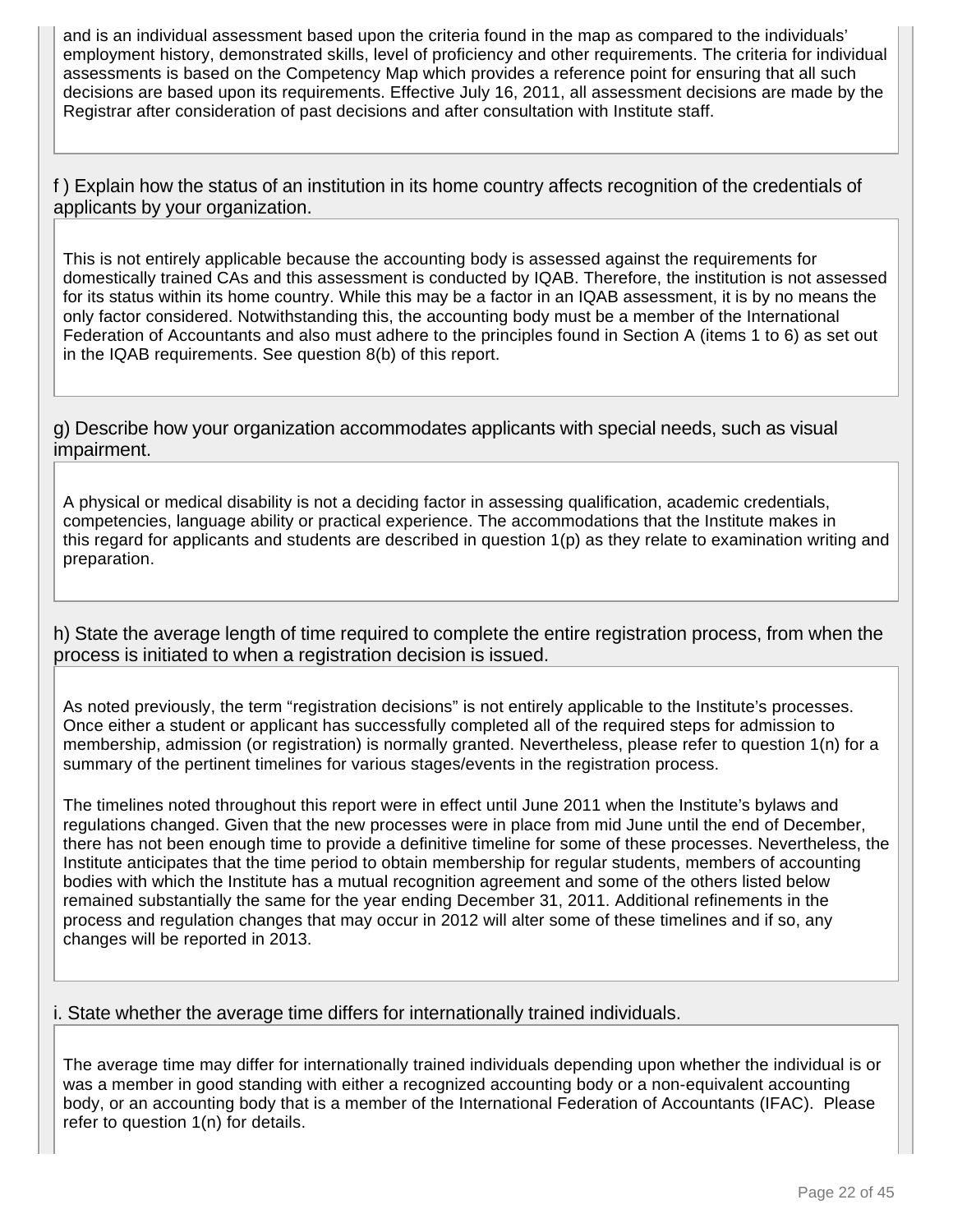In general, three factors influence the length of time for the process for internationally trained individuals. First, the process is largely dependent upon the individual submitting the information required in order to make an assessment. Once a complete and accurate package of information has been received, the timelines set out elsewhere in this report generally are followed. Second, the examinations that are required to be written are held at fixed times during the year. An individual may have to wait to write an examination depending upon the timing of the application. Finally, the individual may have to complete any practical experience requirements. The timeliness of this process depends upon the individual's ability to fulfill the prescribed practical experience.

ii. If the average time differs for internationally trained individuals, state whether it is greater or less than the average for all applicants, and the reasons for the difference.

The average time will usually be less for individuals from a recognized accounting body. The shorter period of time is the result of the individual being or having been a member of an accounting body whose qualifications processes are substantially similar to the CA process in Ontario. Thus, these applicants have completed a program of education and experience that is similar to the process used to train Ontario CAs. The length of time it takes to become a member in the Institute is therefore, shorter. However, this may vary depending upon the applicant's ability to demonstrate that he or she meets the prerequisites for membership.

A somewhat longer period of time will likely be necessary for those from non-equivalent accounting bodies or from accounting bodies that are members of the International Federation of Accountants (IFAC) (assuming that they meet the educational and practical experience prerequisite). Again, this is the result of the individual already having undertaken an educational program and a practical experience program that provides the applicant with some or all of the prerequisites for membership.

i) If your organization conducts credential assessments:

i. Explain how you determine the level (e.g., baccalaureate, master's, Ph.D.) of the credential presented for assessment.

The Institute uses the International Handbook of Universities in conjunction with a review of the official transcript provided by the applicant and a review of the course content and consider its equivalency to the educational programs and courses offered for the domestically trained.

ii. Describe the criteria that are applied to determine equivalency.

As previously described elsewhere in this report.

iii. Explain how work experience is taken into account.

\*\*\* SAME AS LAST YEAR \*\*\*

Work experience is not a factor in assessing an educational credential. The assessment of work experience (competencies required of a CA) is described elsewhere in this report.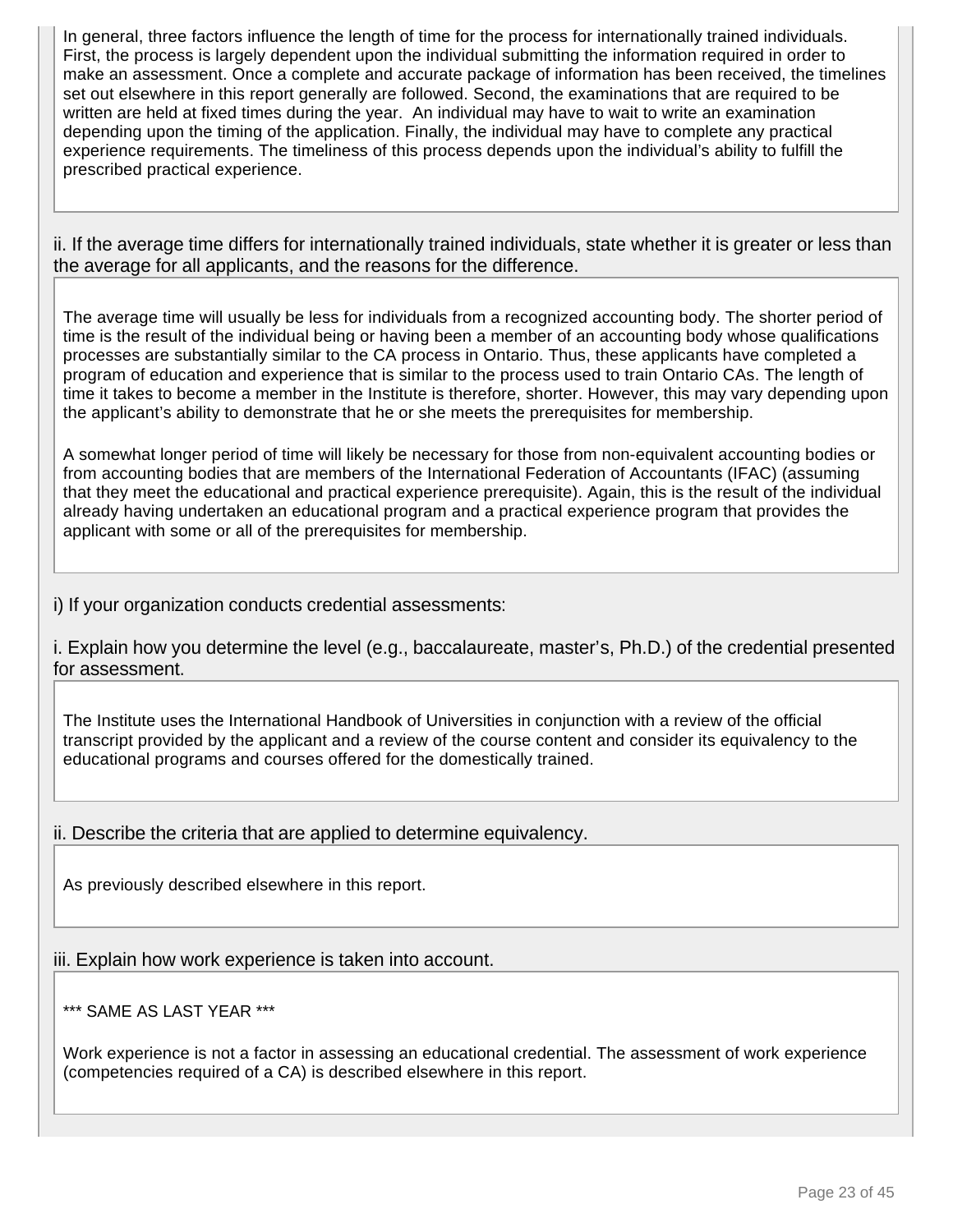# i. Describe the methodology used to evaluate competency.

There are two types of CA competencies: 1) Pervasive Qualities and Skills (I to III), and 2) Specific Competencies (IV to IX). The Pervasive Qualities are assessed at both the SOA and UFE examinations. Below is a very brief summary of the competencies as set out in The UFE Candidates' Competency Map 2011 document. For a detailed understanding of the competencies, please refer to the following: http://www.icao.on.ca/CAstudents/UniformEvaluation(UFE)/1014page14065.pdf

### **I-Ethical Behavior and Professionalism**

- I-1 Protects the public interest
- I-2 Acts competently with honesty and integrity
- I-3 Carries out work with due care
- I-4 Maintains objectivity and independence
- I-5 Avoids conflict of interest
- I-6 Protects the confidentiality of information
- I-7 Maintains and enhances the profession's reputation
- I-8 Adheres to the rules of professional conduct

### **II-Personal Attributes**

- II-1 Self-manages
- II-2 Demonstrates leadership and initiative
- II-3 Maintains and demonstrates competence and recognizes limits
- II-4 Strives to add value in an innovative manner
- II-5 Manages change
- II-6 Treats others in a professional manner

# **III-Professional Skills**

- III-1 Obtains information
- III-2 Examines and interprets information and ideas critically
- III-3 Resolves problems and makes decisions
- III-4 Communicates effectively and efficiently
- III-5 Manages and supervises
- III-6 Understands how IT impacts a CA's daily functions and routines
- III-7 Considers basic legal concepts

# **IV-Governance, Strategy and Risk Management**

- IV-1 Evaluates an entity's governance model
- IV-2 Evaluates an entity's strategies
- IV-3 Evaluates an entity's plans for risk management
- IV-4 Evaluates an entity's ability to manage organizational performance

# **V-Performance Measurement and Reporting**

- V-1 Analyzes financial reporting needs and establishes the necessary processes
- V-2 Conducts external financial reporting
- V-3 Conducts internal financial reporting
- V-4 Conducts specialized reporting

#### **VI-Assurance**

- VI-1 Analyzes, evaluates and advises on assurance needs (external or internal)
- VI-2 Provides assurance services (external or internal)
- VI-3 Provides control-related services
- VI-4 Provides comprehensive auditing services
- VI-5 Maintains awareness of pending assurance standards changes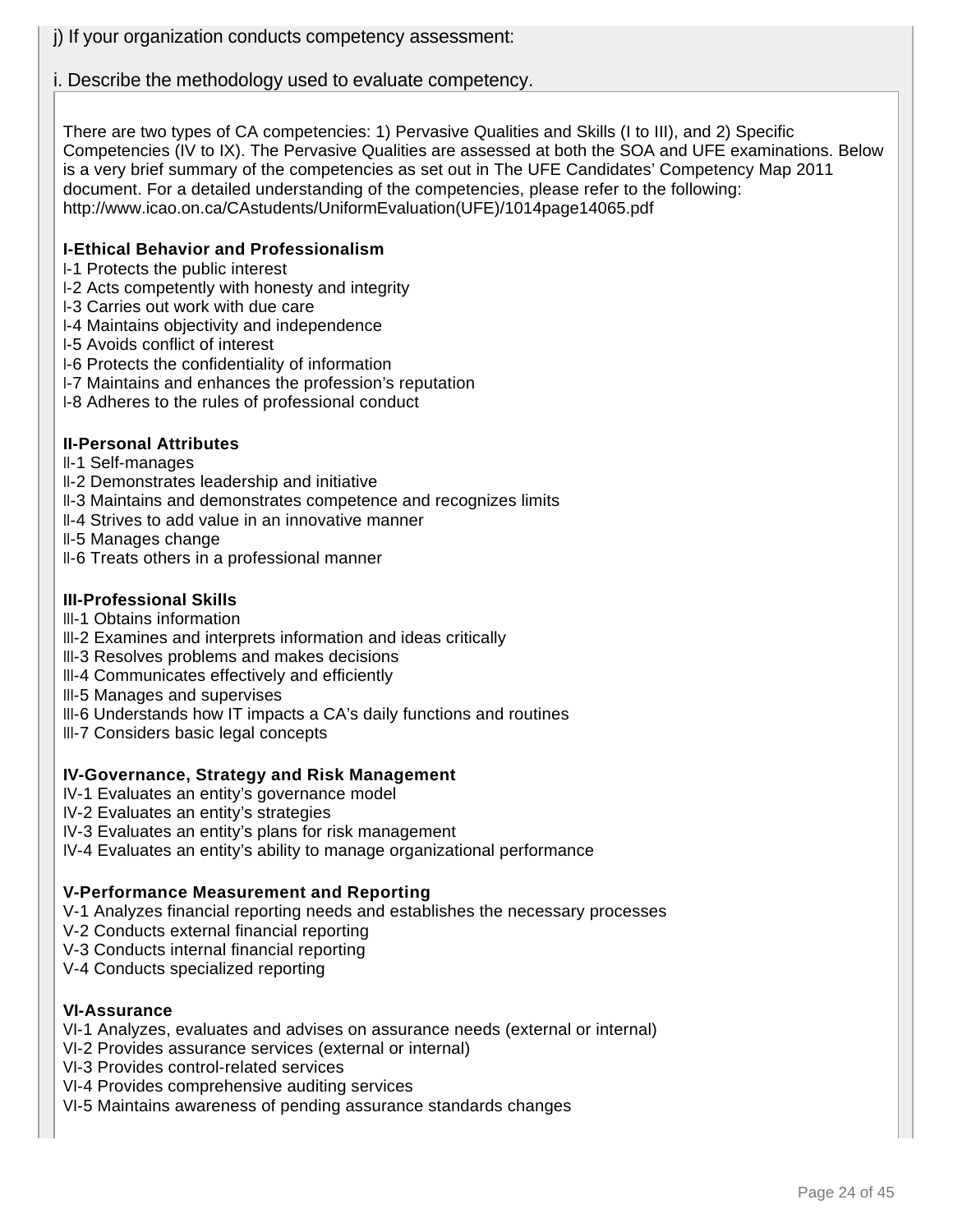# **VII- Finance**

- VII-1 Evaluates overall financial strategy
- VII-2 Monitors an entity's treasury management
- VII-3 Develops or analyzes investment plans, business plans and financial proposals
- VII-4 Analyzes the value of a business
- VII-5 Analyzes the purchase, expansion, or sale of a business
- VII-6 Identifies or advises a financially troubled business

#### **VIII-Management Decision-Making**

- VIII-1 Identifies the key information needs and indicators of an entity
- VIII-2 Prepares information for planning and decision-making
- VIII-3 Monitors and evaluates variances

VIII-4 Develops and suggests improvements to the IT infrastructure needed to generate the necessary

#### **IX-Taxation**

- IX-1 Analyzes the entity's tax profile and identifies general tax issues
- IX-2 Prepares and files necessary returns in accordance with legal requirements
- IX-3 Practises effective tax-planning to optimize after-tax returns
- IX-4 Prepares information to respond to assessments, file objections and appeals

# ii. Explain how the methodology used to evaluate competency is validated, and how often it is validated.

The Canadian Institute of Chartered Accountants (CICA) prepares the UFE Candidates' Competency Map and the CA Practical Experience Requirements document. At regular intervals the documents are reviewed and updated. Much of this work is done on an annual basis. These documents outline the competency expectations of an entry-level CA. The CICA has a Competency Map Committee comprised of CA members working in academia, in accounting firms and in industry that are responsible for the Competency Map.

# iii. Explain how work experience is used in the assessment of competency.

The CA profession's approach to Qualification is competency-based, i.e. it focuses not just on what the CA Student knows, but also on what he or she can do with that knowledge. Thus the expectations of CA Students are expressed as "CA competencies"—the knowledge, skills and attitudes which are fully defined in The UFE Candidates' Competency Map. The emphasis in practical experience, as in all components of the Qualification process, is on ensuring the CA Student develops the competencies expected of an entry-level CA. During their terms of practical experience, CA Students are expected to acquire a wide range and significant depth of experience in the CA competencies.

The articulation of competencies creates an effective tool to help: Promote all elements of desired professional behaviour, extending beyond knowledge to include skills and professional attitude; Promote high performance standards; Measure performance; Incorporate emerging trends and changing needs; Respond to the work environment; Promote positive expectations; and Foster life-long and individual-centered learning.

For internationally trained individuals, the determination of how an applicant qualifies and whether an applicant qualifies to receive additional exemption(s) is to be competency-based, meaning the professional education and previous accounting experience of an applicant are to be considered both quantitatively and qualitatively when assessed (measured) against the competencies and the respective proficiency levels for an entry level CA in Ontario, as specified in The UFE Candidates' Competency Map and/or the CA Practical Experience Requirements. Again, however, the assessment process is different for those applicants who are or were members of recognized accounting bodies and non-equivalent accounting bodies. Nevertheless, the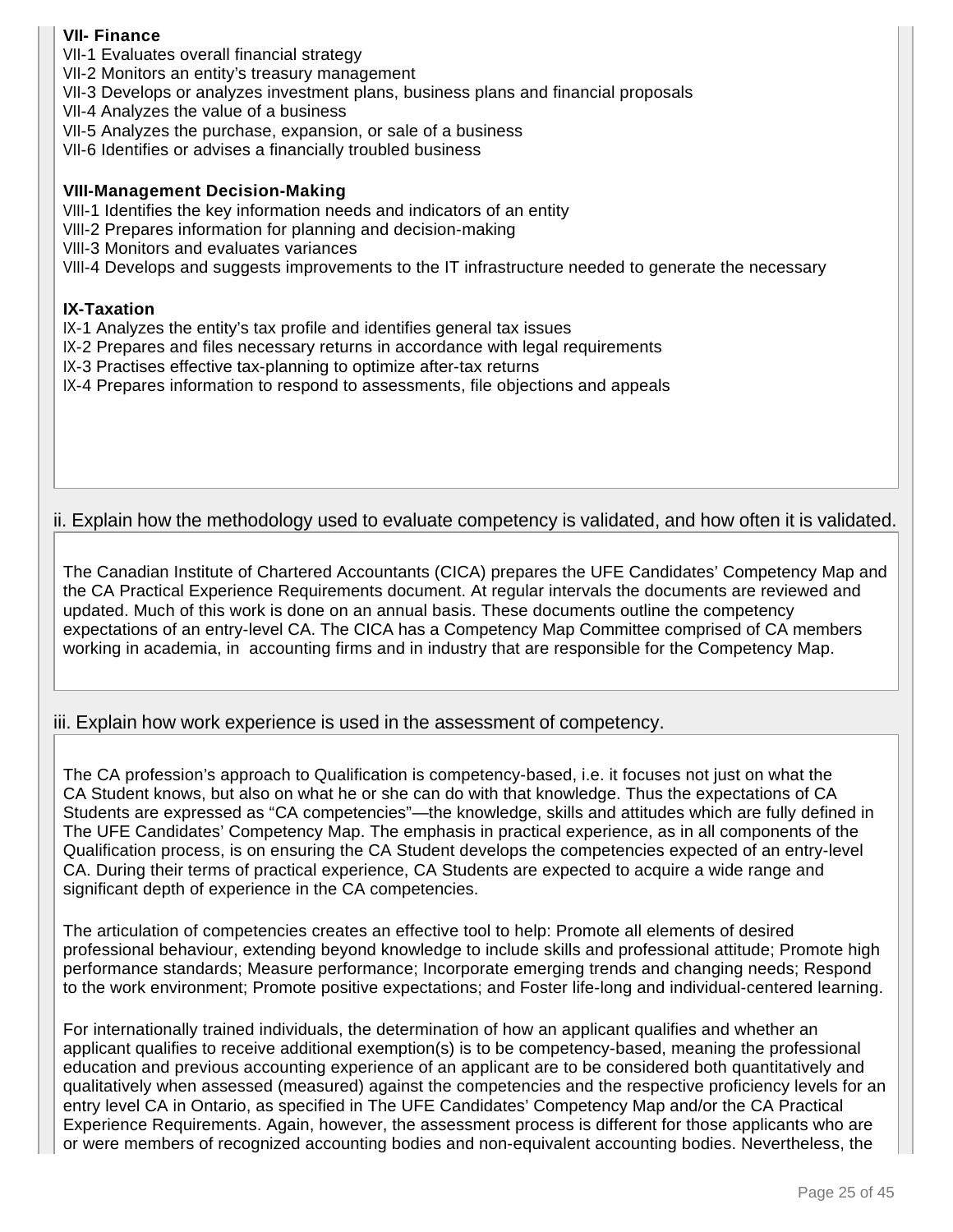competency requirements in both The UFE Candidates' Competency Map and the CA Practical Experience Requirements are grouped into six competency areas:

- Performance Measurement and Reporting
- Assurance
- Taxation
- Governance, Strategy and Risk Management
- Management Decision-Making
- Finance

The substantial equivalency basis for determining whether an applicant qualifies for additional exemptions recognizes that the specific competencies required for membership in the particular accounting body outside Canada and acquired by the applicant as a result of post-qualification accounting experience may not match precisely with the competencies set out in The UFE Candidates' Competency Map and the CA Practical Experience Requirements. The determination to be made by the Registrar, therefore, is whether or not the Registrar is satisfied that the applicant, through his or her professional education and qualification and previous accounting experience, when considered both quantitatively and qualitatively, has demonstrated breadth and depth of competency development that is substantially equivalent to that required of an entrylevel in Ontario.

# k) If your organization conducts prior learning assessment:

### i. Describe the methodology used to evaluate prior learning.

For those internationally trained, the determination to be made by the Registrar is whether an applicant has acquired as a result of his or her previous education, professional qualification(s) and previously acquired experience in accounting, the depth and breadth of competency development and the levels of proficiency for the competencies that a candidate must demonstrate at the time of writing the Uniform Evaluation (UFE).

In the case of applicants who hold or held membership in a recognized accounting body, and taking into account that the accounting body is not a body that has been determined to have requirements for qualification for admission to membership that are substantially equivalent to the requirements of the Institute, an applicant who seeks additional exemptions from education and/or examination requirements should ordinarily have completed in total more than three years of accounting experience, including experience obtained subsequent to admission to membership in the accounting body outside Canada. In addition, the applicant should have obtained such accounting experience in positions that enabled the applicant to progress to successively more senior positions and in respect of which the applicant demonstrated progressively higher levels of proficiency as well as greater breadth and depth of competency development. The levels of proficiency – the degree or expertise an individual is expected to exhibit in a competency as specified in The UFE Candidates' Competency Map and the CA Practical Experience Requirements – varies somewhat between the specific competencies. See also the answer to question 8(c) for more detail.

ii. Explain how the methodology used to evaluate prior learning is validated, and how often it is validated.

The methodology used to evaluate prior learning is reviewed each time the profession and professional competencies evolve (as described elsewhere in this report). This ensures that the methodology takes into account these changes and that assessments appropriately reflect the competencies required to meet the current demands of users of the services provided by the profession's members. The profession ensures that its processes remain current by the ongoing monitoring of prior learning assessment best practices both nationally and internationally.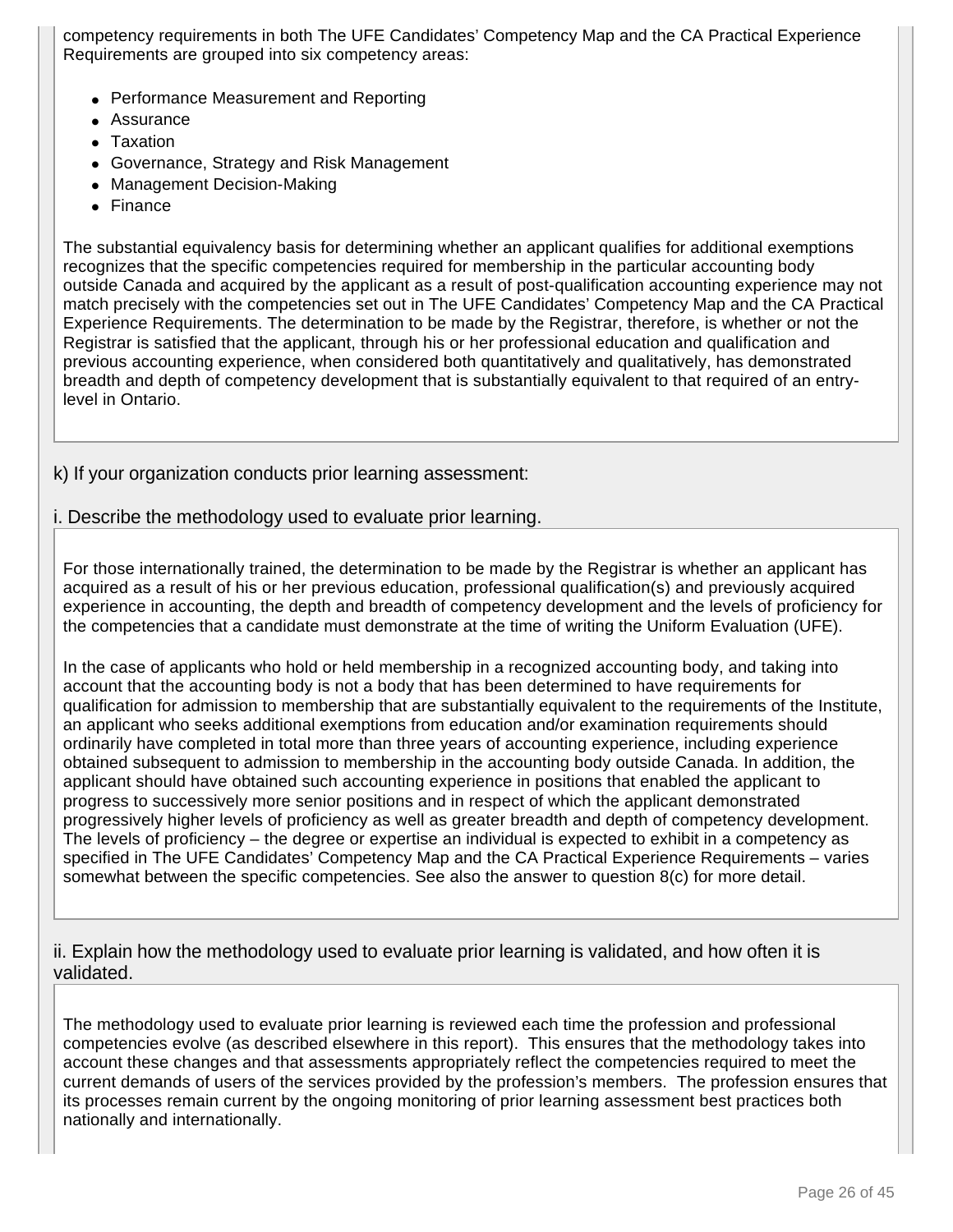# iii. Explain how work experience is used in the assessment of prior learning.

The Registrar reviews the previous education, professional qualification(s) and accounting experience of an applicant seeking additional exemptions to determine whether, taken as a whole, the applicant has demonstrated, on a substantial equivalency basis, the required breadth and depth of competency development at the levels of proficiency required of an entry-level CA in Ontario. The details of this assessment are outlined elsewhere in this report.

l) If your organization administers examinations:

# i. Describe the exam format, scoring method and number of rewrites permitted.

CA students must successfully complete three examinations before becoming a CA, as follows:

# **1) Core Knowledge Examination – CKE**

The CKE is a four-hour, computer-scored, multiple-choice examination. It is a non-disclosed examination (no solutions are published and the question papers are to be collected at the writing centers). Students are not permitted to bring any reference sources to the CKE.

The CKE is comprised of approximately 100 multiple-choice questions (MCQs). The MCQs are arranged by competency area .The marks allocated to each competency area are as follows:

Governance, Strategy and Risk Management 5% Performance Measurement and Reporting 25% Assurance 30% Finance 10% Management Decision-Making 15% Taxation 15%

Marks are not deducted for wrong answers. Students are required to achieve a minimum level of performance on the CKE not more than three years prior to the commencement of the School of Accountancy (SOA) in order to proceed to the SOA and/or attempt the related SOA examination. Generally, it is expected that about seventy-five to eighty per cent of those who attempt the examination will meet or exceed this standard.

A student may write the examination twice a year in January and May. The student has ten years from his/her registration date with the ICAO to successfully complete the CKE.

# **2) School of Accountancy (SOA) Examination**

The SOA Examination is an analytical examination and takes place over two consecutive days. The first day of the examination is one multi-competency questions. The second day is comprised of several multi-competency questions. There is no direct testing of core knowledge on this examination. It focuses instead on competencies and the application of competencies in various scenarios.

The primary objectives of the Professional Program examinations (CKE and SOA) are to assess students' readiness to attempt the UFE and to provide those permitted to write the UFE with an assessment of the core knowledge and core competencies demonstrated on the examinations. The Competency Map describes the objectives, knowledge and skill expectations of the UFE and is used by the Ontario Board of Evaluators (BOE) in setting the scope of the examinations and the standards required to proceed to the UFE. Those students who, through their CKE and SOA results, demonstrate a reasonable level of readiness to attempt the UFE, will be permitted to proceed. The passing standard will be determined for each Professional Program examination by the BOE in consultation with the director of examinations, the director of the SOA and the supervisor of the examination marking centre.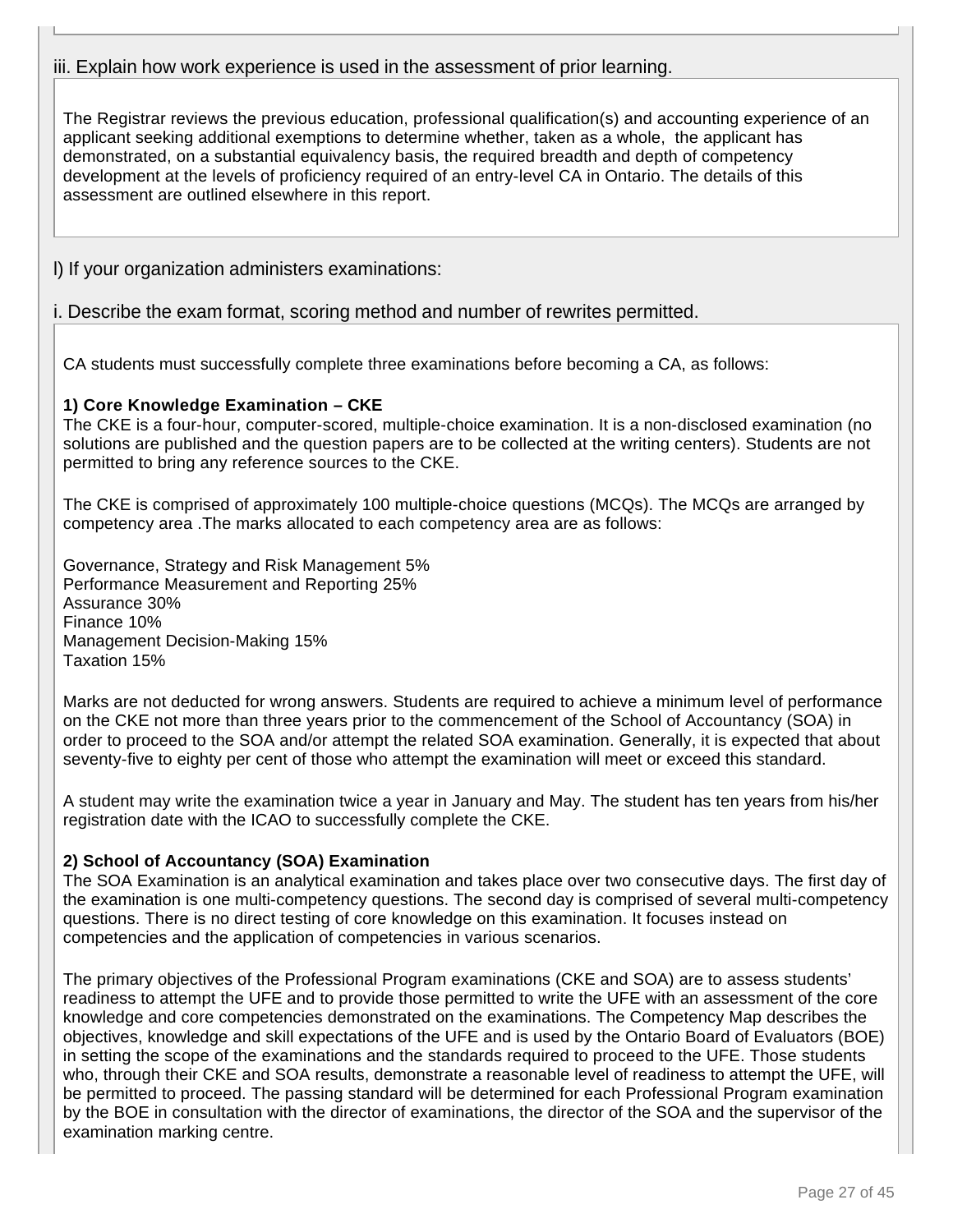A student has ten years from the date of registration with the ICAO to successfully complete the SOA examination. The SOA examination can be written once a year in June.

# **3) Uniform Evaluation**

In Ontario, students have four attempts at the UFE. A student must successfully complete the UFE within ten years of his/ her registration with the ICAO.

The UFE is a three day national examination normally held in September. The purpose of the UFE is to assess whether candidates have acquired the competencies required of an entry-level CA through a uniform written evaluation that all CAs must pass in order to qualify for entry to the profession.

The CICA is responsible for the UFE through the Board of Evaluators. The Board of Evaluators (BOE or board) comprises a chair and nine members. The chair and one bilingual member are appointed by the Education & Qualifications Committee (EQC); the other eight are appointed by the provincial institutes. Board members are appointed for a three-year term and the chair for a two year term. The BOE's responsibilities, as set out in its terms of reference, include:

- Setting the UFE in accordance with the CA Candidates' Competency Map (the Map) and other directions from the EQC.
- Submitting the UFE and the evaluation guides to the provincial institutes for review.
- Marking the candidates' responses and recommending to the provincial institutes the pass or fail standing that should be given to each candidate.
- Reporting annually on the UFE to the provincial institutes, in such form and detail and at such time as is satisfactory to the EQC.

Each board member is actively involved in the preparation of the UFE simulations, the setting of the passing profile, the preparation of evaluation guides, and the supervision of the evaluation process. Board members are jointly responsible for determining the passing standard.

# The Decision Model

The pass/fail decision model used by the board has three key decision points, or levels, are applied in reaching the pass/fail decision, as follows:

- 1. The response must be sufficient, i.e., the candidate must demonstrate competence on the primary indicators (Level 1). In assessing sufficiency, the board considers the number of times that a candidate achieves "Competent" and/or "Reaching Competence" across all primary indicators (both specific competencies and pervasive qualities).
- 2. The response must demonstrate depth in the areas of Performance Measurement and Assurance (Level 2). In assessing depth the board considers the number of times that a candidate achieves "Competent" in each of the Assurance and Performance Measurement primary indicators.
- 3. The response must demonstrate breadth across all areas of the Map, by not having avoided a particular competency area (Level 3). In assessing breadth the board considered the number of times that a candidate achieves "Reaching Competence" across primary indicators in each of the specific competency areas. If a candidate fails to demonstrate breadth on the basis of the primary indicators, the board considers the information provided by the secondary indicators for the deficient competency area.

#### Evaluation guides

The board applies evaluation procedures that enable it to decide which candidates demonstrate readiness to practise public accounting. An evaluation guide was prepared for each simulation included in the Uniform Evaluation. Besides identifying the primary and secondary indicators of competence, each evaluation guide includes carefully defined performance levels to assist markers in evaluating a candidate's competence relative to the indicators. Five categories of performance are given for each primary indicator. The candidate's performance must be ranked in one of the five categories, namely:

● Not addressed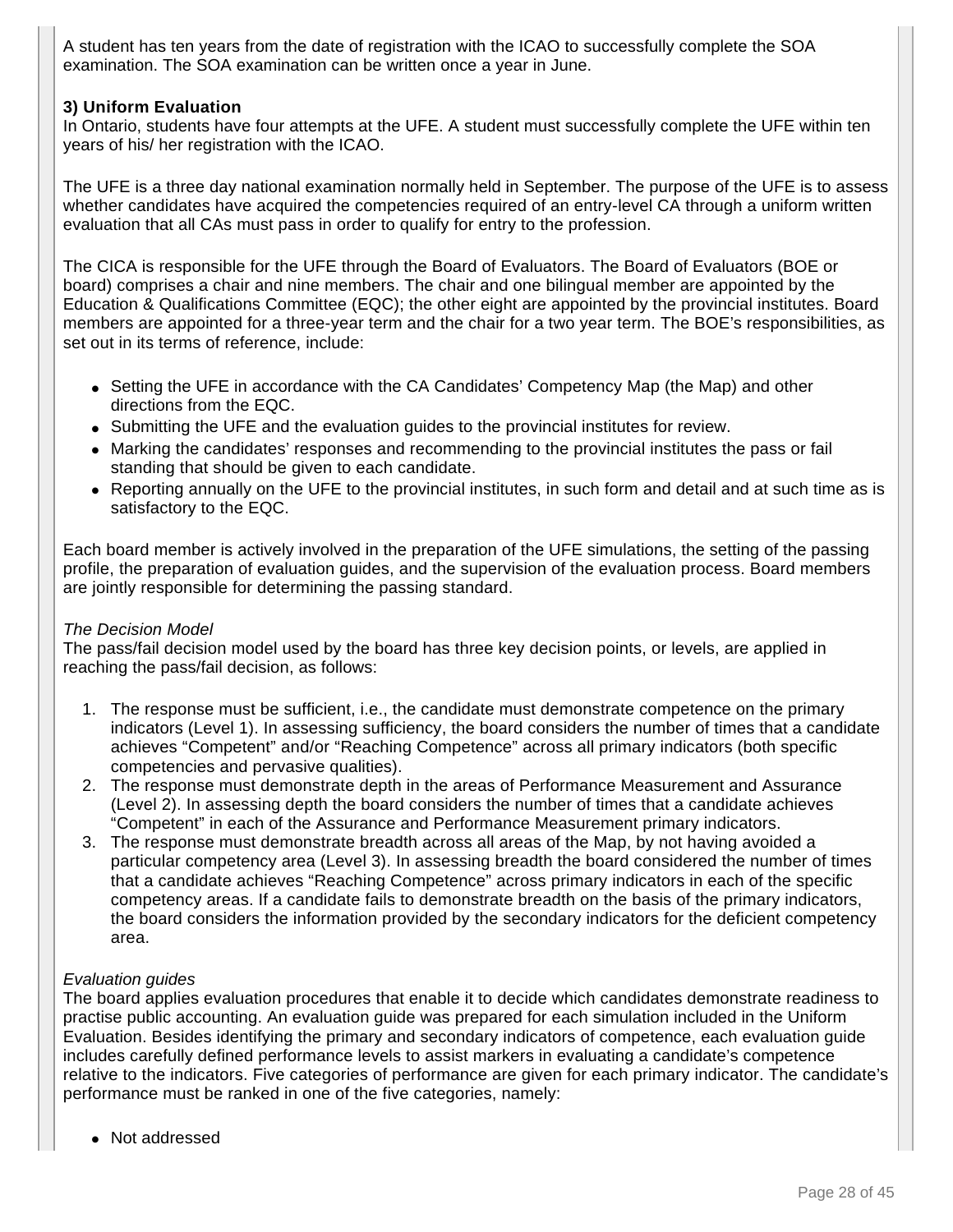- Nominal competence
- Reaching competence
- Competent
- Highly competent

For each secondary indicator, the candidate's performance is ranked in one of three categories:

- Not addressed
- Nominal competence
- Competent

# Preparation and structure of the UFE

The CA Qualification staff of the Education Services department of the CICA maintains a pool of simulations sufficiently large and broad in scope to provide a variety of alternative simulations embracing all sections of the Map. The board provides guidance as to the content and nature of simulations to be included in the pool. The board staff work in conjunction with authors to ensure that simulations achieve the overall intent and design objectives while adhering to the competencies and the proficiency levels specified in the Map. The board selects simulations from the pool maintained by the staff, and reviews and refines these simulations to make up the annual three-paper evaluation.

### Setting the passing standard

In determining which candidates pass the UFE, the BOE uses a passing profile. A candidate is judged in relation to the board's pre-established expectations of an entry-level chartered accountant. To meet the passing profile, a candidate's response must meet the three levels defined earlier. In setting the passing profile, the board considers the following:

- The competency area requirements.
- The level of difficulty of each simulation.
- The level of difficulty of each competency indicator.
- The design and application of the evaluation guides.
- Comments from leaders and assistant leaders regarding any marking difficulties encountered or any time constraints noted.
- Possible ambiguity of wording or of translation of a simulation.

# Determining which candidates pass:

Near the completion of the marking process, board members each read a sample of candidate responses for their assigned simulation to satisfy themselves that the markers had applied the judgments as intended. Based principally on these readings, and on the evaluation of each candidate made by the markers, the board reviewed its pre-established passing profile and set preliminary requirements for Level 2-depth in the areas of Performance Measurement and Assurance and for Level 3-breadth across all competency areas. Prior to the fair pass meeting, board members each read a sample of candidate responses for their assigned competency area to satisfy themselves as to the requirements they had set for Levels 2 and 3. They finalized those Level 2 and 3 requirements at their fair pass meeting, taking into account the number of valid opportunities available to candidates to demonstrate their competence in each of the competency areas. The board then established the Level 1 requirement for the three-paper set. In establishing the Level 1 requirement, the board considered whether the results could be wholly or partially explained by any inconsistency in the evaluation or in the board's process.

In reaching its decision, the board determines which candidates pass on a national basis only, without regard to provincial origin or language. Similarly, the detailed comments are based on analyses of the performance of all candidates. The board leaves the interpretation of provincial results to the provincial institutes.

# APPLICANTS (individuals from MRA Bodies or Reciprocal US State Boards)

Applicants must successfully complete the CARE Part I before becoming a CA. CA Reciprocity examination – CARE The CARE is intended to measure the professional competence, in a Canadian context, of members of accounting bodies – membership candidates – outside Canada that were assessed by the International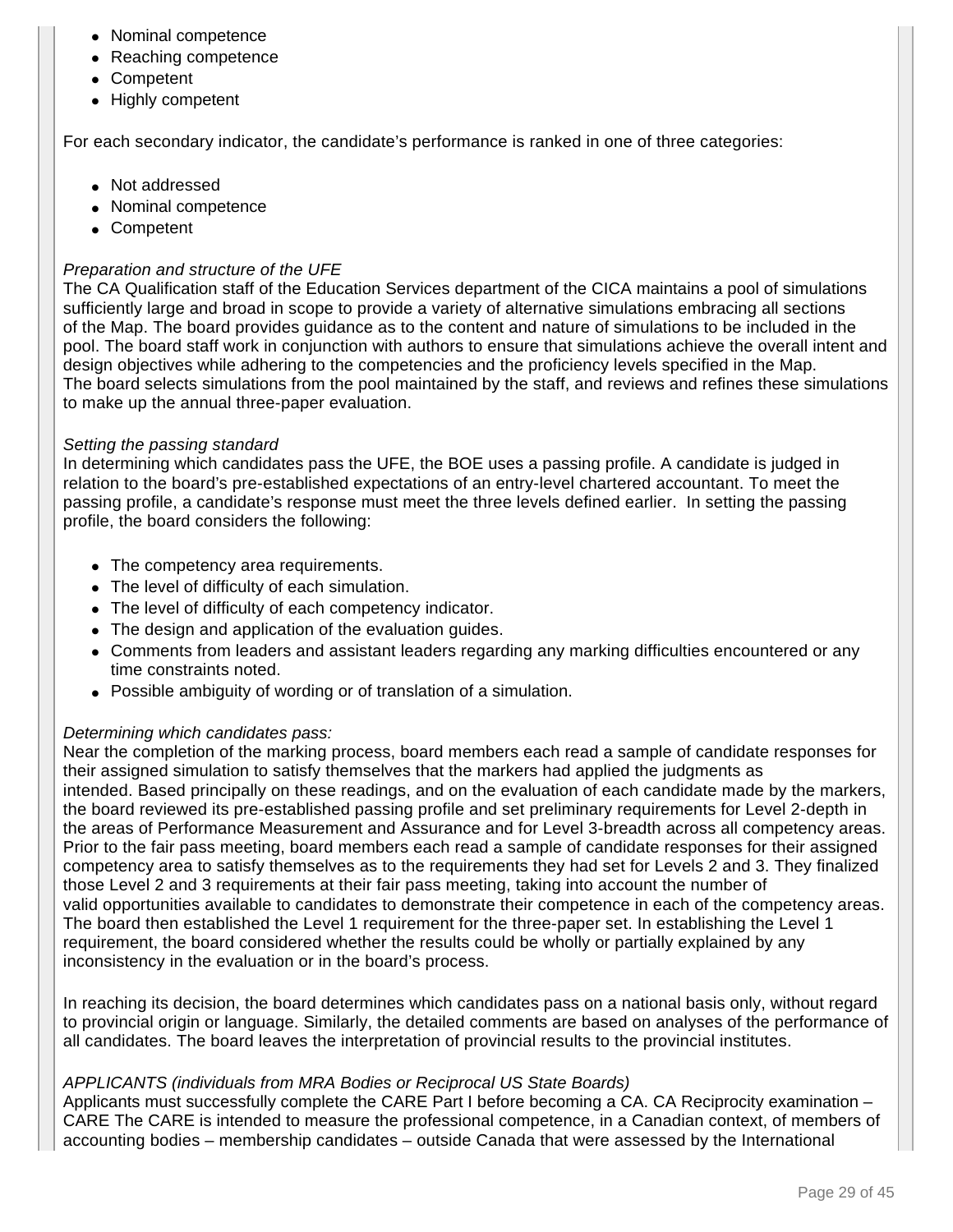Qualifications Appraisal Board as having education, examination and experience requirements substantially equivalent to the high standards of the Canadian CA qualification program.

### Format:

The CARE is a two-component one-day examination featuring multiple-choice questions. The CARE is a closed-book, non-disclosed examination that tests knowledge, comprehension and limited application of knowledge.

- The first component, CARE Part I (Canadian Taxation, Canadian Business Law and CA Rules of professional conduct) is for CA certification; and
- The second component, CARE Part II (Canadian Generally Accepted Accounting Principles and Canadian Generally Accepted Auditing Standards) is for licensure to practise public accounting.

### Scoring Method:

The CARE is computer scored, in that answer sheets on which membership candidates indicated their choice to each question are electronically scanned and the results are analyzed for validity, in the same way it is done for the CKE. Marks are not deducted for incorrect answers. The Ontario Board of Evaluators sets its expectations, compare results with past data and sets the fair pass mark accordingly.

#### Number of rewrites permitted:

Applicants will be deregistered by the Institute after their fourth unsuccessful attempt at the CARE Part I. Every Applicant shall successfully complete during the period of registration and not more than three years prior to applying for admission for membership, the CARE Part I. Every Applicant who intends to apply for a public accounting licence after admission to membership shall successfully complete, in no more than four attempts, during the period of registration and not more than three years prior to applying for membership, the CARE Part II.

The philosophy underlying the Institutes of CA in Canada and Bermuda's qualification processes is summarized as follows:

- 1. the public interest must be protected and the integrity of the CA designation maintained by ensuring that members of accounting bodies outside Canada who apply for the CA designation in one of the Institutes of CA in Canada and Bermuda embody the high standards of education, technical competence and professionalism associated with CAs in Canada and Bermuda;
- 2. while the requirements to be completed by all those accepted by the Institutes of CA in Canada and Bermuda as membership candidates must be uniform, at the same time they must fully take into account the diverse academic and practical experience backgrounds of members of accounting bodies outside Canada; and
- 3. the qualification processes and the regulations on which they are based must be administered equitably.

The Ontario Board of Evaluators (BOE) is responsible for the selection of examination topics (validity and relevance), the review and approval of the examination questions (difficulty and comparability with prior CARE offerings), the review and approval of the marking process, and the review and approval of the examination results (passing standard and fairness).

CARE questions are prepared by external authors on topics recommended by the BOE; the authors are CA specializing in the area of the questions commissioned to them.

ii. Describe how the exam is tested for validity and reliability. If results are below desired levels, describe how you correct the deficiencies.

# **1. CKE**

The Education department ensures that the following indicators are at acceptable levels for each CKE: the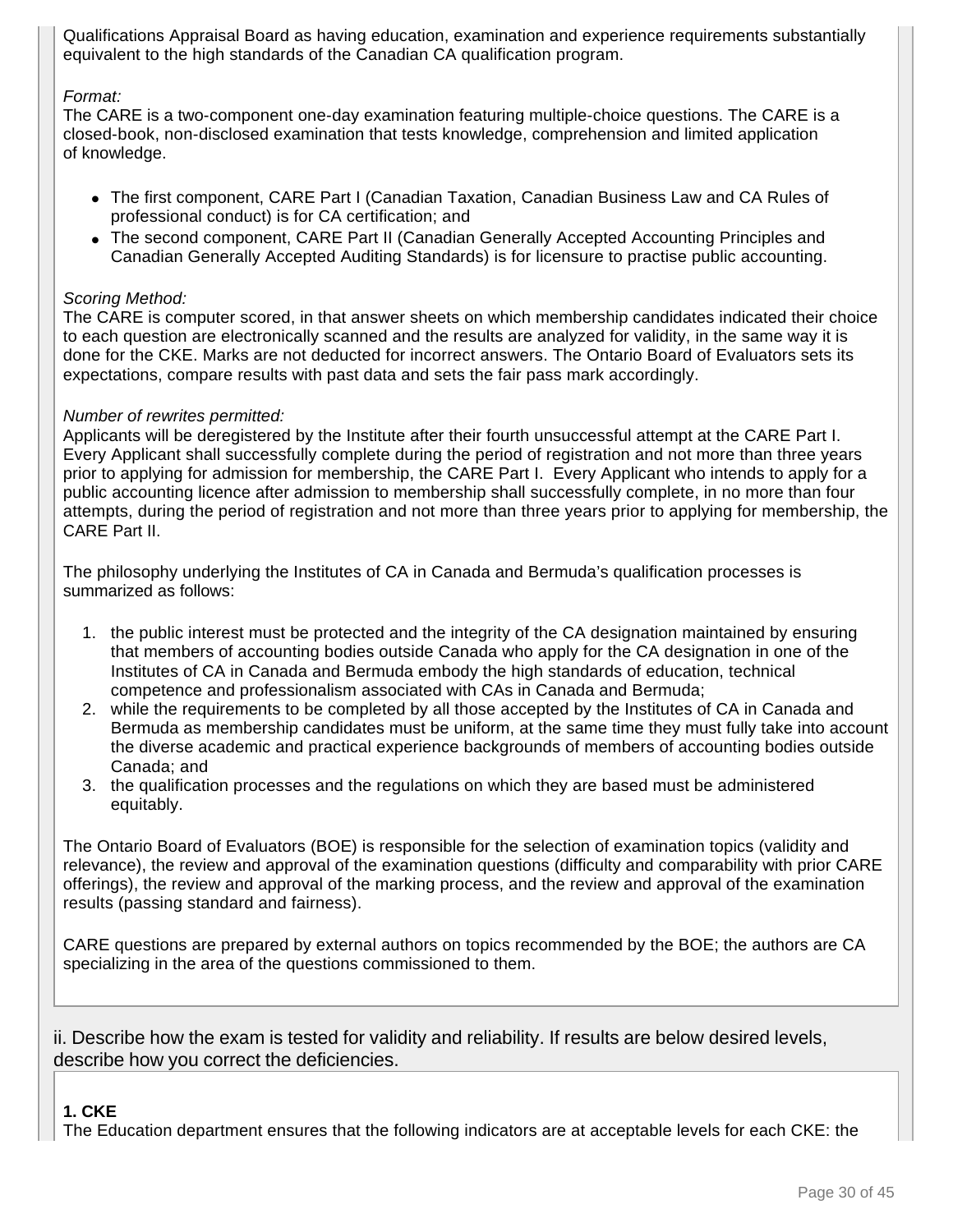Spearman-Brown index, the Kuder-Richardson20 formula and the Kuder-Richardson21 formula. In addition, to ensure the answer key is valid, all questions with a negative bi-serial and questions where less than half of the students selected the correct answer are reviewed. If there is a problem with a question, all students are awarded that question as correct.

In order to determine the appropriate passing score, three steps are taken which are described below.

- A. Equate the performance on the repeat questions
- B. assess the level of difficulty based for new questions
- C. Remove any questions where the actual results are greater than 80% correct or less than 20% correct.

Each competency area is assessed to see if an adjustment is required. The competency areas are as outlined by the UFE Candidates' Competency Map and are as follows:

- 1. Governance, Strategy and Risk management
- 2. Performance Measurement and Reporting
- 3. Assurance
- 4. Finance
- 5. Management Decision-Making
- 6. Taxation

# **2. SOA Examination**

Validity and reliability of how the exam is tested is the responsibility of the ICAO Education staff, the marking centre supervisor, the markers at the SOA marking centre and the Ontario Board of Evaluators. ICAO Education staff develops an evaluation guide for each question on the examination. The Ontario Board of Evaluators approves the evaluation guides. Once the examination is written, the evaluation guides are tested by the markers to ensure they are valid and reliable. Each question has a team of markers to test the evaluation guide before the students' responses are marked. The candidate's performance must be ranked in one of the five categories, namely:

- Not addressed
- Nominal competence
- Reaching competence
- Competent
- Highly competent

The marking process is as follows:

#### Consistency Marking:

Each team marks and discusses a minimum of seven common papers (i.e., photocopies of the same response). The objective of this phase is to apply the preliminary evaluation Guide interpretations (as set by the Education staff and marking centre supervisor) to actual papers and to ensure that each indicator is being interpreted and applied similarly by each marker. Markers make comments on their master Guides to ensure that each indicator would be consistently applied during the live marking phase. Movement up the Guide "ladder" for each indicator on each paper is tracked to ensure that consistency among the markers could be confirmed. During discussions, care is taken to ensure that indicator levels are awarded consistently for the level of competency demonstrated by the student. The objective of this procedure is enhance consistency and to ensure that the application of the Guide would be consistent throughout the various phases of the centre.

# Test Marking:

Once the Team Leaders, of the ICAO Education staff, the marking centre supervisor are satisfied that general consistency had been attained, each team then marks a cumulative sample of between 170 and 200 papers. The marking system charts the number of times each level of competency is awarded for each indicator in total and by marker. The objectives of this phase are to:

• Identify valid considerations and alternative solutions not included in the solution;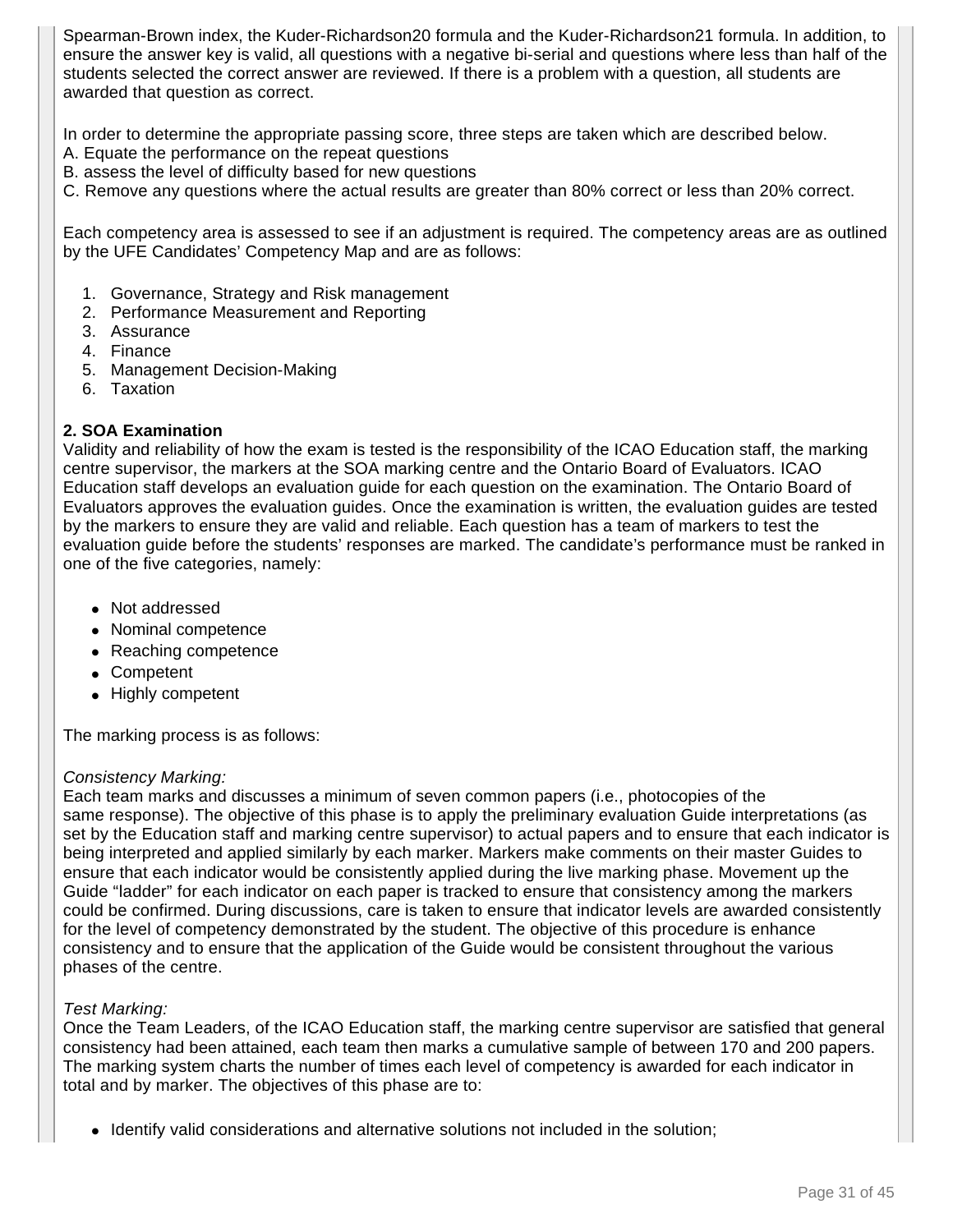- Assess whether the upper range of the available marks for each question is likely to be awarded;
- Ensure that a full range of marks is being awarded by each marker and to obtain a preliminary idea of the anticipated mean on each question;
- Identify areas where markers are not consistent in applying the Guides; and
- Obtain a number of test marks under simulated live marking conditions.

After the marking of the test papers, expectations are adjusted accordingly and amendments to the application of the Guides are made as necessary to ensure an appropriate range of marks. The team reviews the results with the ICAO Education staff and the marking centre supervisor. Each team then reviews the number of times each marker awards each level of competence for each indicator. Where significant disparities are noted between markers on individual indicators, interpretation is clarified. At this stage, an assessment is made as to whether the full range of the levels of competence (i.e., Not addressed to Highly Competent) is being used.

The evaluation guide is then set and each team then marks additional common papers to apply the adjusted Guides to further enhance consistency. Being satisfied that all objectives had been met, live marking then commences.

#### Live Marking:

The following control procedures are in place during the live marking phase:

- Both Team Leaders on each team remark papers of each other team member throughout the centre.
- Differences in the application of the Guide by individual markers are identified and discussed with the marker.

Each team member is asked to discuss unusual responses or judgment issues with the Team Leader and the team if beneficial. As a result, the consistency of markers is monitored throughout the centre. The frequency of competency levels awarded for each indicator comparing each marker to the team results are monitored throughout the live phase to identify any marker who appears to be deviating from the group norm or shifting in his or her application of the Guide.

#### Re-Marking:

Approximately 35% of the papers are selected for re-marks. During the initial marking, all papers are marked in the marking system. The markers enter notes in the marking system for each indicator to provide a trail of the page numbers relevant to each indicator. No marks are made on the paper (note that marking is completed on an electronic copy of the response paper. Students submit all responses electronically). The second marking is completely objective. The marker tracking is checked 100% for completeness by ICAO contract staff after both the marking and re-marking phases.

#### Internal Consistency Checks and Arbitration:

The system compares the first and second marking and highlights any indicators where different assessments are made with the objective of ensuring internal consistency and to ensure that the candidates are assessed appropriately. On all questions, every difference noted on the indicators is reviewed. The marker arbitrating the differences arrives at an arbitrated final assessment for each indicator. Comments are also arbitrated.

# **3. UFE**

# Evaluation guides

The board applies evaluation procedures that enable it to decide which candidates demonstrate readiness to practice as a chartered accountant. An evaluation guide was prepared for each simulation included in the Uniform Evaluation. Besides identifying the primary and secondary indicators of competence, each evaluation guide includes carefully defined performance levels to assist markers in evaluating a candidate's competence relative to the indicators. Five categories of performance are given for each primary indicator. The candidate's performance must be ranked in one of the five categories, namely:

- Not addressed
- Nominal competence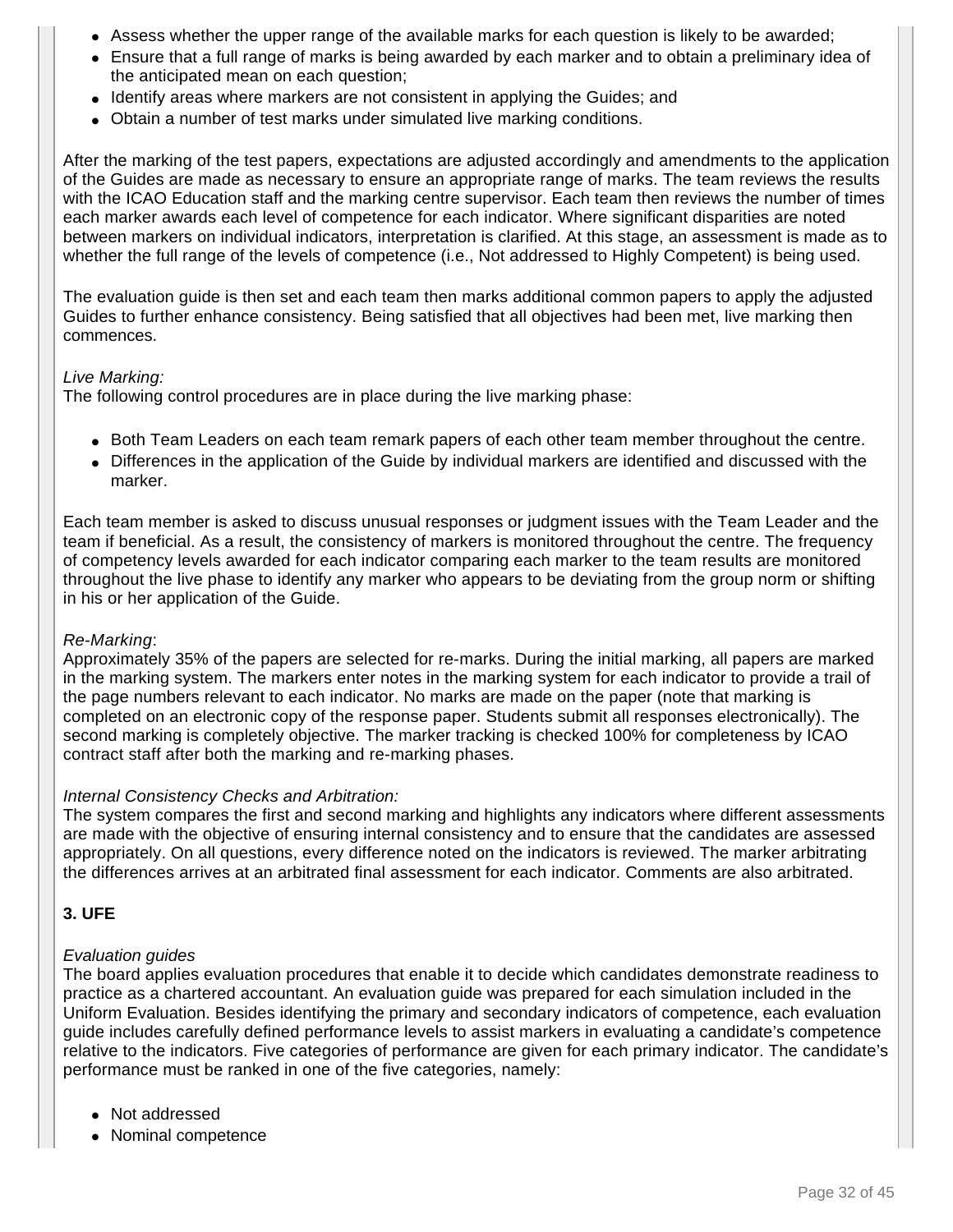- Reaching competence
- Competent
- Highly competent

For each secondary indicator, the candidate's performance is ranked in one of three categories:

- Not addressed
- Nominal competence
- Competent

### Setting the passing standard

In determining which candidates pass the UFE, the BOE uses a passing profile. A candidate is judged in relation to the board's pre-established expectations of an entry-level chartered accountant. To meet the passing profile, a candidate's response must meet the three levels.

In setting the passing profile, the board considers the following:

- The competency area requirements.
- The level of difficulty of each simulation.
- The level of difficulty of each competency indicator.
- The design and application of the evaluation guides.
- Comments from leaders and assistant leaders regarding any marking difficulties encountered or any time constraints noted.
- Possible ambiguity of wording or of translation of a simulation.

#### Determining which candidates pass

Near the completion of the marking process, board members each read a sample of candidate responses for their assigned simulation to satisfy themselves that the markers had applied the judgments as intended. Based principally on these readings, and on the evaluation of each candidate made by the markers, the board reviewed its pre-established passing profile and set preliminary requirements for Level 2-depth in the areas of Performance Measurement and Assurance and for Level 3-breadth across all competency areas. Prior to the fair pass meeting, board members each read a sample of candidate responses for their assigned competency area to satisfy themselves as to the requirements they had set for Levels 2 and 3. They finalized those Level 2 and 3 requirements at their fair pass meeting, taking into account the number of valid opportunities available to candidates to demonstrate their competence in each of the competency areas. The board then established the Level 1 requirement for the three-paper set. In establishing the Level 1 requirement, the board considered whether the results could be wholly or partially explained by any inconsistency in the evaluation or in the board's process. In reaching its decision, the board determines which candidates pass on a national basis only, without regard to provincial origin or language. Similarly, the detailed comments are based on analyses of the performance of all candidates. The board leaves the interpretation of provincial results to the provincial institutes.

#### **4. CARE**

The Education department ensures that the following indicators are at acceptable levels for each CARE: the Spearman-Brown index, the Kuder-Richardson20 formula and the Kuder-Richardson21 formula. In addition, to ensure the answer key is valid, all questions with a negative bi-serial and questions where less than half of the students selected the correct answer are reviewed. If there is a problem with a question, all students are awarded that question as correct.

In order to determine the appropriate passing score, three steps are taken which are described below.

- A. Equate the performance on the repeat questions
- B. assess the level of difficulty based for new questions
- C. Remove any questions where the actual results are greater than 80% correct or less than 20% correct.
- D. Changes by area for normative adjustments

Each competency area is assessed to see if an adjustment is required. The competency areas are as follows: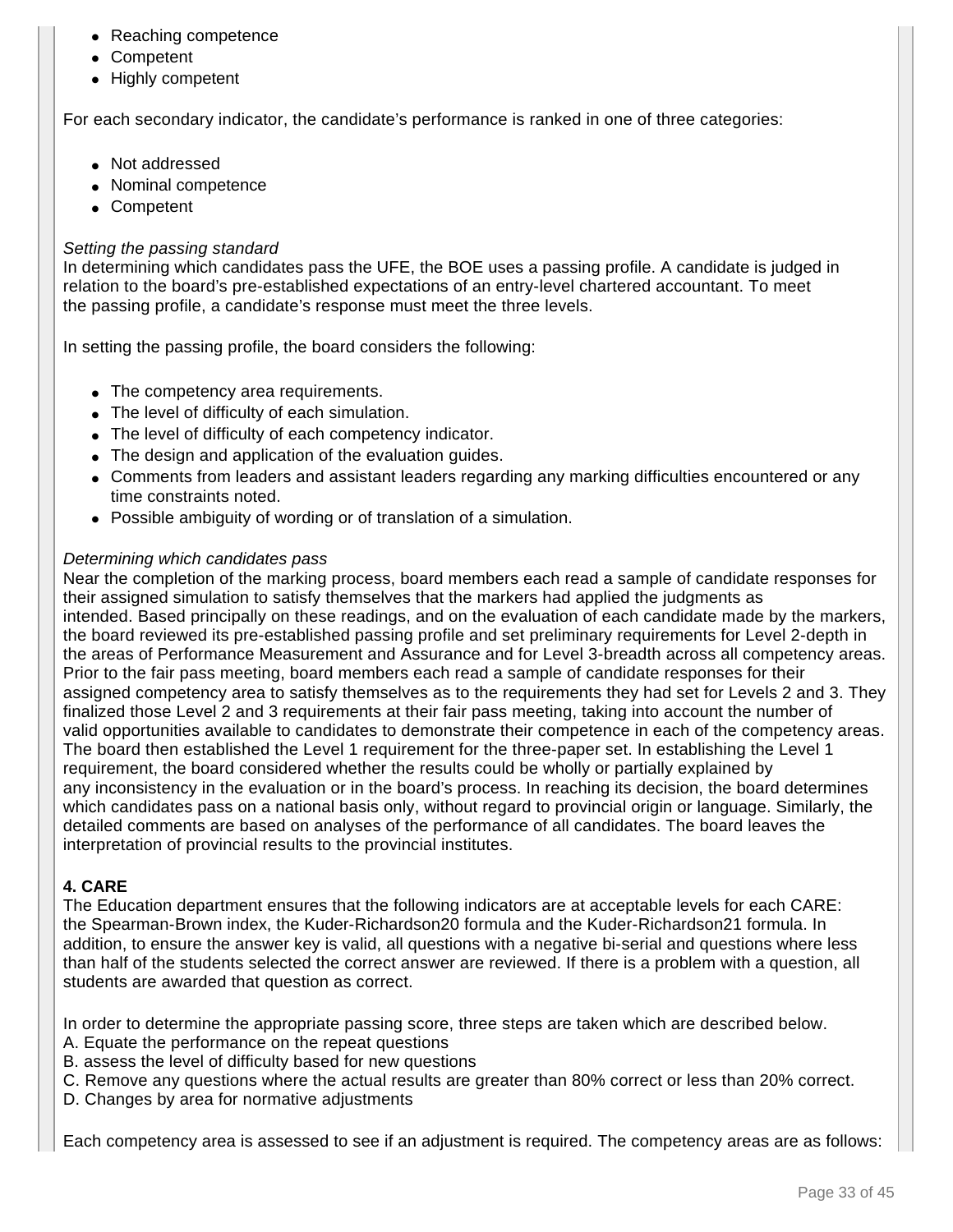# First component of the CARE

- 1. Taxation
- 2. Business Law
- 3. Rules of Professional Conduct

#### Second component of the CARE

- 1. Performance Measurement and Reporting
- 2. Assurance, Governance, Strategy, and Risk Management

# iii. State how often exam questions are updated and the process for doing so.

# **CARE**

Questions are updated at each offering. Repeat Questions are updated and new questions are reviewed by an ICAO Education Associate Director and then reviewed by the BOE, and the Director of Examinations to ensure they are technically correct at the time of the exam.

# **CKE**

Questions are updated at each offering. Repeat Questions are updated and new questions are reviewed by an ICAO Education Associate Director and then reviewed by the Ontario Board of Evaluators and the Director of Examinations to ensure they are technically correct at the time of the exam.

# **SOA**

All questions are new for each offering and are reviewed by an Associate Director, the Director of Examinations, a subcommittee of the Ontario Board of Evaluators and 1 or 2 outside consultants to ensure they are technically correct.

# **UFE**

All questions are new for each offering and are written in writing workshops far in advance of the examination date. The questions are reviewed by the Board of Evaluators (a ten person team) as well as CICA staff, provincial reviewers and outside technical reviewers. Questions are professionally edited for correct grammar and are translated into French by the CICA translation department.

Please identify and explain the changes in your registration practices relevant to this section that occurred during the reporting year.

Changes were made to the CA Reciprocity Examination and are described elsewhere in various sections of this report. Also, the CA Practical Experience Document was adopted which altered the practical experience requirements and general experience requirements.

Also, in February, 2010, Council adopted a resolution temporarily suspending the employment requirement as part of the registration process for students. This temporary provision ended on December 31, 2011.

#### **BACK TO INDEX**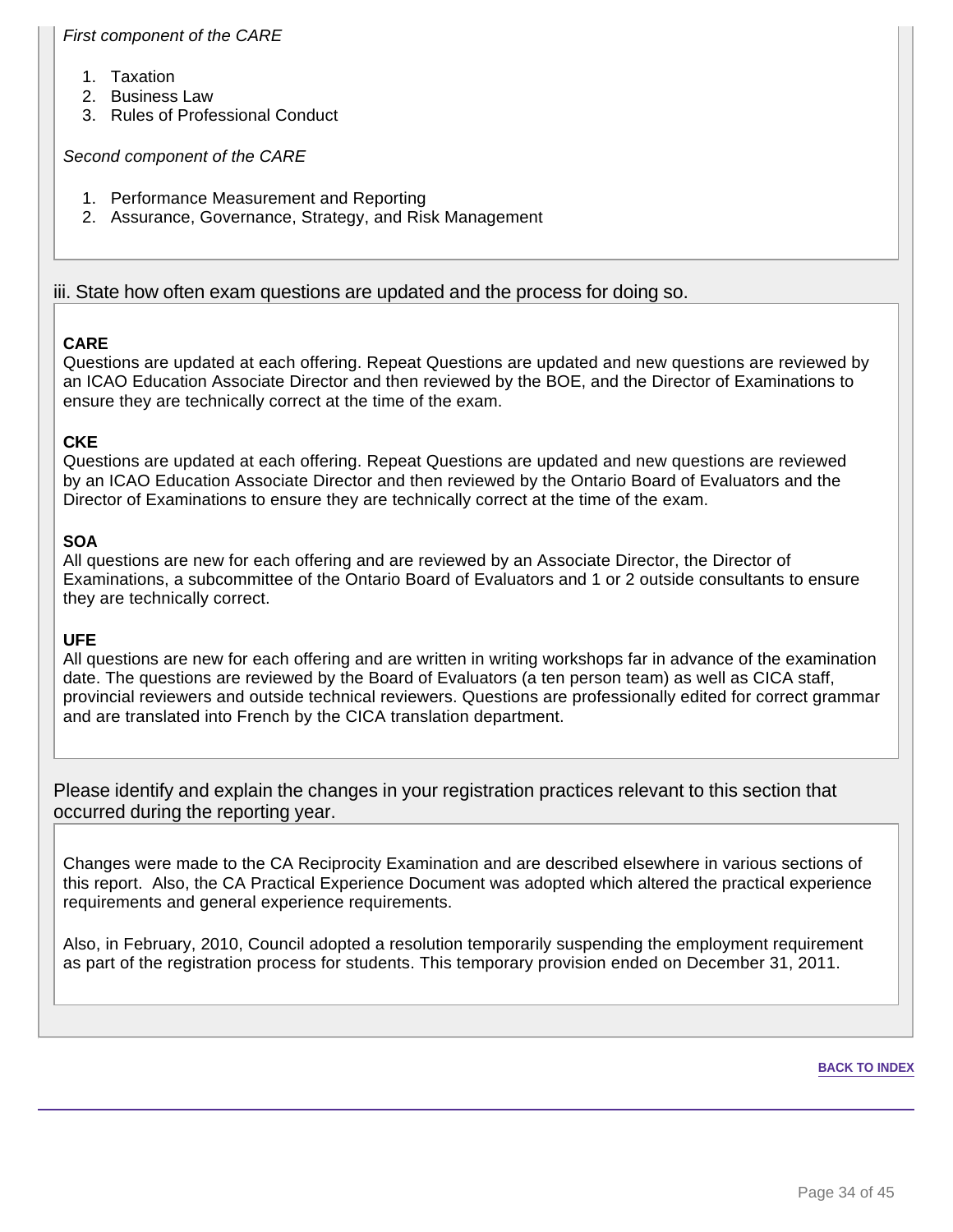# **Third-Party Organizations (9 / 13)**

a) List any third-party organizations (such as language testers, credential assessors or examiners) relied upon by your organization to make assessment decisions.

With the exception of IQAB, which is a CA profession national body, the Institute does not use outside assessment organizations. Internal education assessments may be done if needed. An applicant may, at their discretion, provide an assessment completed by an assessment organization to supplement their application. The IQAB process has been discussed elsewhere in this report.

b) Explain what measures your organization takes to ensure that any third-party organization that it relies upon to make an assessment:

i. provides information about assessment practices to applicants

Not applicable. IQAB does not deal directly with applicants.

ii. utilizes current and accurate information about qualifications from outside Canada

Not applicable.

iii. provides timely decisions, responses and reasons to applicants

Not applicable.

iv. provides training to individuals assessing qualifications

Not applicable.

v. provides access to records related to the assessment to applicants

Not applicable.

vi. accommodates applicants with special needs, such as visual impairment

Not applicable.

c) If your organization relies on a third party to conduct credential assessments: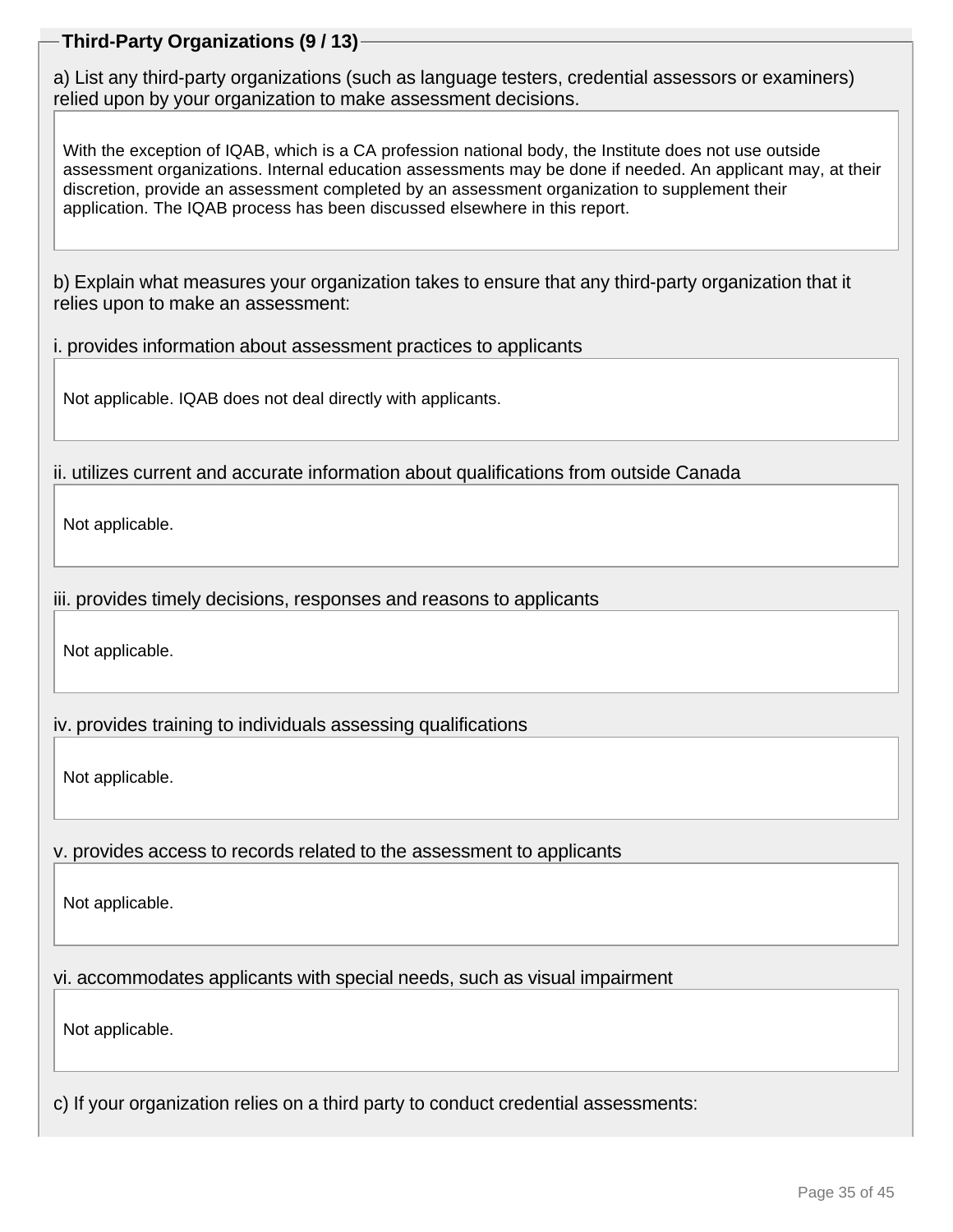i. Explain how the third party determines the level (e.g., baccalaureate, master's, Ph.D.) of the credential presented for assessment.

Not applicable.

ii. Describe the criteria that are applied to determine equivalency.

Not applicable.

iii. Explain how work experience is taken into account.

Not applicable.

d) If your organization relies on a third party to conduct competency assessments:

i. Describe the methodology used to evaluate competency.

Not applicable.

ii. Explain how the methodology used to evaluate competency is validated, and how often it is validated.

Not applicable.

iii. Explain how work experience is used in the assessment of competency.

Not applicable.

e) If your organization relies on a third party to conduct prior learning assessments:

i. Describe the methodology used to evaluate prior learning.

Not applicable.

ii. Explain how the methodology used to evaluate prior learning is validated, and how often it is validated.

Not applicable.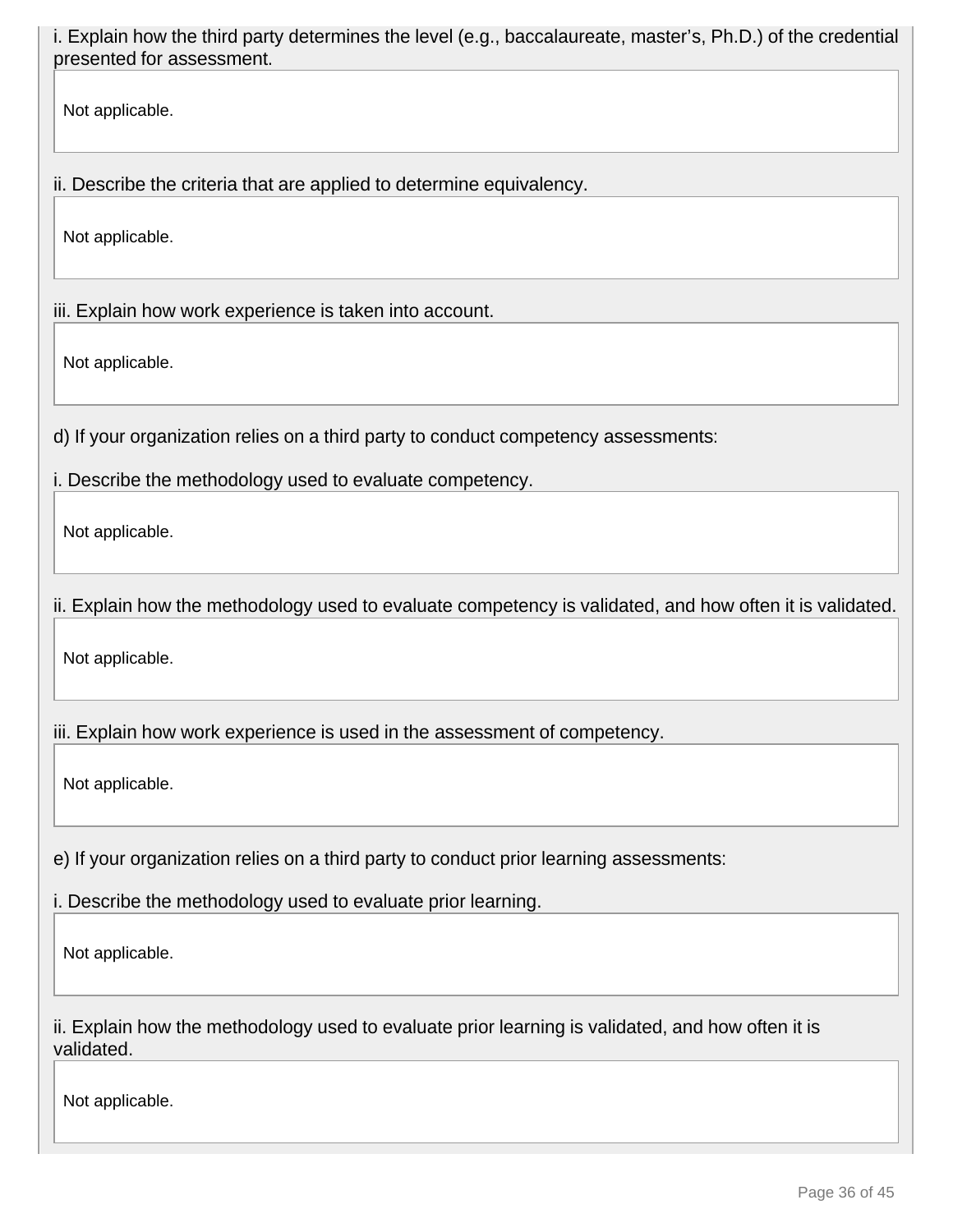iii. Explain how work experience is used in the assessment of prior learning.

Not applicable.

f ) If your organization relies on a third party to administer examinations:

i. Describe the exam format, scoring method and number of rewrites permitted.

Not applicable.

ii. Describe how the exam is tested for validity and reliability. If results are below desired levels, describe how you correct the deficiencies.

Not applicable.

iii. State how often exam questions are updated and the process for doing so.

Not applicable.

Please identify and explain the changes in your registration practices relevant to this section that occurred during the reporting year.

None.

**BACK TO INDEX**

# **Training (10 / 13)**

a) Describe the training that your organization provides to:

# i. individuals who assess qualifications

Members of the Registrar's Office are provided with an orientation session and materials at the commencement of their employment term. They receive additional training when available on cultural differences and other related issues. Ongoing updates are provided to employees on changes to the Institute's bylaws or regulations as they may affect applicant assessment.

For international applicants, preliminary assessments are conducted by CAs and other Institute staff who are familiar with the training process and the competencies required of an entry-level CA.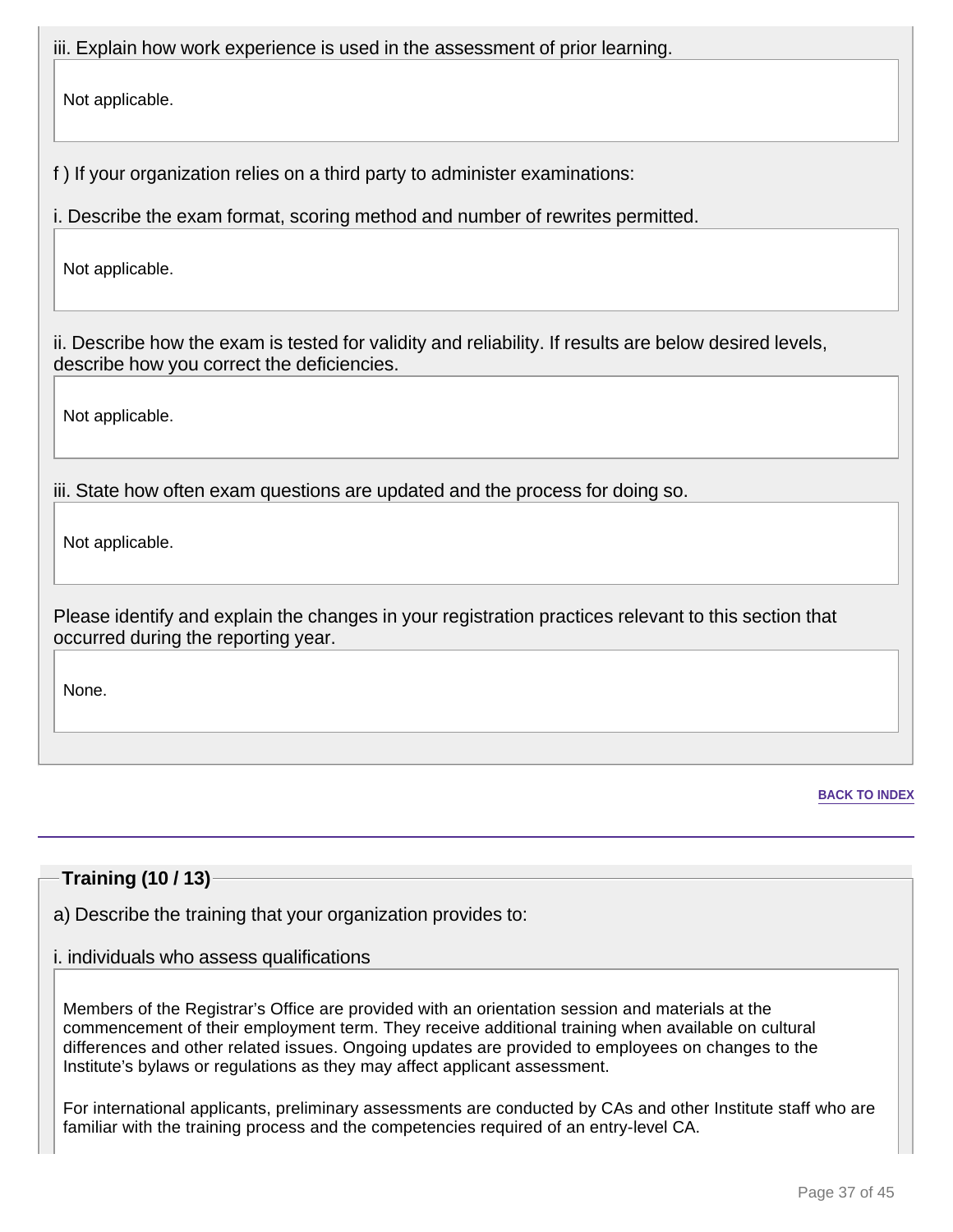Staff members are trained in the application of the Institute's bylaws, policies and procedures by more senior staff such as Associate Directors or the Director. Qualifications for certain positions within the Institute require that the incumbent have specialized knowledge of the assessment process or be a CA. Ongoing professional development is provided by the Institute as part of an employee's annual goals and objectives. Staff members also attend training on cultural diversity and on other topics as may be required as part of their ongoing training.

# ii. individuals who make registration decisions

Staff are involved in the process of creating policies, procedures and bylaws that may affect the registration process and decisions. They are therefore, very familiar with the policy and the objectives of the policy. Ongoing updating of the Institute's bylaws, etc. are part of the day-to-day operations of the Institute and information is circulated within the Institute on any changes as they occur. When available, staff will attend cultural diversity training. Staff members are also generally expected to complete continuing professional development and job related training during the year as part of their yearly objectives.

# iii. individuals who make internal review or appeal decisions

Staff are involved in the process of creating policies, procedures and bylaws that may affect the registration process and are therefore familiar with the policy and the objectives of the policy. Ongoing updating of the Institute's bylaws, etc. are part of the day-to-day operations of the Institute. When available, staff attend cultural diversity training.

Members of the Membership Committee receive an orientation and materials regarding their duties, responsibilities and how to interpret and apply the Institutes' bylaws and policies. Ongoing training and updating of information takes place as needed. Committee members also attend cultural diversity training and any other training specific to the function of the committee. Committee meetings have legal counsel in attendance to provide advice regarding legal matters which may be outside of the expertise of individual committee members.

Please identify and explain the changes in your registration practices relevant to this section that occurred during the reporting year.

Explained elsewhere in this report.

**BACK TO INDEX**

# **Agreements on the Recognition of Qualifications (11 / 13)**

Examples of agreements on the recognition of professional qualifications include mutual recognition, reciprocity and labour mobility agreements. Such agreements may be national or international, between regulatory bodies, associations or jurisdictions.

a) List any agreements on the recognition of qualifications that were in place during the reporting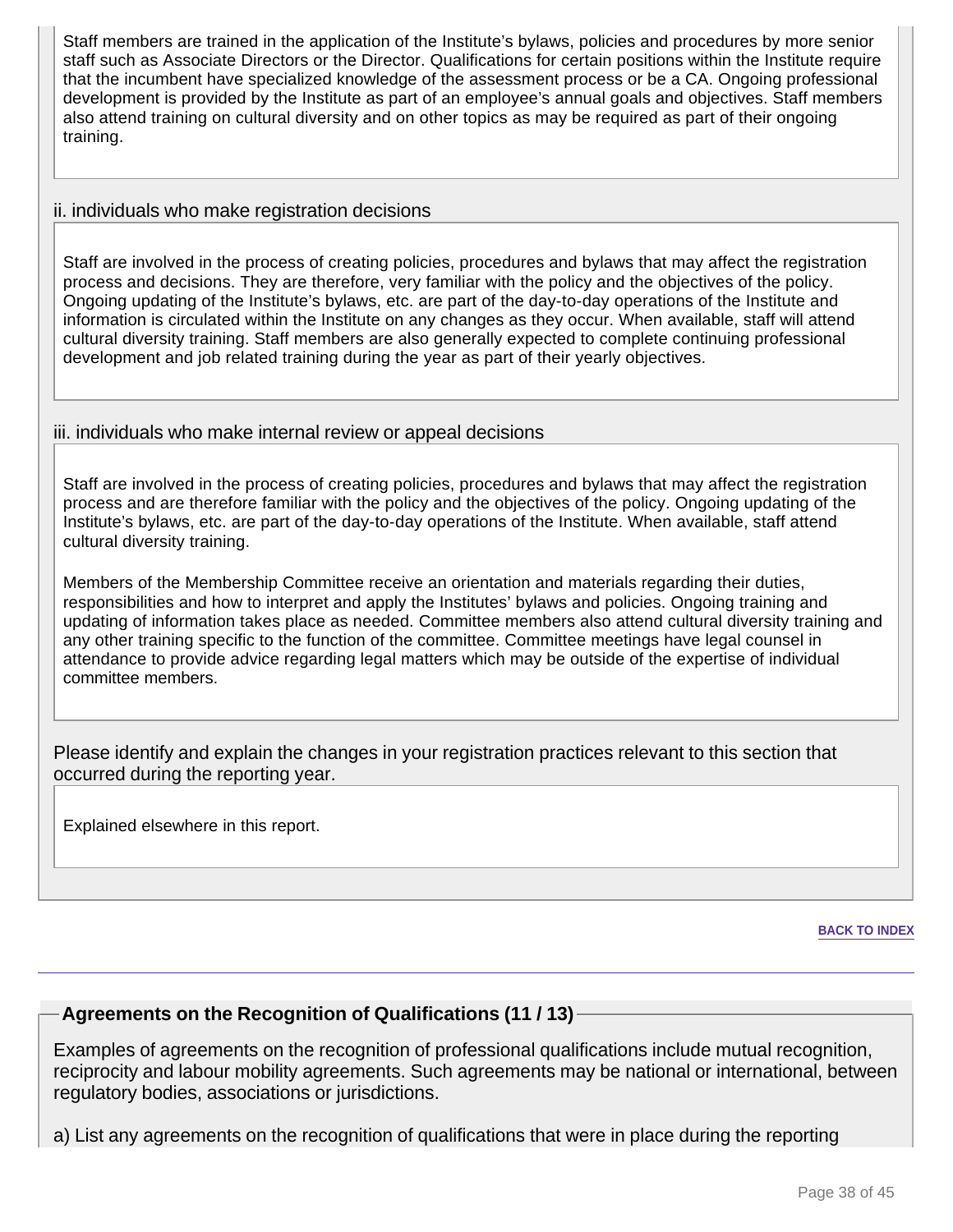#### period.

Agreements have been in place for a number of years for internationally recognized accounting bodies. Those that meet the Institute's requirements and offer mutual recognition of CAs remain on the list of recognized state boards. The Recognized Accounting Bodies are:

- Institute of Chartered Accountants of Australia
- Institute of Chartered Accountants of England and Wales
- Institute of Chartered Accountants of Ireland
- New Zealand Institute of Chartered Accountants
- Institute of Chartered Accountants of Scotland
- South African Institute of Chartered Accountants
- Ordre des experts comptables et de France
- Hong Kong Institute of Certified Public Accountants
- Institute des Reviseurs d'Enterprises de Belgique
- Instituto Mexicano de Contadores Publicos
- Japanese Institute of Certified Public Accountants
- Netherlands Institute of Registered Accountants
- The Institute of Chartered Accountants of Zimbabwe
- Any State Boards of Accountancy in the United States of America which have adopted the 150 hour education requirement for the CPA designation or for the CPA designation and licensure and which exempt Ontario CAs from the requirement to pass the uniform CPA examination. The list of acceptable state boards is updated when required.

During the year, the Institute's Council has adopted the Memorandum of Understanding (MOU) on Reciprocal Membership Arrangements signed between the Institute of Chartered Accountants of India (ICAI) and the Canadian Institute of Chartered Accountants (CICA) on behalf of the provincial and territorial Institutes/Ordre of Chartered Accountants and the Institute of Chartered Accountants of Bermuda.

# b) Explain the impact of these agreements on the registration process or on applicants for registration.

An applicant that is a member or a former member of a recognized accounting body will be required to proceed in the registration process as previously described elsewhere in this report. In the case of US CPAs, if the applicant does not come from a recognized state board of accountancy then he or she is encourage to seek membership in a state board that meets the Institute's requirements. For those applicants who are not a member or a former member of an accounting body with mutual recognition, the process described elsewhere in this survey applies.

Please identify and explain the changes in your registration practices relevant to this section that occurred during the reporting year.

The MOU with the Institute of Chartered Accountants of India recognizes the similarity of accounting education for CAs in both countries and reduces the requirements for admission to membership in the Institute for eligible ICAI members. The MOU governs admission to the CA profession. The MOU does not provide for access to audit rights in Canada or in India. Accordingly, the MOU does not provide for eligibility to qualify for a public accounting licence in Ontario, for which specific requirements have been established under the Public Accounting Act, 2004 and the bylaws and regulations of the Institute.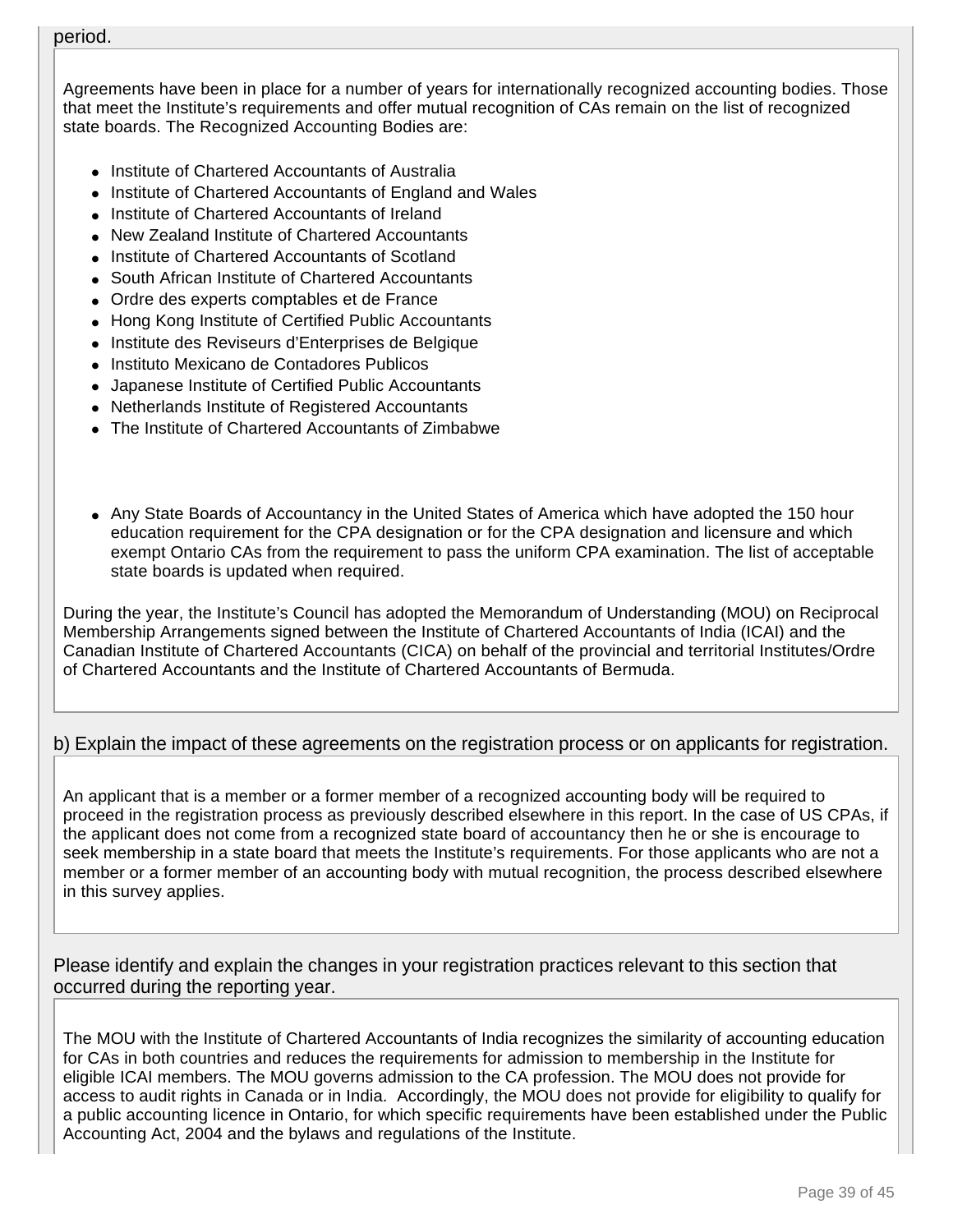# **Data Collection (12 / 13)**

# **Languages in which application information materials are available**

a) Indicate the languages in which application information materials were available in the reporting year.

| Language               | Yes/No |  |  |  |
|------------------------|--------|--|--|--|
| <b>English</b>         | Yes    |  |  |  |
| <b>French</b>          | No     |  |  |  |
| Other (please specify) | N/A    |  |  |  |

# **Paid staff employed by your organization**

b) In the table below, enter the number of paid staff employed by your organization in the categories shown, on December 31 of the reporting year.

When providing information for each of the categories in this section, you may want to use decimals if you count your staff using half units. For example, 1 full-time employee and 1 part-time employee might be equivalent to 1.5 employees.

You can enter decimals to the tenths position only. For example, you can enter 1.5 or 7.5 but not 1.55 or 7.52.

| Category                                       | <b>Staff</b> |
|------------------------------------------------|--------------|
| Total staff employed by the regulatory<br>body | 134          |
| Staff involved in appeals process              |              |
| Staff involved in registration process         |              |

**Countries where internationally educated applicants were initially trained**

c) In the following table, enter the top source countries where your applicants<sup>1</sup> were originally trained in the profession (**excluding** Canada), along with the number of applicants from each of these source countries.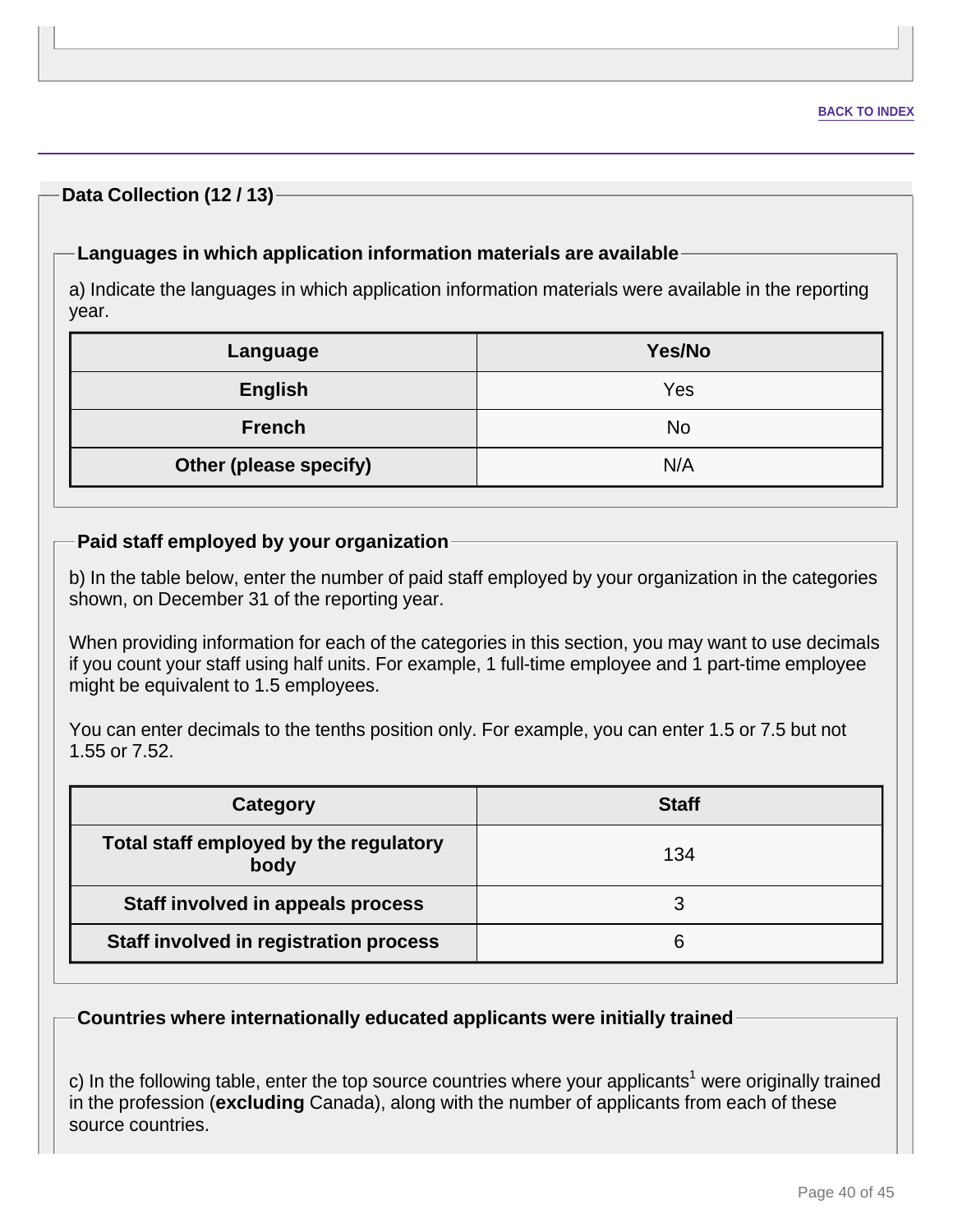Enter the country names in descending order. (That is, enter the source country for the greatest number of your applicants in the top row, the source country for the second greatest number in the second row, etc.)

Use the dropdown menu provided in each row to select the country.

Note that only one country can be reported in each row. If two or more countries are tied, enter the information for these tied countries in separate rows.

| <b>Country of training (Canada excluded)</b> | Number of applicants in the reporting year |
|----------------------------------------------|--------------------------------------------|
| India                                        | 74                                         |
| U.S.                                         | 46                                         |
| U.K.                                         | 13                                         |
| Hong Kong                                    | 8                                          |
| S. Africa                                    | $\overline{7}$                             |
| Ireland                                      | $\overline{4}$                             |
| Zimbabwe                                     | 3                                          |
| Philippines                                  | 3                                          |
| Australia                                    | $\overline{2}$                             |
| New Zealand                                  | 2                                          |

<sup>1</sup> Persons who have applied to start the process for entry to the profession. Select "n/a" from the drop-down list if you do not track this information. Enter "0" in a "Number of applicants" field if you track the information, but the correct value is zero.

**Jurisdiction where members were initially trained**

d) Indicate where your members<sup>2</sup> were initially trained in the profession (use only whole numbers; do not enter commas or decimals).

The numbers to be reported in the **Members** row are the numbers on December 31<sup>st</sup> of the reporting year. For example, if you are reporting registration practices for the calendar year 2009, you should report the numbers of members in the different categories on December 31<sup>st</sup> of 2009.

| Jurisdiction where members were initially trained in the<br>profession (before they were granted use of the protected<br>title or professional designation in Ontario) |                                                     |            |                               |                |              |  |
|------------------------------------------------------------------------------------------------------------------------------------------------------------------------|-----------------------------------------------------|------------|-------------------------------|----------------|--------------|--|
| <b>Ontario</b>                                                                                                                                                         | <b>Other</b><br><b>Canadian</b><br><b>Provinces</b> | <b>USA</b> | <b>Other</b><br>International | <b>Unknown</b> | <b>Total</b> |  |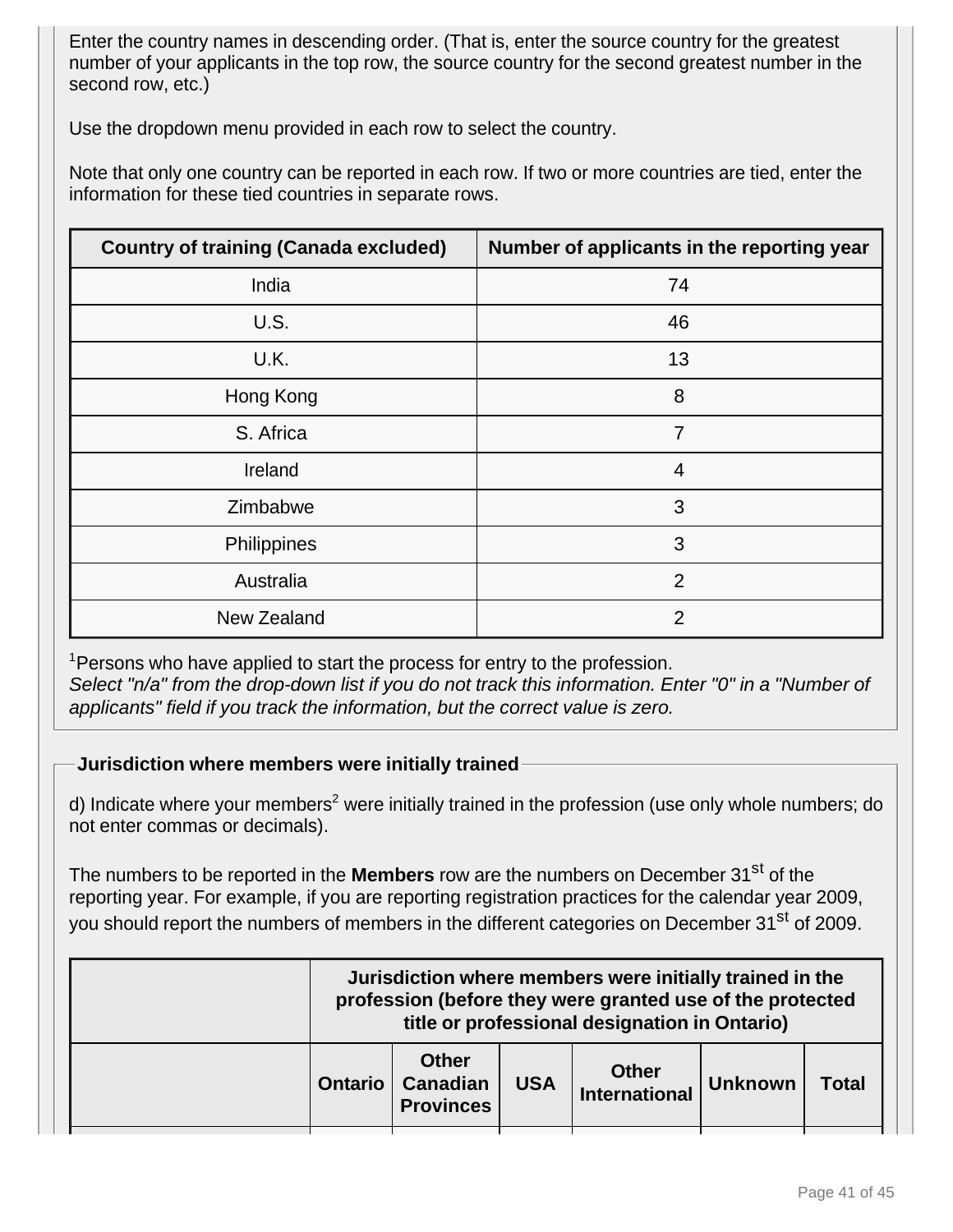| <b>Members on December</b>                 | 30763 | 3091 | 370 | 1515 | 35739 |
|--------------------------------------------|-------|------|-----|------|-------|
| 31 <sup>st</sup> of the reporting year $ $ |       |      |     |      |       |

 $2$  Persons who are currently able to use the protected title or professional designation of the profession.

Enter "n/a" if you do not track this information. Enter "0" if you track the information, but the correct value is zero.

Additional comments:

# **Applications your organization processed in the past year**

e) State the number of applications your organization processed in the reporting year (use only whole numbers; do not enter commas or decimals).

|                                                                                                                                             |                | Jurisdiction where applicants were initially trained in the<br>profession (before they were granted use of the protected<br>title or professional designation in Ontario) |                |                                      |                |              |  |
|---------------------------------------------------------------------------------------------------------------------------------------------|----------------|---------------------------------------------------------------------------------------------------------------------------------------------------------------------------|----------------|--------------------------------------|----------------|--------------|--|
| from January 1 <sup>st</sup> to<br>December 31 <sup>st</sup> of the<br>reporting year                                                       | <b>Ontario</b> | <b>Other</b><br><b>Canadian</b><br><b>Provinces</b>                                                                                                                       | <b>USA</b>     | <b>Other</b><br><b>International</b> | <b>Unknown</b> | <b>Total</b> |  |
| <b>New applications</b><br>received                                                                                                         | 1732           | 92                                                                                                                                                                        | 46             | 125                                  | $\overline{0}$ | 1995         |  |
| <b>Applicants actively</b><br>pursuing licensing<br>(applicants who had<br>some contact with your<br>organization in the<br>reporting year) | 1709           | 16                                                                                                                                                                        | 41             | 119                                  | $\overline{0}$ | 1885         |  |
| <b>Inactive applicants</b><br>(applicants who had no<br>contact with your<br>organization in the<br>reporting year)                         | $\overline{0}$ | $\overline{0}$                                                                                                                                                            | $\overline{0}$ | $\overline{0}$                       | $\overline{0}$ | 0            |  |
| <b>Applicants who met all</b><br>requirements and were<br>authorized to become<br>members but did not<br>become members                     | $\overline{0}$ | $\overline{0}$                                                                                                                                                            | $\overline{0}$ | $\overline{0}$                       | $\overline{0}$ | 0            |  |
| <b>Applicants who became</b>                                                                                                                |                |                                                                                                                                                                           |                |                                      |                |              |  |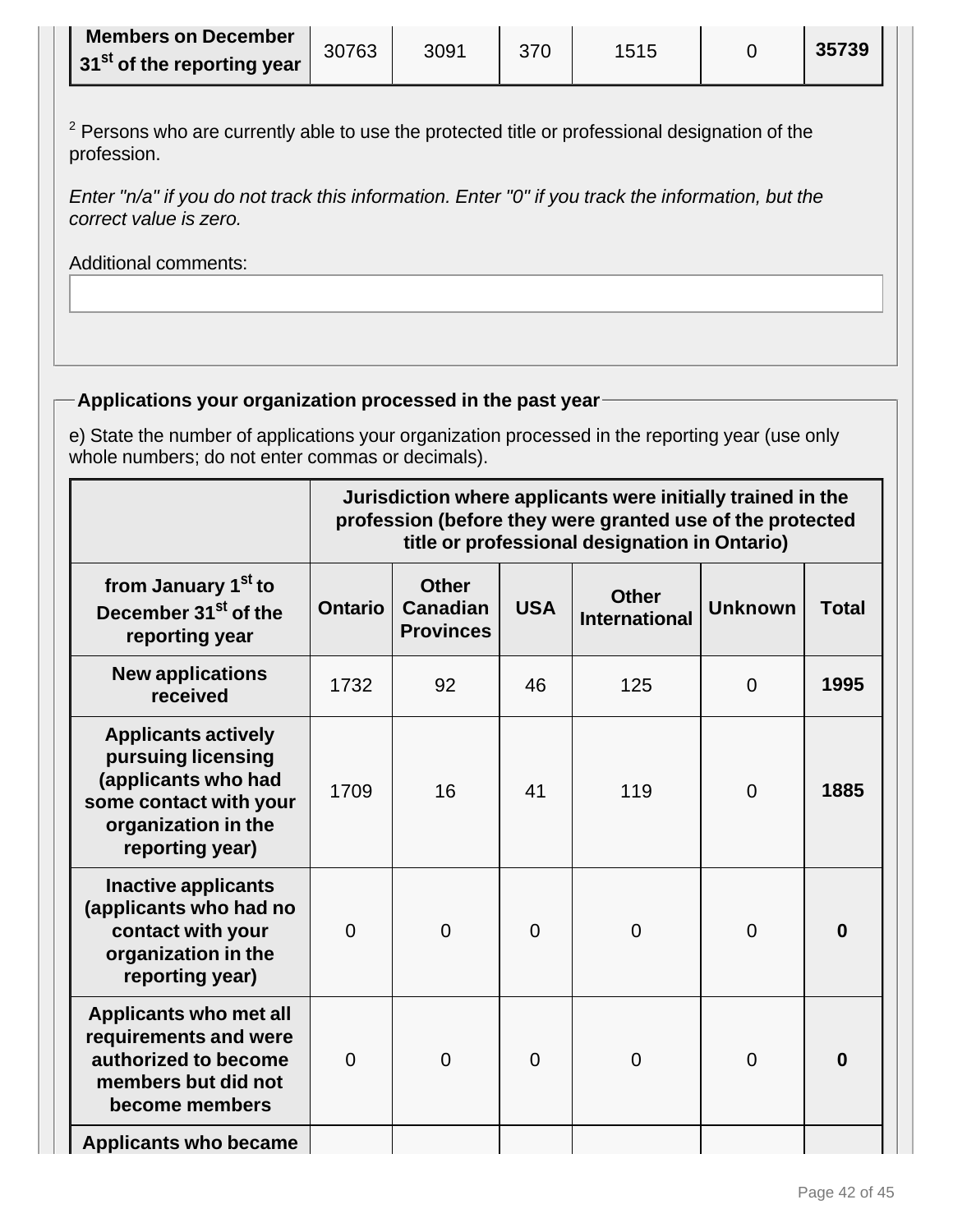| <b>FULLY registered</b><br>members                                                                                                      | 1173 | 76             | 34             | 24 | 0 | 1307 |
|-----------------------------------------------------------------------------------------------------------------------------------------|------|----------------|----------------|----|---|------|
| <b>Applicants who were</b><br>authorized to receive an<br>alternative class of<br>licence <sup>3</sup> but were not<br>issued a licence |      | $\overline{0}$ | $\overline{0}$ | 0  | 0 | 0    |
| <b>Applicants who were</b><br>issued an alternative<br>class of licence <sup>3</sup>                                                    |      | 0              | 0              |    | 0 | 0    |

 $3$  An alternative class of licence enables its holder to practise with limitations, but additional registration requirements must be met in order for the member to be fully licenced. Please list and describe below the alternative classes of licence that your organization grants, such as student, intern, associate, provisional or temporary.

Enter "n/a" if you do not track this information. Enter "0" if you track the information, but the correct value is zero.

# Additional comments:

|               | <b>Class of licence</b> | <b>Description</b> |
|---------------|-------------------------|--------------------|
| a)            |                         |                    |
| b)            |                         |                    |
| $\mathbf{c})$ |                         |                    |
| d)            |                         |                    |
| e)            |                         |                    |
|               |                         |                    |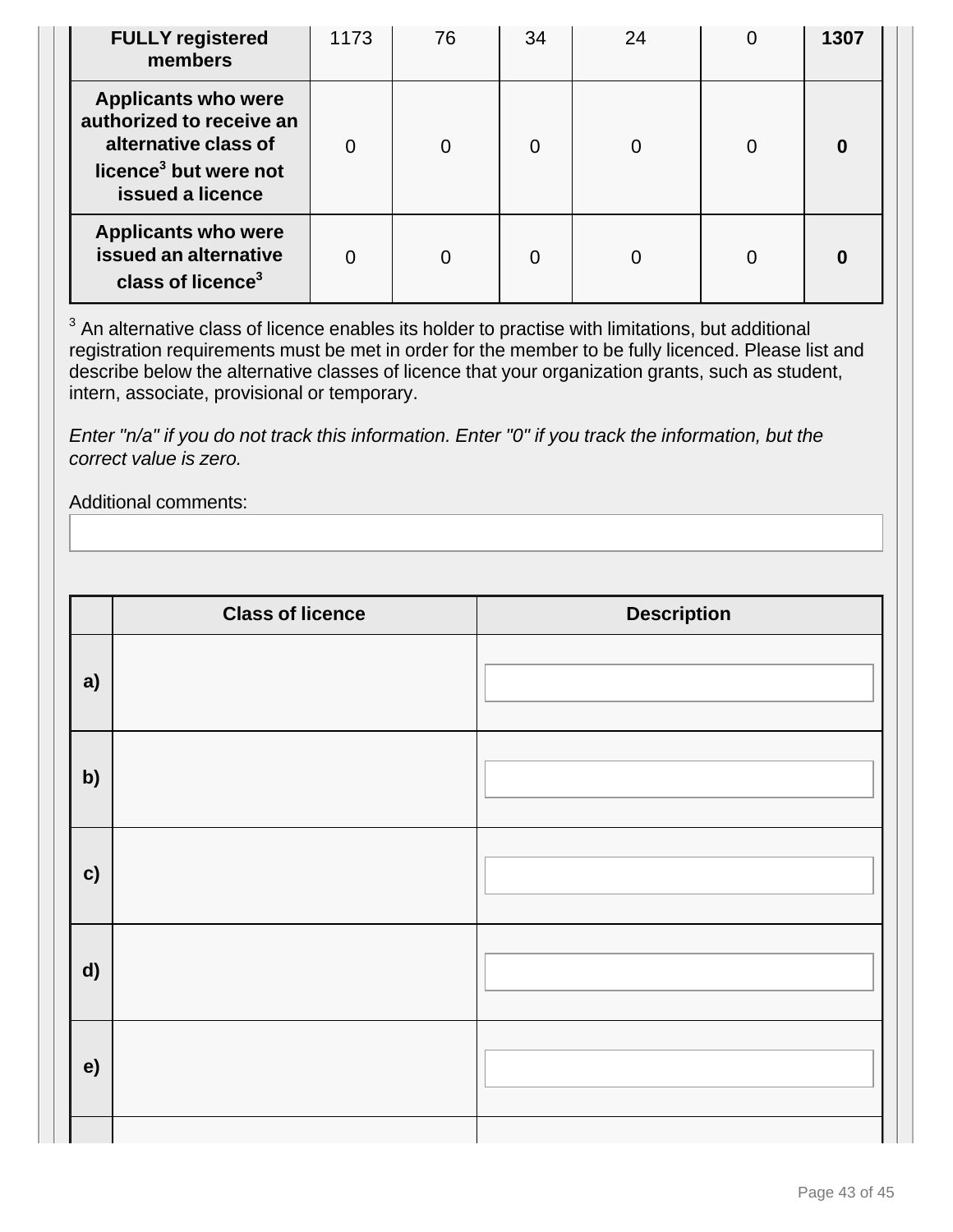| f) |  |
|----|--|
| g) |  |
| h) |  |
| i) |  |
| j) |  |

# **Reviews and appeals your organization processed in the past year**

f) State the number of reviews and appeals your organization processed in the reporting year (use only whole numbers; do not enter commas or decimals).

|                                                                                                                                                                                                    | Jurisdiction where applicants were initially trained in the<br>profession (before they were granted use of the protected<br>title or professional designation in Ontario) |                                                                                                                                             |          |                |          |     |  |  |  |  |
|----------------------------------------------------------------------------------------------------------------------------------------------------------------------------------------------------|---------------------------------------------------------------------------------------------------------------------------------------------------------------------------|---------------------------------------------------------------------------------------------------------------------------------------------|----------|----------------|----------|-----|--|--|--|--|
| from January 1 <sup>st</sup> to<br>December 31 <sup>st</sup> of the<br>reporting year                                                                                                              | <b>Ontario</b>                                                                                                                                                            | <b>Other</b><br><b>Other</b><br><b>USA</b><br><b>Unknown</b><br><b>Canadian</b><br><b>Total</b><br><b>International</b><br><b>Provinces</b> |          |                |          |     |  |  |  |  |
| <b>Applications that were</b><br>subject to an internal<br>review or that were<br>referred to a statutory<br>committee of your<br>governing council, such<br>as a Registration<br><b>Committee</b> | 624                                                                                                                                                                       | $\overline{0}$                                                                                                                              | 18       | 95             | $\Omega$ | 737 |  |  |  |  |
| <b>Applicants who initiated</b><br>an appeal of a<br>registration decision                                                                                                                         | 3                                                                                                                                                                         | $\Omega$                                                                                                                                    | $\Omega$ | 5              | 0        | 8   |  |  |  |  |
| <b>Appeals heard</b>                                                                                                                                                                               | $\overline{2}$                                                                                                                                                            | $\Omega$                                                                                                                                    | $\Omega$ | $\overline{2}$ | $\Omega$ | 4   |  |  |  |  |
| <b>Registration decisions</b>                                                                                                                                                                      |                                                                                                                                                                           |                                                                                                                                             |          |                |          |     |  |  |  |  |